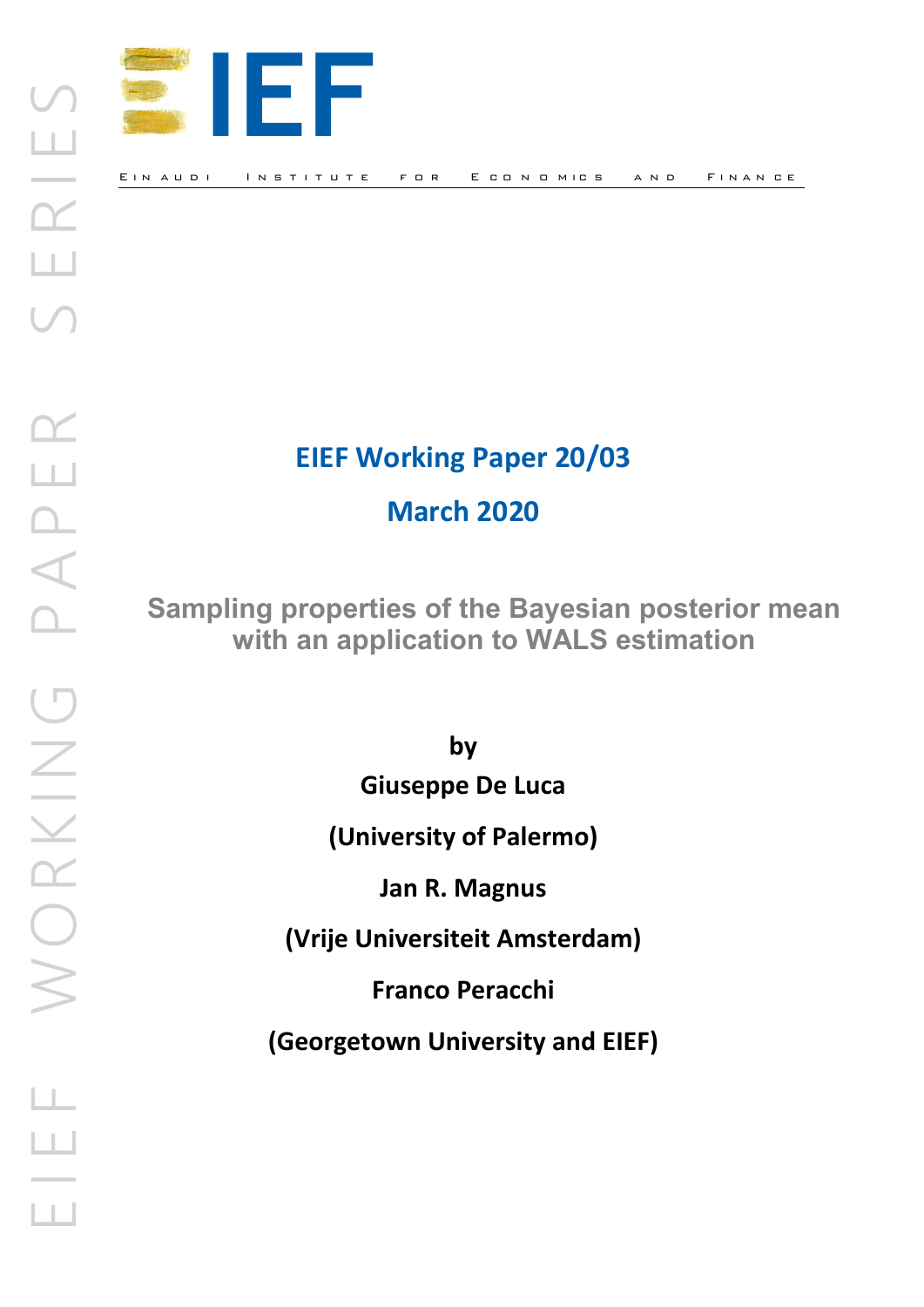# Sampling properties of the Bayesian posterior mean with an application to WALS estimation<sup>∗</sup>

Giuseppe De Luca University of Palermo, Palermo, Italy

Jan R. Magnus Vrije Universiteit Amsterdam, Amsterdam, The Netherlands

> Franco Peracchi Georgetown University, Washington, USA

> > March 4, 2020

#### Abstract

Many statistical and econometric learning methods rely on Bayesian ideas, often applied or reinterpreted in a frequentist setting. Two leading examples are shrinkage estimators and model averaging estimators, such as weighted-average least squares (WALS). In many instances, the accuracy of these learning methods in repeated samples is assessed using the variance of the posterior distribution of the parameters of interest given the data. This may be permissible when the sample size is large because, under the conditions of the Bernstein–von Mises theorem, the posterior variance agrees asymptotically with the frequentist variance. In finite samples, however, things are less clear. In this paper we explore this issue by first considering the frequentist properties (bias and variance) of the posterior mean in the important case of the normal location model, which consists of a single observation on a univariate Gaussian distribution with unknown mean and known variance. Based on these results, we derive new estimators of the frequentist bias and variance of the WALS estimator in finite samples. We then study the finite-sample performance of the proposed estimators by a Monte Carlo experiment with design derived from a real data application about the effect of abortion on crime rates.

Keywords: Normal location model; posterior moments and cumulants; higher-order delta method approximations; double-shrinkage estimators; WALS.

JEL classification: C11, C13, C15, C52, I21.

<sup>∗</sup> Corresponding author: Giuseppe De Luca [\(giuseppe.deluca@unipa.it\)](mailto:giuseppe.deluca@unipa.it). We thank Domenico Giannone and Giorgio Primiceri for useful discussions.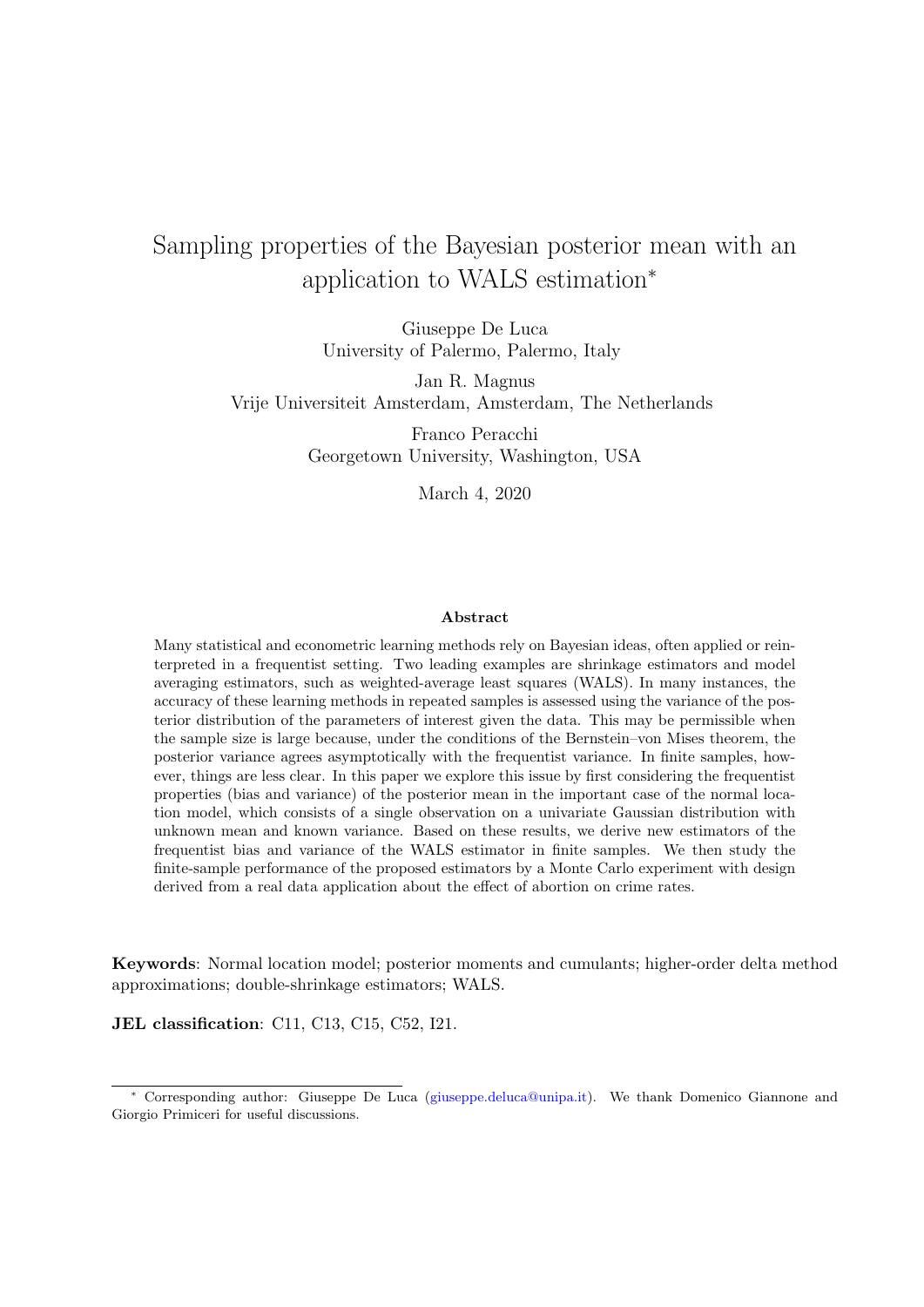# 1 Introduction

Many statistical and econometric learning methods rely on Bayesian ideas, often applied or reinterpreted in a frequentist setting. Examples include shrinkage estimators, such as ridge regression (Hoerl and Kennard 1970), smoothing splines (Reinsch 1967), and the least absolute shrinkage and selection operator (LASSO) introduced by Tibshirani (1996). They also include Bayesian model averaging estimators reinterpreted in a frequentist setting (see, e.g., Raftery et al. 1997, and Clyde 2000), as well as Bayesian-frequentist 'fusions' such as the Bayesian Averaging of Classical Estimates (BACE) of Sala-i-Martin et al. (2004), the weighted-average least squares (WALS) estimator of Magnus et al. (2010), and the Bayesian averaging of maximum likelihood (BAML) estimators of Moral-Benito (2012).

In many instances, the accuracy of these learning methods in repeated samples is assessed using the variance of the posterior distribution of the parameters of interest given the data. This may be permissible when the sample size is large because, under the conditions of the Bernstein–von Mises theorem (van der Vaart 1998), the posterior variance agrees asymptotically with the frequentist variance. In finite samples, however, things are much less clear.

To explore these issues we first consider the frequentist properties (bias and variance) of the posterior mean — the Bayesian point estimator under quadratic loss — in the stylized but important case represented by the normal location model, which consists of a single observation on a univariate Gaussian distribution with unknown mean and known variance. The results of our finite-sample analysis are perhaps somewhat counterintuitive, as they may seem in contradiction with the large sample implications of the Bernstein–von Mises theorem. We show that, for any positive and bounded prior, the posterior variance can be interpreted as a first-order delta method (DM) approximation to the standard deviation, not the variance, of the posterior mean under repeated sampling. This important result is not new, as it is immediate for the posterior mean under conjugate Gaussian priors, for which the DM approximation is exact, and follows easily from available results on the posterior cumulant-generating function (Pericchi et al. 1993) or from the general accuracy formula in Efron (2015). However, it has received little attention in the statistical and econometric literature.

We extend this result by deriving analytical DM approximations of any order to the bias and variance of the posterior mean in the normal location model. Such approximations depend crucially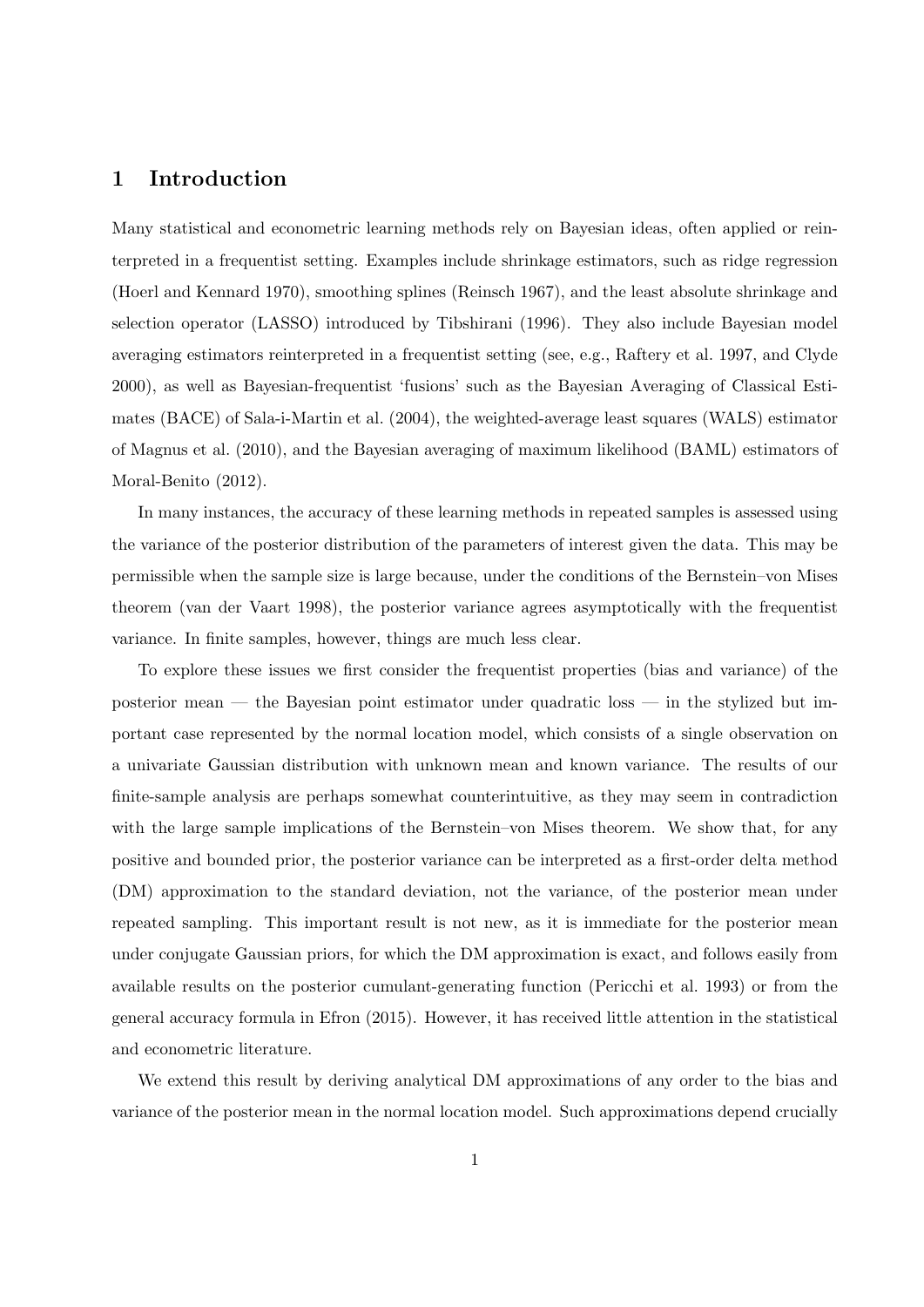on higher-order posterior cumulants, so we also offer a recursive formula which facilitates the nontrivial task of computing these summaries of the posterior distribution. We describe how the DM approximations help to better understand the link between the frequentist and Bayesian approaches to inference, and how higher-order posterior cumulants contribute to improve the accuracy of our approximations. In addition to analytical comparisons, we evaluate numerically the importance of the higher-order refinement terms by focusing on specific prior densities (Gaussian, Laplace, Weibull, and Subbotin) in the class of (reflected) generalized gamma distributions. We show that posterior skewness and (excess) kurtosis lead to sizable adjustments in the second and third-order DM approximations to the bias and variance of the posterior mean. Moreover, as the order of the expansion increases, the approximated bias and variance profiles converge to those obtained via our Monte Carlo tabulations.

Since sampling moments of the posterior mean depend in general on the unknown location parameter, we discuss two plug-in methods for estimating the bias and variance of the posterior mean, respectively based on the (frequentist) ML estimator and the (Bayesian) posterior mean. In finite samples, choosing between the two methods raises a bias-precision trade-off: the plug-in ML estimators have better risk performance for sufficiently large values of the location parameter, while the plug-in Bayesian estimators have better risk performance for sufficiently small values of the location parameter. The DM approximation to the bias of the posterior mean suggests that the plug-in Bayesian estimators can be interpreted as double-shrinkage estimators because of the double evaluation of the posterior mean function in the leading term of the estimated bias.

The normal location model plays an important role in the WALS estimator introduced by Magnus et al. (2010) to deal with the problem of uncertainty about the regressors in a Gaussian linear model. WALS is a Bayesian combination of frequentist estimators and has been shown to enjoy important theoretical and computational advantages over other strictly Bayesian or strictly frequentist model-averaging estimators (Magnus and De Luca 2016). After implementing preliminary transformations of the regressors, the parameters of each model are estimated by constrained least squares under a frequentist perspective, while the weighting scheme is developed under a Bayesian perspective to obtain desirable theoretical properties, such as admissibility, bounded risk, robustness, near-optimality in terms of minimax regret, and a proper treatment of ignorance. One problem of this 'Bayesian-frequentist fusion' is the difficulty in evaluating the sampling properties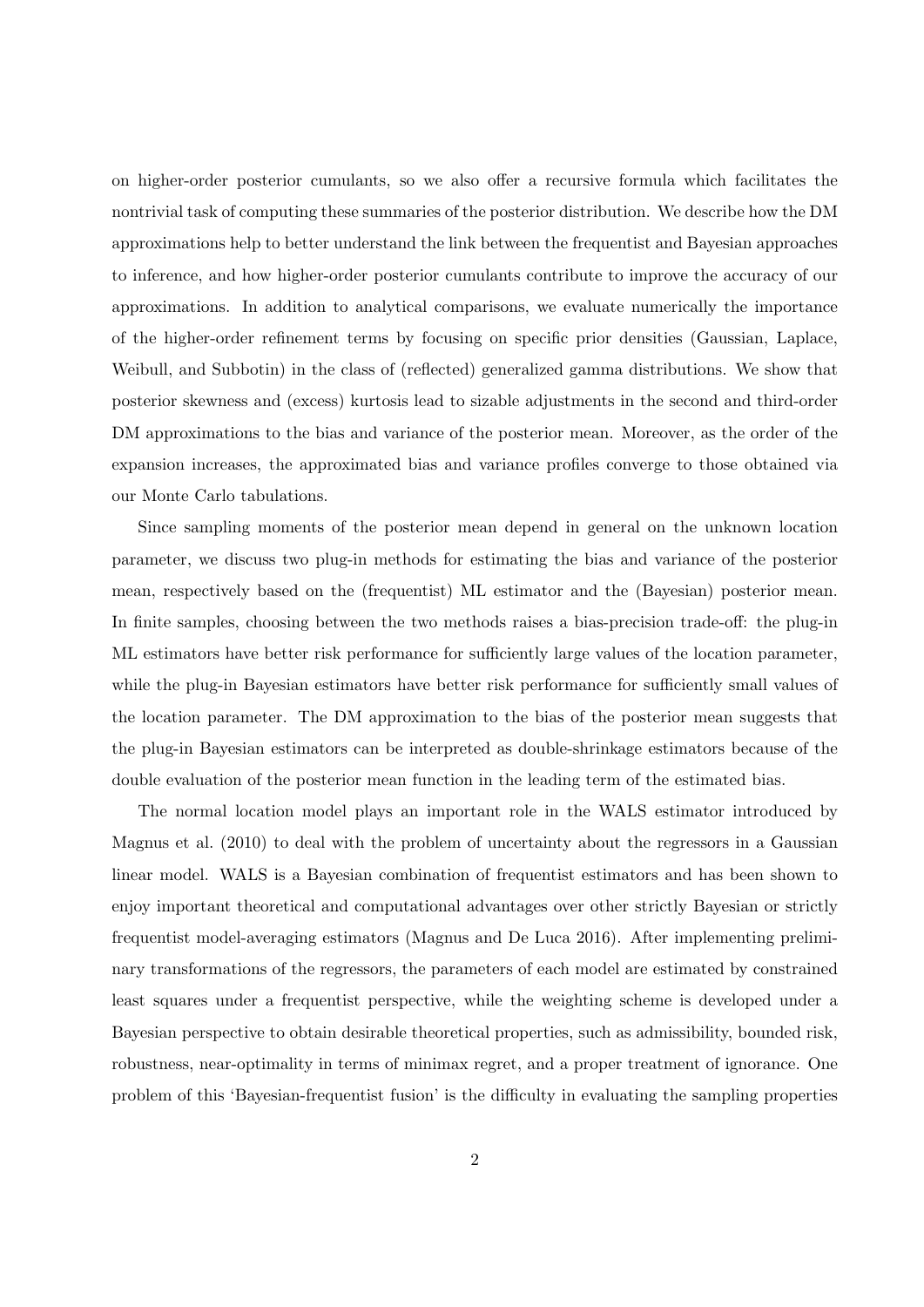of the resulting estimator in finite samples.

Our results for the normal location model can be directly applied to estimating the frequentist bias and variance of the WALS estimator. We show that the previous estimator of its sampling variance is upward biased, that is, the WALS estimator is more precise than originally thought. Our estimators of bias are also new and can be useful for several inferential purposes, such as constructing a bias-corrected WALS estimator or constructing WALS confidence intervals for the regression coefficients. Here we emphasize a particular usage of the estimated bias that is typically ignored in applied work, namely its role in assessing the precision of biased estimators.

We study these issues in an empirical application that looks at the effect of legalized abortion on crime rates (Donohue and Levitt 2001). In this example, we find that WALS estimates are qualitatively similar to the post-double selection estimates obtained by Belloni et al. (2014) and their more recent follow-up studies. Unlike these studies, however, we focus on the importance of evaluating biased estimators in terms of mean squared error (MSE) to show how the traditional approach of comparing only the standard errors may lead to misleading conclusions. Further, we assess the finite-sample performance of the new estimators of the bias and variance of the WALS estimator by a Monte Carlo experiment whose design is based on the above real data application about the effect of legalized abortion on crime rates.

The remainder of the paper is organized as follows. Section [2](#page-4-0) derives recursive formulae for the posterior moments and the posterior cumulants in the normal location model. Section [3](#page-6-0) shows how these results can then be used to assess the frequentist properties of the posterior mean. Section [4](#page-11-0) evaluates these issues numerically based on specific priors in the class of (reflected) generalized gamma distributions. Section [5](#page-15-0) introduces the WALS approach to model averaging. Section [6](#page-17-0) applies the results of the previous three sections to investigate the frequentist properties (bias and variance) of the WALS estimator in finite samples. Section [7](#page-19-0) presents our empirical application, while Section [8](#page-22-0) presents our Monte Carlo experiment. Section [9](#page-23-0) concludes.

### <span id="page-4-0"></span>2 Posterior moments for the normal location model

Consider drawing a single observation x from the Gaussian (univariate) distribution with unknown mean  $\eta$  and known variance which, without loss of generality, we set equal to one. The problem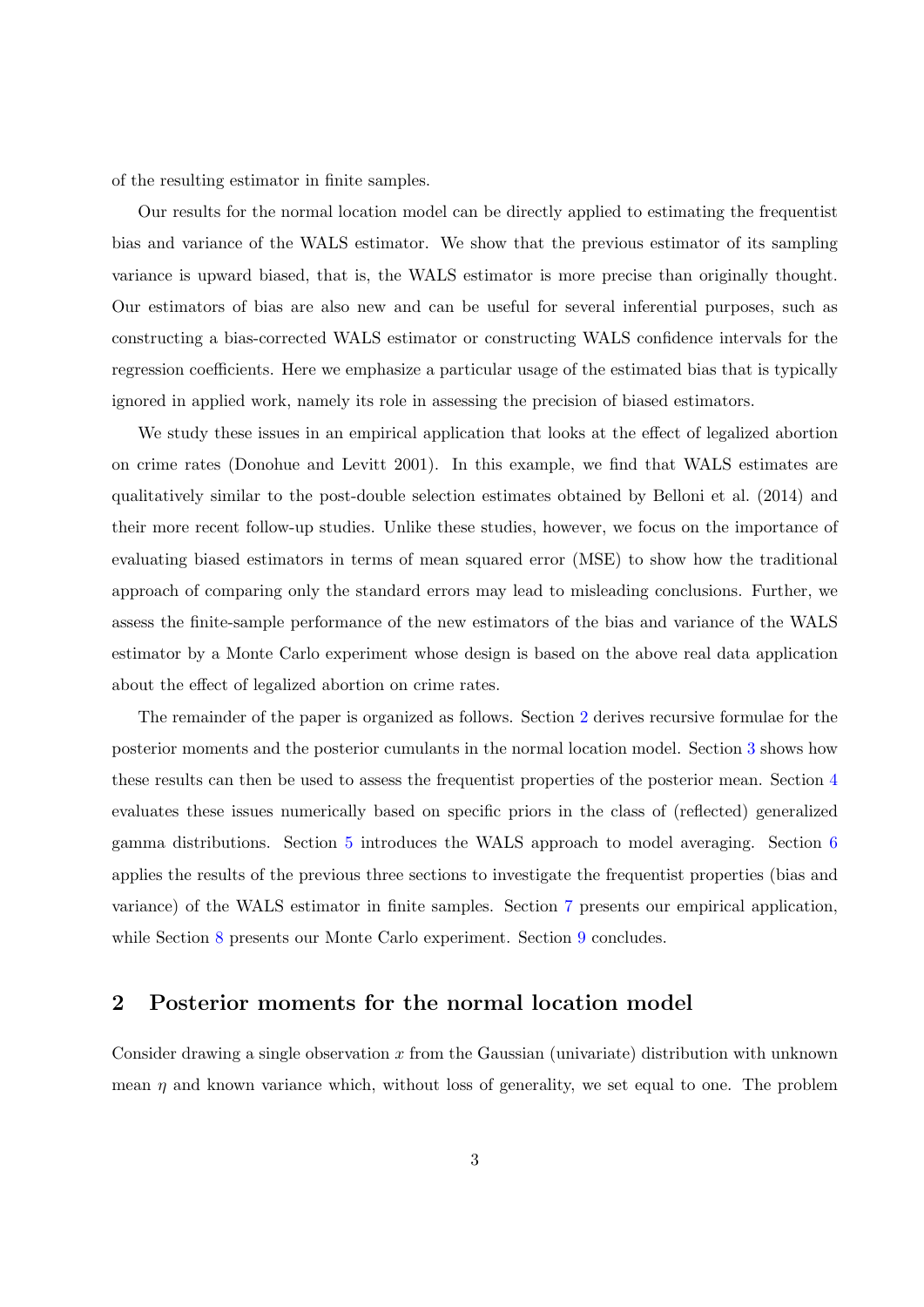of estimating  $\eta$  from x is known as the normal location problem. The likelihood function for this model is equal to  $\phi(x - \eta)$ , where  $\phi(\cdot)$  denotes the density of the standard Gaussian distribution. In the Bayesian analysis of the problem, uncertainty (or prior information) about  $\eta$  is represented by a proper prior density  $\pi(\cdot)$  on R which is assumed to be positive and bounded. Defining the functions

$$
A_h(x) = \int_{-\infty}^{\infty} (x - \eta)^h \phi(x - \eta) \, \pi(\eta) \, d\eta \qquad (h = 0, 1, \dots),
$$

we can combine the likelihood and the prior to obtain the posterior density of  $\eta$  given x,

$$
p(\eta|x) = \frac{\phi(x-\eta)\,\pi(\eta)}{A_0(x)}.
$$

<span id="page-5-0"></span>Our first result provides a recursive formula for the posterior moments of  $\eta$  given x.

**Proposition** 1 Given an observation  $x \sim \mathcal{N}(\eta, 1)$  and a prior density  $\pi(\eta) \geq 0$  which is bounded for  $\eta \in \mathbb{R}$ , the hth (noncentral) posterior moment of  $\eta$  is given by

$$
\mu_h(x) = \mathbb{E}[\eta^h | x] = \int_{-\infty}^{\infty} \eta^h p(\eta | x) d\eta = g_h(x) - \sum_{j=1}^h (-1)^j {h \choose j} x^j \mu_{h-j}(x) \qquad (h = 1, 2, ...),
$$

where  $\mu_0(x) = 1$  and  $g_h(x) = (-1)^h \mathbb{E}[(x - \eta)^h | x] = (-1)^h A_h(x) / A_0(x)$  for  $h = 0, 1, \ldots$ .

Proposition [1](#page-5-0) generalizes earlier results by Pericchi and Smith (1992) about the posterior mean and variance to posterior moments of any order. In particular, the posterior mean and variance are given by

$$
m(x) = \mathbb{E}[\eta|x] = x + g_1(x),
$$
  $v^2(x) = \mathbb{E}[\eta^2|x] - [m(x)]^2 = g_2(x) - g_1^2(x),$ 

where we used the fact that  $\mathbb{E}[\eta^2|x] = g_2(x) + 2xg_1(x) + x^2$ . As noted by Kumar and Magnus (2013), the first derivatives of the functions  $A_h(x)$  and  $g_h(x)$  satisfy the recursions

$$
A'_{h}(x) = \frac{dA_{h}(x)}{dx} = hA_{h-1}(x) - A_{h+1}(x)
$$

and

<span id="page-5-1"></span>
$$
g'_h(x) = (-1)^h \left[ \frac{A'_h(x)}{A_0(x)} - \frac{A'_0(x)}{A_0(x)} \frac{A_h(x)}{A_0(x)} \right] = g_{h+1}(x) - g_1(x)g_h(x) - h g_{h-1}(x) \tag{1}
$$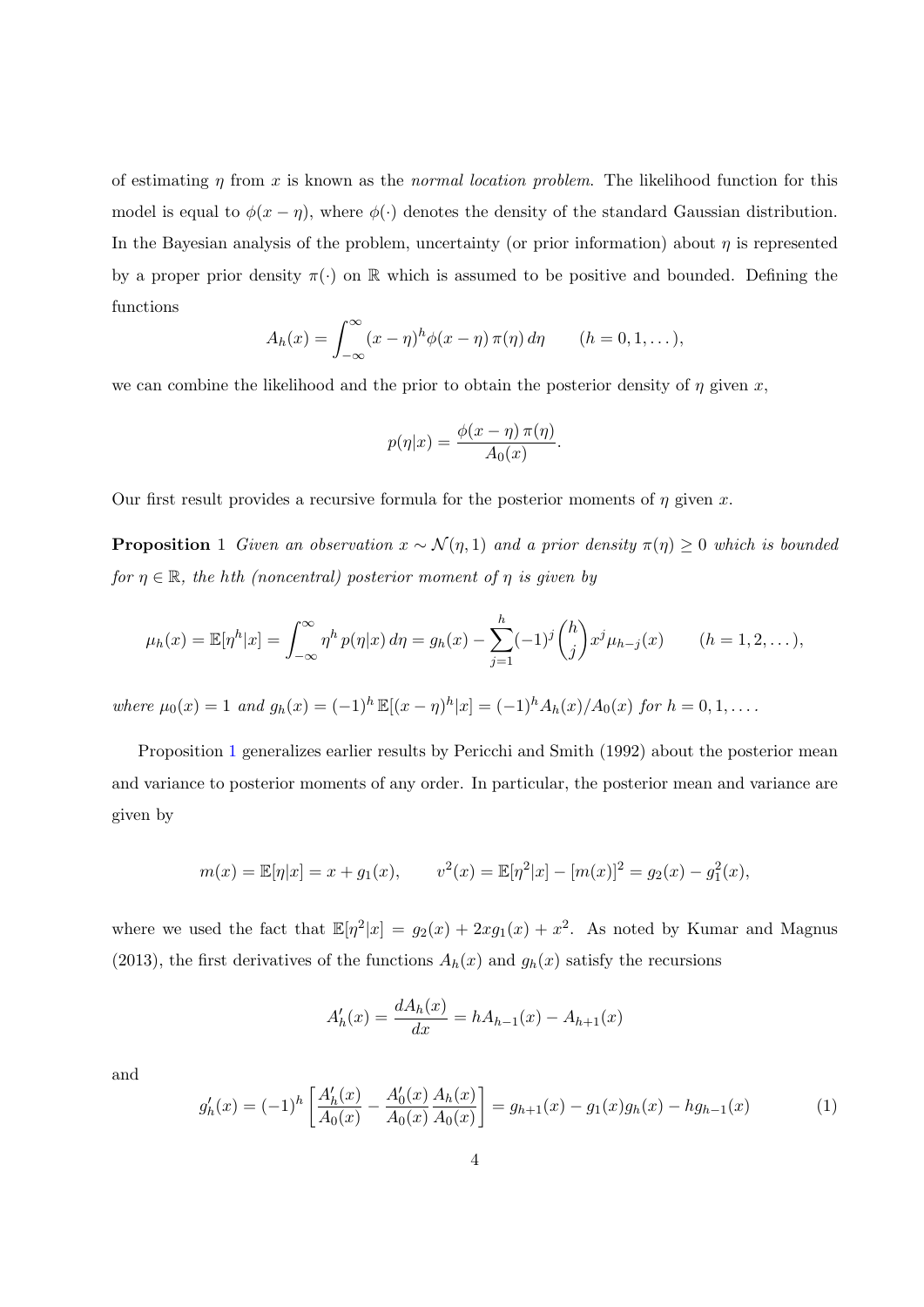with  $A'_0(x) = -A_1(x)$  and  $g'_0(x) = 0$  as starting values. Hence, in agreement with Pericchi and Smith (1992, Theorem 1) and Kumar and Magnus (2013, Lemma 3.4), we can also write

$$
m(x) = x + \frac{d \log A_0(x)}{dx}
$$
,  $v^2(x) = m'(x) = 1 + \frac{d^2 \log A_0(x)}{dx^2}$ .

Because  $v^2(x)$  is positive, this result implies that the posterior mean  $m(x)$  is increasing in x.

Proposition [1](#page-5-0) can be also viewed as a special case of the posterior moment-generating function derived by Pericchi et al. (1993, Proposition 2.1) under the more general setup where the likelihood comes from the exponential family. Our recursive formula is restricted to the Gaussian likelihood, which has the practical advantage of facilitating the computation of higher-order posterior moments. Similar considerations extend to the following proposition which provides a recursive formula for the derivatives of the posterior mean and therefore complements the results about the posterior cumulant-generating function derived by Pericchi et al. (1993, Proposition 2.2).

<span id="page-6-1"></span>**Proposition** 2 If  $m(x) = x + g_1(x)$  is the posterior mean of  $\eta$  given x, then

$$
m^{(h)}(x) = \frac{d^h m(x)}{dx^h} = c_{h+1}(x) \qquad (h = 1, 2, \dots),
$$

where  $c_h(x)$  denotes the hth posterior cumulant of  $\eta$  given x. Moreover,  $c_1(x) = g_1(x)$  and

<span id="page-6-2"></span>
$$
c_{h+1}(x) = g_{h+1}(x) - \sum_{j=0}^{h-1} {h \choose j} c_{j+1}(x) g_{h-j}(x) \qquad (h = 1, 2, ...).
$$
 (2)

Higher-order posterior cumulants play a role in the areas of Bayesian robustness and approximation. They are also important because empirical data are often characterized by skewed distributions with fat tails (Fernández and Steel 1998). In the next section we emphasize another important role of higher-order posterior cumulants which has received little attention in the Bayesian literature, namely the fact that they help assessing the frequentist properties of the posterior mean.

# <span id="page-6-0"></span>3 Sampling properties of the posterior mean

Under quadratic loss, the posterior mean  $m(x) = x + g_1(x)$  is the Bayesian point estimator of  $\eta$ . Now suppose that, irrespective of its Bayesian provenance,  $m(x)$  is used as an estimator of  $\eta$ . The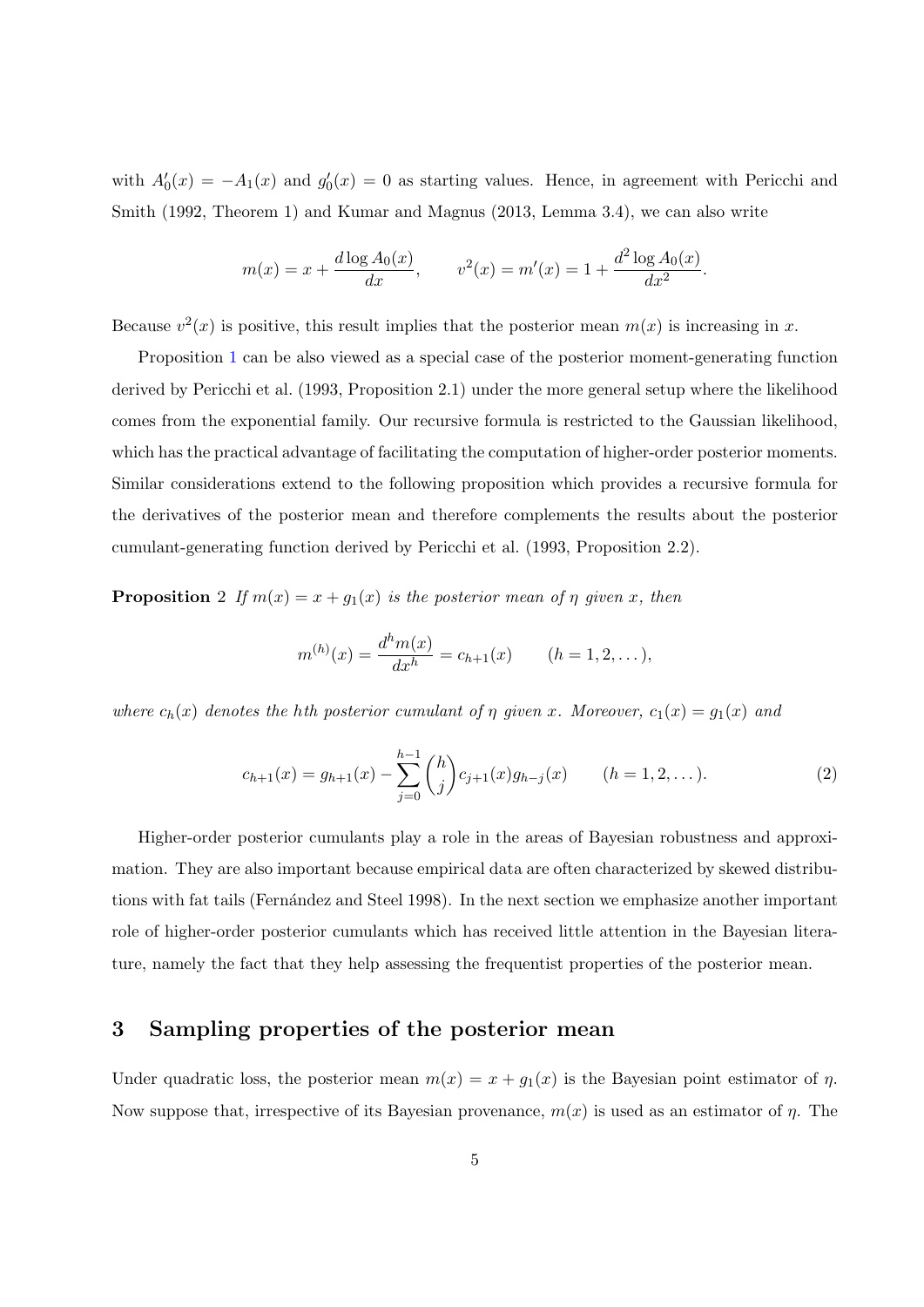idea of reinterpreting Bayesian learning methods in a frequentist setting is in fact quite common in statistics and econometrics. Other examples include shrinkage estimators, such as ridge regression, smoothing splines, and the LASSO; and model averaging estimators, such as WALS.

Like Efron  $(2015)$  we wish to study the accuracy of the posterior mean from a frequentist perspective. The sampling bias and variance of  $m(x)$  are defined, respectively, as

$$
\delta(\eta) = \mathbb{E}[m(x)|\eta] - \eta = \mathbb{E}[g_1(x)|\eta], \qquad \sigma^2(\eta) = \mathbb{E}[m^2(x)|\eta] - (\mathbb{E}[m(x)|\eta])^2,
$$

and its mean squared error as  $MSE(\eta) = \mathbb{E}[(m(x) - \eta)^2 | \eta] = \sigma^2(\eta) + \delta^2(\eta)$ . We wish to estimate  $\delta(\eta)$  and  $\sigma^2(\eta)$ . In deciding on suitable estimators two problems occur. First, except for the Gaussian prior, the sampling moments of  $m(x)$  do not admit closed-form expressions, and hence we have to either approximate or simulate these moments. Second, the moments depend in general on the unknown location parameter  $\eta$ , and hence we have to replace  $\eta$  by some estimator  $\hat{\eta}$ . We discuss these two issues in Sections [3.1](#page-7-0) and [3.2,](#page-10-0) respectively.

#### <span id="page-7-0"></span>3.1 Approximations to the sampling moments of  $m(x)$

Let us start by assuming that the prior is Gaussian with zero mean and finite variance  $\omega^2 > 0$ . This is convenient because the posterior is then also Gaussian with mean  $m(x) = wx$  and variance  $v^2(x) = w$ , where  $w = \omega^2/(1 + \omega^2)$ . If we now think of  $m(x) = wx$  as a frequentist estimator of  $\eta$ , then the bias and variance of  $m(x)$  are

<span id="page-7-1"></span>
$$
\delta(\eta) = (w - 1)\eta = -\frac{\eta}{1 + \omega^2}, \qquad \sigma^2(\eta) = w^2 = \frac{\omega^4}{(1 + \omega^2)^2},
$$
\n(3)

respectively. Notice that the posterior variance  $v^2(x) = w$  of  $\eta$  is equal to the standard deviation  $\sigma(\eta) = w$  of  $m(x)$ . This may seem a peculiar feature of the conjugate Gaussian prior, but it isn't. In fact, the result holds approximatively for any positive and bounded prior density; see Section [3.1.1.](#page-8-0)

The Gaussian prior is convenient but often unsuitable, because the difference  $x-m(x) = (1-w)x$ does not vanish when  $x \to \infty$ , but rather increases linearly in x. In other words, a Gaussian prior is not discounted when confronted with an observation with which it drastically disagrees and, in this sense, is regarded as nonrobust for the normal location model (see, e.g., Kumar and Magnus 2013 and the large literature quoted therein). Equivalently from [\(3\)](#page-7-1), the bias  $\delta(\eta)$  of  $m(x)$  is a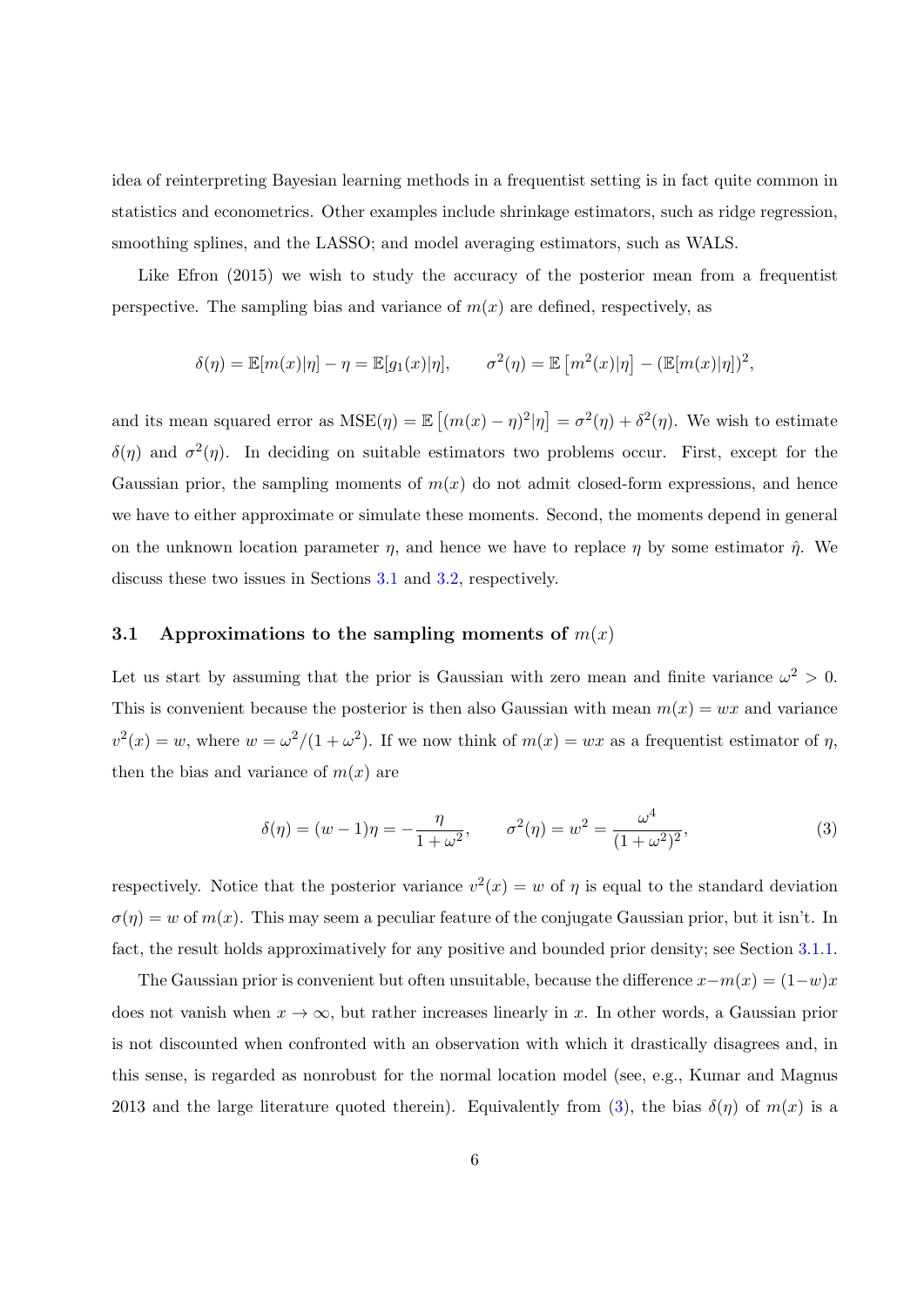linear, hence unbounded, function of  $\eta$ .

To ensure that  $\delta(\eta)$  is a bounded function of  $\eta$ ,  $m(x)$  must be a nonlinear function of x, which raises the issue of how to approximate its sampling moments. Two general approaches to this problem are analytical delta method approximations, discussed in Section [3.1.1,](#page-8-0) and numerical Monte Carlo approximations, discussed in Section [3.1.2.](#page-10-1) In both cases, we ignore for the moment the fact that  $\eta$  in unknown and needs to be estimated; this issue is addressed in Section [3.2.](#page-10-0)

#### <span id="page-8-0"></span>3.1.1 Delta method approximation

<span id="page-8-1"></span>The following proposition presents our main result on the analytical delta method (DM) approach.

**Proposition** 3 If the posterior mean  $m(x)$  is used as estimator of  $\eta$ , then the delta method approximations of order  $h + 1$  ( $h \ge 1$ ) to its bias and sampling variance are given recursively by

$$
\widehat{\delta}_{h+1}(\eta) = \widehat{\delta}_h(\eta) + q_{h+1}c_{h+2}(\eta), \qquad \widehat{\sigma}_{h+1}^2(\eta) = \widehat{\sigma}_h^2(\eta) + Q_{h+1}c_{h+2}(\eta),
$$

where

$$
Q_{h+1} = \left( \binom{2h+2}{h+1} q_{2h+2} - q_{h+1}^2 \right) c_{h+2}(\eta) + 2 \sum_{j=1}^h \left( \binom{h+1+j}{h+1} q_{h+1+j} - q_{h+1} q_j \right) c_{j+1}(\eta)
$$

and

$$
q_j = \begin{cases} \frac{1}{2^{j/2}(j/2)!} & \text{if } j \text{ even,} \\ 0 & \text{if } j \text{ odd.} \end{cases}
$$

The starting values are

$$
\widehat{\delta}_1(\eta) = m(\eta) - \eta, \qquad \widehat{\sigma}_1^2(\eta) = c_2^2(\eta),
$$

and  $m(\eta) = [m(x)]_{x=\eta}$  and  $c_j(\eta) = [c_j(x)]_{x=\eta}$  denote, respectively, the posterior mean and the posterior cumulant of order j evaluated at  $x = \eta$ .

Proposition [3](#page-8-1) shows that the bias and variance of the posterior mean depend crucially on the higher-order posterior cumulants of  $\eta$ . In particular, for  $h = 2$ , we have

$$
\widehat{\delta}_2(\eta) = \widehat{\delta}_1(\eta) + \frac{1}{2}c_3(\eta), \qquad \widehat{\sigma}_2^2(\eta) = \widehat{\sigma}_1^2(\eta) + \frac{1}{2}c_3^2(\eta),
$$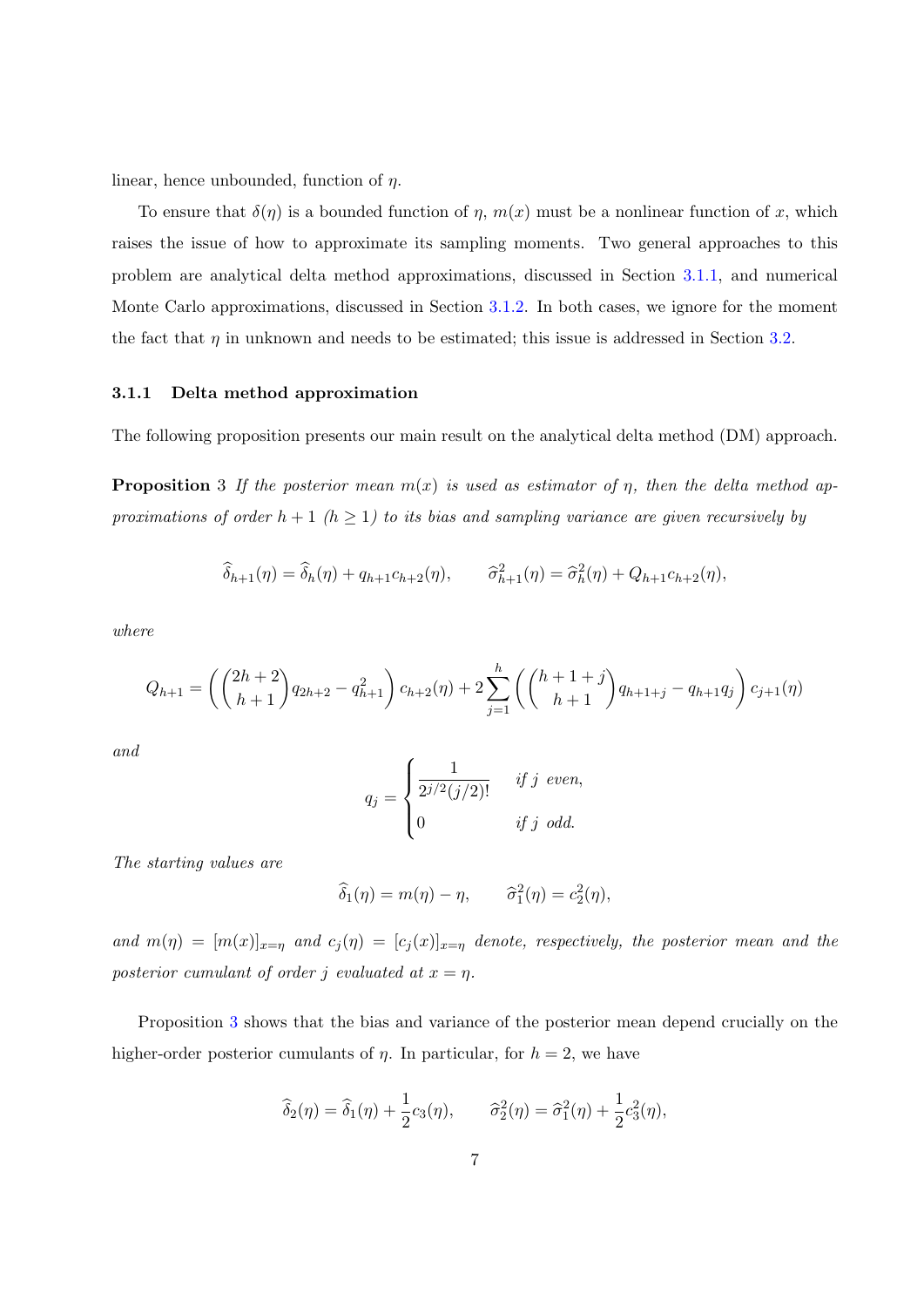and, for  $h = 3$ ,

$$
\widehat{\delta}_3(\eta) = \widehat{\delta}_2(\eta), \qquad \widehat{\sigma}_3^2(\eta) = \widehat{\sigma}_2^2(\eta) + \frac{5}{12}c_4^2(\eta) + c_2(\eta)c_4(\eta).
$$

Defining the posterior skewness and (excess) kurtosis as

$$
\tau(x) = \frac{c_3(x)}{(v^2(x))^{3/2}}, \qquad \kappa(x) = \frac{c_4(x)}{(v^2(x))^2},
$$

the second- and third-order approximations  $(h = 2 \text{ and } h = 3)$  can be written equivalently as

$$
\widehat{\delta}_2(\eta) = m(\eta) - \eta + \frac{1}{2}\tau(\eta)v^3(\eta), \qquad \widehat{\sigma}_2^2(\eta) = v^4(\eta)\left(1 + \frac{1}{2}\tau^2(\eta)v^2(\eta)\right)
$$

and

<span id="page-9-0"></span>
$$
\widehat{\delta}_3(\eta) = \widehat{\delta}_2(\eta), \qquad \widehat{\sigma}_3^2(\eta) = v^4(\eta) \left( 1 + \frac{1}{2} \tau^2(\eta) v^2(\eta) + \kappa(\eta) v^2(\eta) + \frac{5}{12} \kappa^2(\eta) v^4(\eta) \right), \tag{4}
$$

where  $v(\eta) = [v(x)]_{x=\eta}$ ,  $\tau(\eta) = [\tau(x)]_{x=\eta}$ , and  $\kappa(\eta) = [\kappa(x)]_{x=\eta}$ .

We see that  $\hat{\sigma}_1^2(\eta) = v^4(\eta)$  coincides with the first-order approximation to  $\sigma^2(\eta)$  obtained by the general accuracy formula of Efron (2015, Theorem 1). Thus, for any positive and bounded prior, the posterior variance represents an approximation to the standard deviation, not the variance, of  $m(x)$ . At first sight, this result may seem counter-intuitive and in contradiction with the large sample implications of the Bernstein–von Mises theorem. As shown in Appendix [B](#page-35-0) for the Gaussian and Laplace priors, this apparent contradiction is due to the fact that, when  $n > 1$ , the posterior variance and the sampling variance of  $m(x)$  are both of order  $n^{-1}$  and both depend on additional terms that converge to zero as  $n \to \infty$ . Thus, asymptotically, the two variances coincide.

The second-order expansion generalizes the first-order DM approximations  $\hat{\delta}_1(\eta)$  and  $\hat{\sigma}_1^2(\eta)$  by introducing some additional terms which depend on the third posterior cumulant, that is, on the posterior variance and the posterior skewness. The sign of the additional term in  $\hat{\delta}_2(\eta)$  depends on the sign of  $\tau(\eta)$ , while the additional term in  $\hat{\sigma}_2^2(\eta)$  is always nonnegative, so that  $\hat{\sigma}_2^2(\eta) \geq \hat{\sigma}_1^2(\eta)$ for any  $\eta \in \mathbb{R}$ .

The third-order expansion does not further improve the DM approximation to  $\delta(\eta)$ , because  $\widehat{\delta}_3(\eta) = \widehat{\delta}_2(\eta)$  due to the fact that  $q_3 = 0$ . The additional term in  $\widehat{\sigma}_3^2(\eta)$  depends on the second and fourth posterior cumulants, that is on the posterior variance and the posterior (excess) kurtosis. We shall see in Section [4](#page-11-0) that this term can be either positive or negative and may lead to a substantial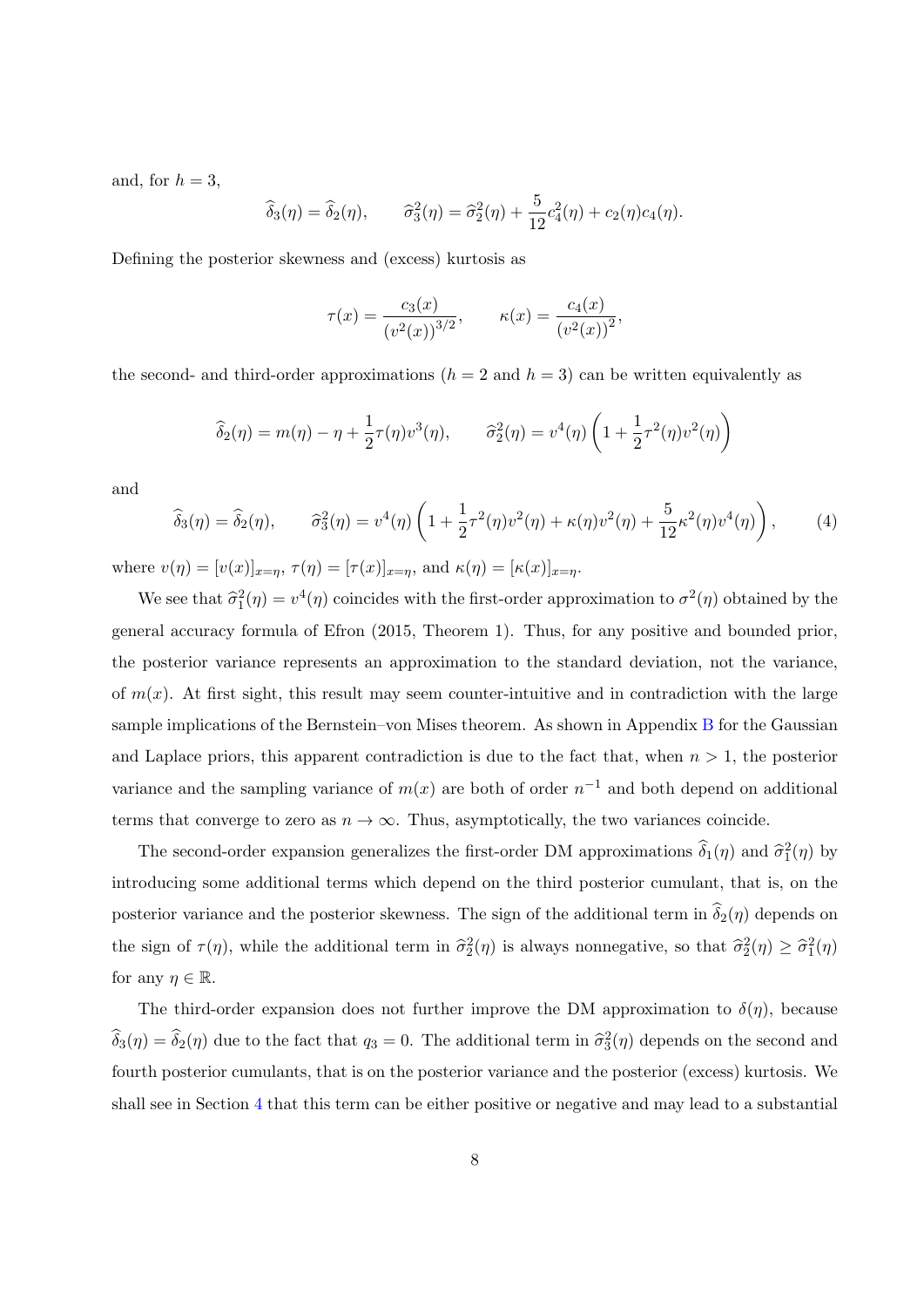improvement in the accuracy of DM approximations to  $\sigma^2(\eta)$ .

#### <span id="page-10-1"></span>3.1.2 Monte Carlo approximation

The DM approximations provide closed-form relationships which help us to better understand the link between the frequentist and Bayesian approaches to inference. But what can we say about their accuracy? Which order of the expansion is sufficient in practice? And how sensitive are these issues to alternative choices of the prior density  $\pi(\eta)$ ? We shall address these questions in the numerical analysis of Section [4.](#page-11-0)

Monte Carlo (MC) simulation offers an alternative approach for tabulating the unknown functional forms of  $\delta(\eta)$  and  $\sigma^2(\eta)$ . The advantage over analytical DM expansions is that MC approximation errors can be made arbitrarily small using a sufficiently large number of independent draws from the  $\mathcal{N}(\eta, 1)$  distribution. To implement the simulations we employ the following algorithm:

- (i) For a given value of  $\eta$ , generate a vector  $\tilde{x} = (\tilde{x}_1, \ldots, \tilde{x}_J)$  of J independent draws from the  $\mathcal{N}(\eta, 1)$  distribution.
- (ii) Given a prior  $\pi(\eta)$ , compute the values of the posterior mean  $\widetilde{m}_j = m(\widetilde{x}_j)$  for each element  $\widetilde{x}_j$ of  $\tilde{x}$   $(j = 1, ..., J)$ , then compute  $M_1 = \sum_{j=1}^{J} \tilde{m}_j / J$  and  $M_2 = \sum_{j=1}^{J} \tilde{m}_j^2 / J$ , and approximate the bias and variance of  $m(x)$  by  $\tilde{\delta}_J(\eta) = M_1 - \eta$  and  $\tilde{\sigma}_J^2(\eta) = M_2 - M_1^2$ , respectively.
- (iii) Repeat the first two steps for selected values of  $\eta$  in a known interval  $[\eta_1, \eta_2]$  with a given stepsize  $\Delta \eta$  and store the values of  $\eta$ ,  $\tilde{\delta}_J(\eta)$  and  $\tilde{\sigma}_J^2(\eta)$ .

When the prior density is symmetric around zero, the posterior density is symmetric around its mean and the same tabulations with an opposite sign of  $\delta_J(\eta)$  are valid for positive and negative values of  $\eta$ . In that case we restrict the algorithm to positive values of  $\eta$  by setting  $\eta_1 = 0$ .

#### <span id="page-10-0"></span>3.2 Plug-in estimators of the sampling moments of  $m(x)$

So far we have discussed how to approximate the functional forms of  $\delta(\eta)$  and  $\sigma^2(\eta)$ , either by analytical DM expansions or by numerical MC tabulations. These approximations depend however on  $\eta$ , which is unknown. So we have to replace  $\eta$  by an estimator, say  $\hat{\eta}$ , which is function of x.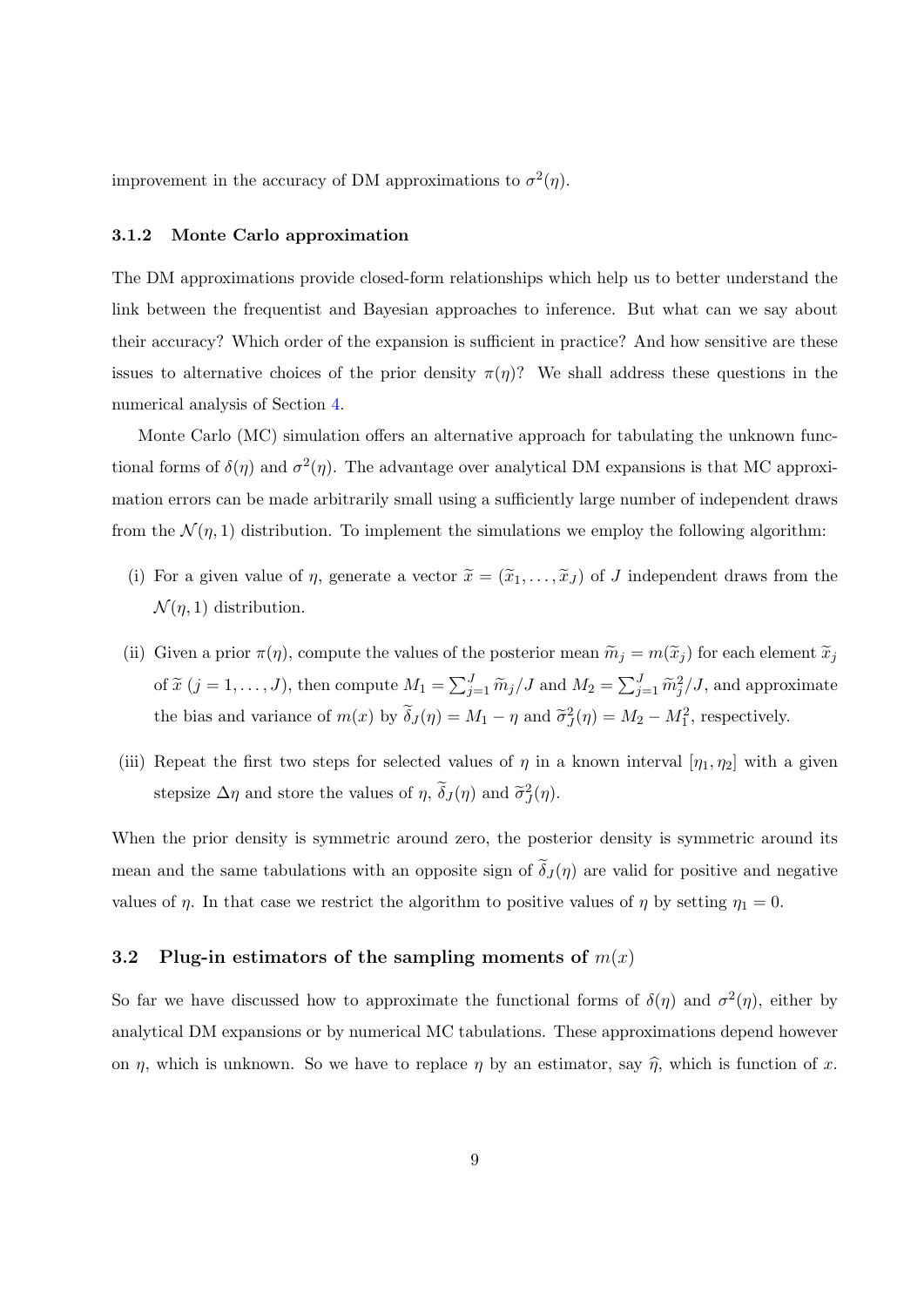For the third-order DM approximations [\(4\)](#page-9-0) the plug-in estimators of  $\delta(\eta)$  and  $\sigma^2(\eta)$  are

$$
\widehat{\delta}_{3,\widehat{\eta}}(x) = m(\widehat{\eta}) - \widehat{\eta} + \frac{1}{2}\tau(\widehat{\eta})v^3(\widehat{\eta}), \quad \widehat{\sigma}_{3,\widehat{\eta}}^2(x) = v^4(\widehat{\eta})\left(1 + \frac{1}{2}\tau^2(\widehat{\eta})v^2(\widehat{\eta}) + \kappa(\widehat{\eta})v^2(\widehat{\eta}) + \frac{5}{12}\kappa^2(\widehat{\eta})v^4(\widehat{\eta})\right).
$$

We shall consider two estimators of  $\eta$ . First,  $\hat{\eta} = x$ , which is the most common choice (see, e.g., Efron 2015), because x is the unbiased maximum likelihood (ML) estimator of  $\eta$ . This leads to the 'delta method maximum likelihood' (DMML) estimators  $\hat{\delta}_{3,x}(x)$  and  $\hat{\sigma}_{3,x}^2(x)$  of  $\delta(\eta)$  and  $\sigma^2(\eta)$ . Second,  $\hat{\eta} = m(x)$ , which is the Bayesian point estimator of  $\eta$  and leads to the 'delta method doubleshrinkage' (DMDS) estimators (because of the double evaluation of the posterior mean function in the leading term of the estimated bias)  $\hat{\delta}_{3,m}(x)$  and  $\hat{\sigma}_{3,m}^2(x)$  of  $\delta(\eta)$  and  $\sigma^2(\eta)$ .

The choice between the DMML and DMDS estimators of  $\delta(\eta)$  and  $\sigma^2(\eta)$  is similar to the choice between x and  $m(x)$  as an estimator of  $\eta$  (see, e.g., Magnus and De Luca 2016) and is motivated by finite-sample considerations about their bias-precision trade-off. The ML estimator  $x$  has zero bias and unit variance for all values of  $\eta$ . Under quadratic loss, its risk has good properties when |η| is large, but not when  $\eta$  is close to zero. The posterior mean  $m(x)$  is biased, but it has good risk properties around  $|\eta| = 1$ , which is the value of central interest.

Similarly, using the MC tabulations from Section [3.1.2,](#page-10-1) we can define the 'Monte Carlo maximum likelihood' (MCML) and the 'Monte Carlo double-shrinkage' (MCDS) estimators  $\delta_{J,\tilde{\eta}}(x)$  and  $\tilde{\sigma}_{J,\tilde{\eta}}^2(x)$  of  $\delta(\eta)$  and  $\sigma^2(\eta)$ , depending on whether  $\eta$  is estimated by  $\tilde{\eta}(x) = x$  or  $\tilde{\eta}(x) = m(x)$ .

#### <span id="page-11-0"></span>4 Numerical results for generalized gamma priors

In Sections [2](#page-4-0) and [3](#page-6-0) we only assumed that the prior density  $\pi(\eta)$  is positive and bounded. To gain further insight on the problem of estimating  $\delta(\eta)$  and  $\sigma^2(\eta)$ , we shall restrict our attention to a flexible and mathematically tractable three-parameter class of priors belonging to the (reflected) generalized gamma distributions:

$$
\pi(\eta; a, b, c) = \frac{cb^d}{2\Gamma(d)} |\eta|^{-a} \exp(-b|\eta|^c) \qquad (\eta \in \mathbb{R}),
$$

where  $0 \le a < 1, b > 0, c > 0$ , and  $d = (1 - a)/c$ . In addition to the one-parameter family of Gaussian distributions ( $a = 0, c = 2$ ) with mean zero and variance  $\omega^2 = (2b)^{-1}$ , this class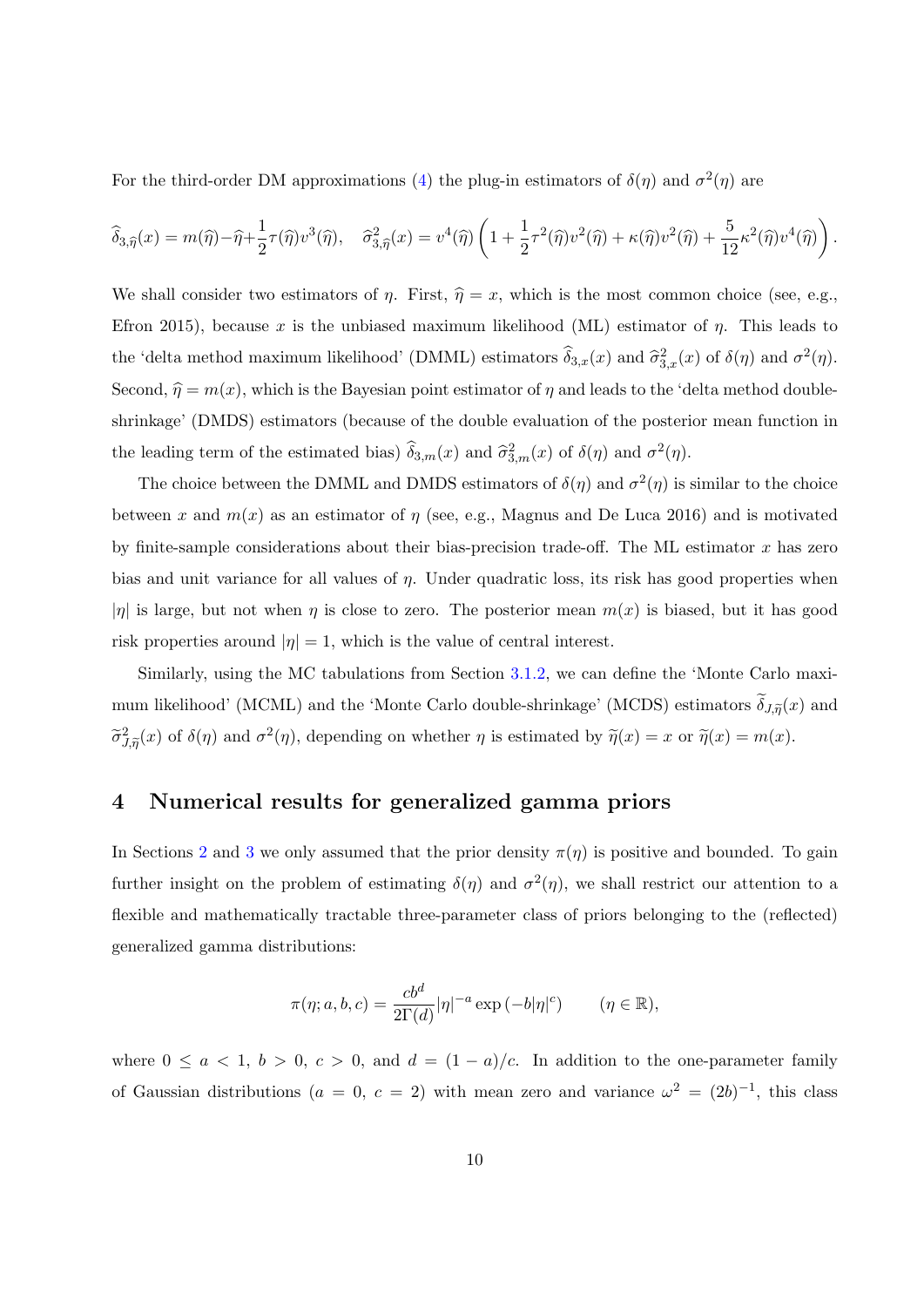includes as special cases the one-parameter family of Laplace distributions ( $a = 0, c = 1$ ) and the two-parameter families of the Subbotin  $(a = 0,$  also known as the exponential power distribution) and the (reflected) Weibull  $(a = 1 - c)$  distributions.

The Laplace prior, like the Gaussian prior, admits closed-form expressions for the posterior mean and variance of  $\eta$  given x (Pericchi and Smith 1992):

$$
m(x) = x - bh(x), \qquad v^{2}(x) = 1 + b^{2} \left( 1 - (h(x))^{2} \right) - \frac{b(1 + h(x)) \phi(x - b)}{\Phi(x - b)},
$$

where  $\Phi(\cdot)$  denotes the distribution function of the standard Gaussian distribution,  $\psi(x) = [\Phi(-x - \tau)]$ b)]/[ $\Phi(x-b)$ ], and  $h(x) = \frac{1-e^{2bx}\psi(x)}{1+e^{2bx}\psi(x)}$  is a monotonically increasing bounded function with  $h(-x) = -h(x)$ ,  $h(0) = 0$ , and  $h(\infty) = 1$ . Closed-form expressions for arbitrary moments and quantiles of the posterior distribution of  $\eta$  given x in the normal location model with Laplace priors have recently been derived by De Luca et al. (2020). Unlike Gaussian priors, Laplace priors lead to an estimator of  $\eta$  which is admissible and has bounded risk.

The Laplace prior, however, is not robust because  $x - m(x) = bh(x) \to b > 0$  as  $x \to \infty$ , a property that it shares with the Gaussian prior. In contrast, Weibull and Subbotin priors are robust because  $x - m(x) \to 0$  as  $x \to \infty$  (Kumar and Magnus 2013), but the resulting posterior moments can only be determined numerically, for example through Gauss-Laguerre quadrature methods.

The choice of the free prior parameters is based on two criteria. For all priors, we first fix the parameter b to ensure a proper treatment of ignorance about  $\eta$ . Our notion of ignorance relies upon the concept of neutrality which requires the prior median of  $\eta$  to be zero and the prior median of  $|\eta|$  to be one. Magnus and De Luca (2016) show that these conditions hold with  $b = .2275$  for the Gaussian prior and  $b = \log 2$  for the Laplace and reflected Weibull priors. For the Subbotin prior we don't obtain an explicit value, but neutrality restricts  $b = b(c)$  to be a nonlinear function of c.

For the reflected Weibull and Subbotin priors we fix the parameter  $c$  on the basis of the minimax regret criterion. Let  $m(x; c)$  be the class of posterior means associated with different values of c. Under squared error loss, the regret criterion for this class of estimators is defined as

regret(
$$
\eta
$$
; c) = risk( $\eta$ ; c) -  $\frac{\eta^2}{1 + \eta^2}$  =  $\int_{-\infty}^{\infty} (m(x; c) - \eta)^2 \phi(x - \eta) dx - \frac{\eta^2}{1 + \eta^2}$ ,

where  $\eta^2/(1+\eta^2)$  is the lower bound of the risk of  $m(x; c)$ . By minimizing the maximum regret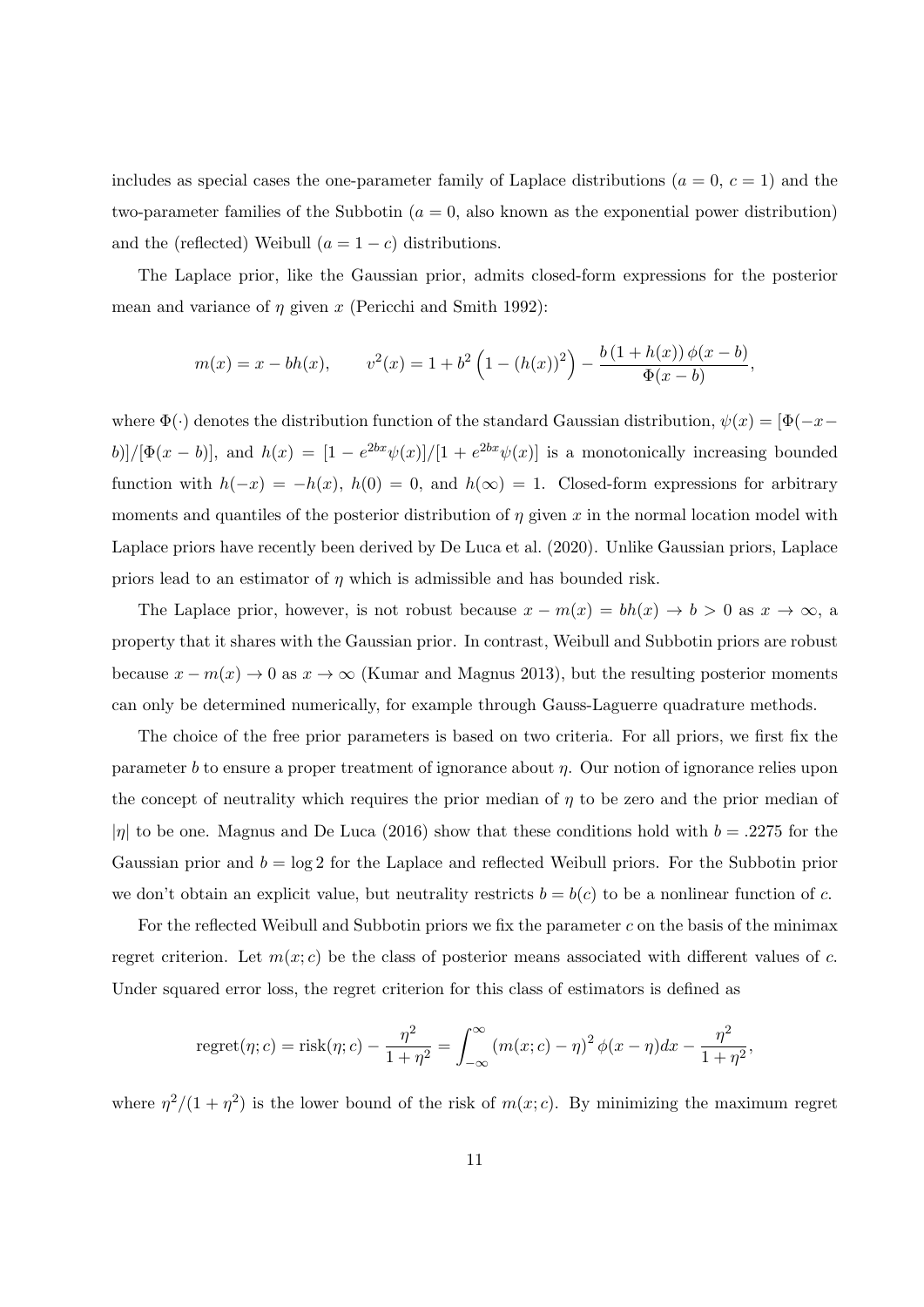criterion, Magnus and De Luca (2016) find that the optimal neutral prior has  $c = 0.7995$  ( $b =$ 0.9377) for the Subbotin distribution and  $c = 0.8876$  for the Weibull distribution.

#### 4.1 Accuracy of the DM and MC approximations

We now assess the accuracy of different approximations to  $\delta(\eta)$  and  $\sigma^2(\eta)$  by comparing the DM approximations of orders  $h = 1, 2, 3$  with the MC tabulations based on  $J = 100$  and  $J = 1,000,000$ draws. For these comparisons we use the Gaussian, Laplace, Subbotin, and Weibull priors described in the previous section. In our implementation of the MC algorithm, we restrict  $\eta$  to the interval  $[0, 30]$  with stepsize  $\Delta \eta = 0.01$ . For the Laplace prior, the computing time of the algorithm with 1, 000, 000 draws is about one hour thanks to the closed-form expressions for the posterior moments; for the Subbotin and reflected Weibull priors, the computing time is about one week.

Figures [1](#page-31-0) and [2](#page-31-1) illustrate the DM and MC approximations to  $\delta(\eta)$  and  $\sigma^2(\eta)$  for the four priors under consideration. The four panels illustrate the bias  $\delta(\eta)$  and the variance  $\sigma^2(\eta)$ , respectively, of the posterior mean  $m(x)$  as an estimator of  $\eta$  in the  $x \sim \mathcal{N}(\eta, 1)$  model under alternative choices of the prior density  $\pi(\eta)$ : Gaussian, Laplace, Weibull, and Subbotin. In each panel, DM1–DM3 represent the first-, second-, and third-order DM approximations to  $\delta(\eta)$  and  $\sigma^2(\eta)$ , respectively; and MC1 and MC2 represent the MC tabulations based on  $J = 100$  and  $J = 1,000,000$  pseudorandom draws, respectively.

MC tabulations based on  $J = 100$  draws are still imprecise, but with  $J = 1,000,000$  draws the MC approximation error is of the order  $10^{-8}$  for both  $\delta(\eta)$  and  $\sigma^2(\eta)$ , and we may for all practical purposes take the MC approximation based on 1,000,000 draws as exact, so that  $\delta_J(\eta) = \delta(\eta)$  and  $\tilde{\sigma}_J^2(\eta) = \sigma^2(\eta)$  for any  $\eta \in \mathbb{R}$ . For the conjugate Gaussian prior, all DM approximations are exact because the posterior distribution of  $\eta$  given x is also Gaussian. For the other priors, the first- and second-order DM approximations are still poor, but the third-order approximation is already quite close to the truth, and if we increase the order of the expansion further, then the approximated bias and variance profiles converge to the MC profiles based on  $J = 1,000,000$  draws.

#### <span id="page-13-0"></span>4.2 Monte Carlo evaluation of plug-in estimators

Suppose we have an estimator  $\hat{\eta}$  of an unknown parameter  $\eta$  and we consider this to be a 'good' estimator, then does it follow that  $f(\hat{\eta})$  is also a good estimator of  $f(\eta)$ ? In general, there is no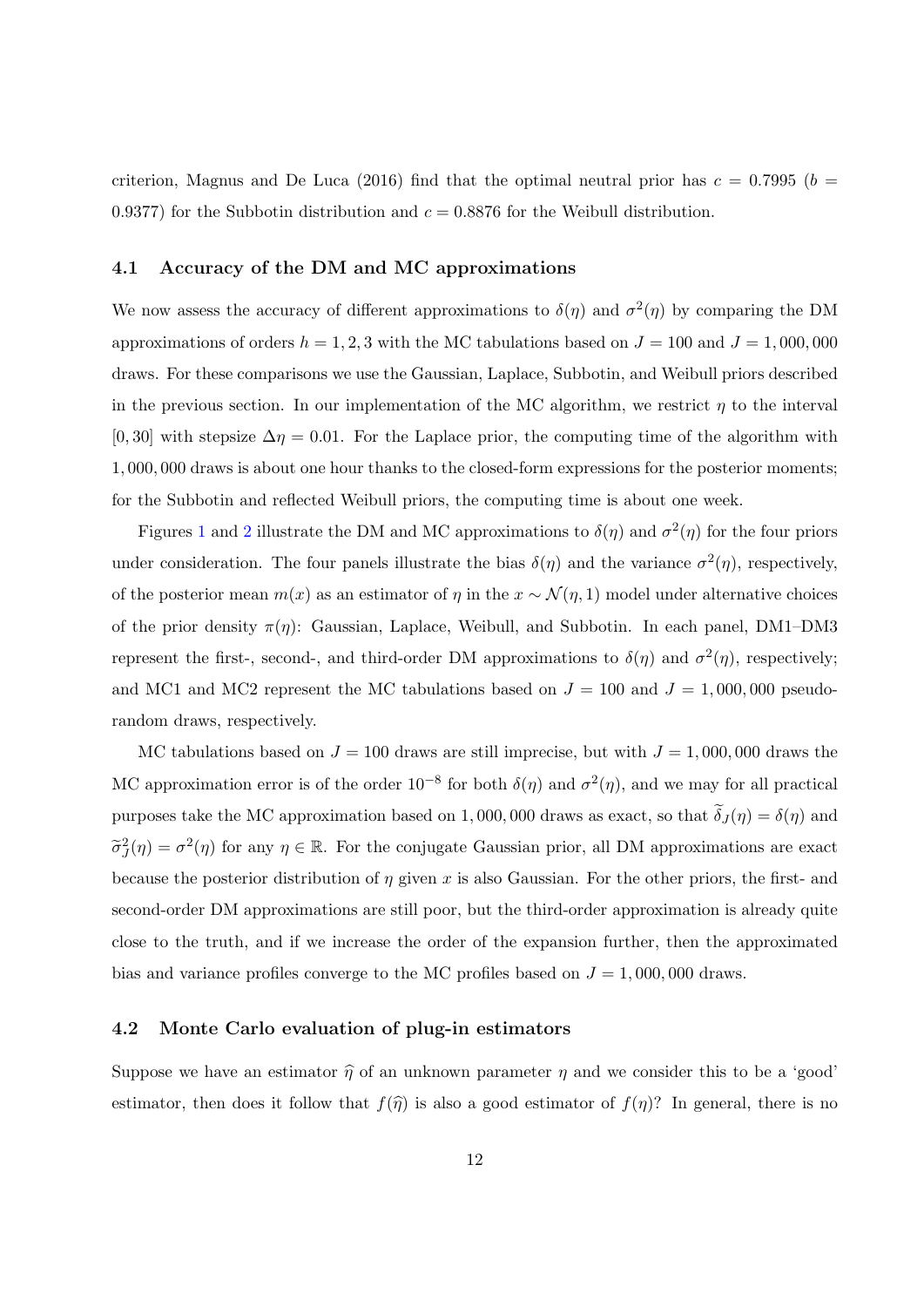guarantee. For example, if  $\hat{\eta}$  is an unbiased estimator of  $\eta$ , then  $\hat{\eta}^2$  is not an unbiased estimator of  $\eta^2$ ; in fact  $\mathbb{E}[\hat{\eta}^2] \geq \eta^2$  by Jensen's inequality. In our case we have two estimators of  $\eta$ , namely x and  $m(x)$ , and two functions of interest, namely  $\delta(\eta)$  and  $\sigma^2(\eta)$ . We evaluate the finite-sample performance of the plug-in estimators of  $\delta(\eta)$  and  $\sigma^2(\eta)$  by a simple Monte Carlo experiment. For any  $\eta$  in the interval [0, 10] with stepsize  $\Delta \eta = 0.01$  we generate a vector  $x = (x_1, \ldots, x_R)$  of  $R =$ 100, 000 independent draws from the  $\mathcal{N}(\eta, 1)$  distribution. For any element  $x_r$  of  $x$   $(r = 1, \ldots, R)$ , we then compute the MCML estimates  $\tilde{\delta}_{J,x_r} = \tilde{\delta}_J(x_r)$  and  $\tilde{\sigma}_{J,x_r}^2 = \tilde{\sigma}_J^2(x_r)$  and the MCDS estimates  $\tilde{\delta}_{J,m_r} = \tilde{\delta}_J(m_r)$  and  $\tilde{\sigma}_{J,m_r}^2 = \tilde{\sigma}^2(m_r)$ . Then we approximate the bias and root MSE (RMSE) profiles of the MCML and MCDS estimators using their Monte Carlo replications.

The left and right panels in Figures [3](#page-32-0) and [4](#page-32-1) illustrate the bias (left) and RMSE (right) profiles of the MCML and MCDS estimators of the bias  $\delta(\eta)$  (Figure [3\)](#page-32-0) and the variance  $\sigma^2(\eta)$  (Figure [4\)](#page-32-1) of  $m(x)$  under the Laplace (upper panels) and Weibull (lower panels) priors.

In Figure [3](#page-32-0) we estimate the bias  $\delta(\eta)$  of  $m(x)$ . Note that  $\delta(\eta)$  is an odd function, that is,  $\delta(-\eta) = -\delta(\eta)$ . Under the Laplace prior,  $\delta(\eta)$  is nonincreasing and convex for  $\eta \geq 0$ . This implies that, even though x is unbiased for  $\eta$ , the MCML estimator  $\delta_{J,x}(x)$  of  $\delta(\eta)$  will be upward biased due to Jensen's inequality. The estimator is unbiased at  $\eta = 0$ , where  $\delta(\eta) = 0$  and  $\delta_{J,x}(x)$  takes positive and negative values with equal probabilities, and for large values of  $\eta$  (say,  $\eta > 6$ ), where  $\delta_{J,x}(x)$  is roughly constant. Since  $m(x)$  is biased towards zero and  $\delta(\eta)$  is nonincreasing, the MCDS estimator  $\delta_{J,m}(x)$  presents an additional source of positive bias due to the shrinkage estimation of  $\eta$ . So, from the point of bias we prefer MCML over MCDS. However, from the point of MSE it is less clear. For small and medium values of  $\eta$  (roughly,  $\eta$  < 2), we prefer MCDS over MCML. Similar considerations apply to the reflected Weibull prior. Since the key value of  $\eta$  is one and our prior implies that  $\mathbb{P}(\eta < -1) = \mathbb{P}(-1 < \eta < 0) = \mathbb{P}(0 < \eta < 1) = \mathbb{P}(\eta > 1) = 1/4$ , we have a slight preference for the MCDS estimator.

In Figure [4](#page-32-1) we estimate the variance  $\sigma^2(\eta)$  of  $m(x)$ . In this case  $\sigma^2(\eta)$  is an even function, that is,  $\sigma^2(-\eta) = \sigma^2(\eta)$ . Under the Laplace prior,  $\sigma^2(\eta)$  is nondecreasing and concave for  $\eta > 0$ . In the case of MCML there is only one source of bias (nonlinearity) due to Jensen's inequality. The bias is positive for small values of  $\eta$  and negative for larger values of  $\eta$ . But in the case of MCDS there are two sources of bias (nonlinearity and shrinkage). Shrinkage implies a negative bias, while nonlinearity implies a positive bias for small values of  $\eta$  and a negative bias for larger values of  $\eta$ .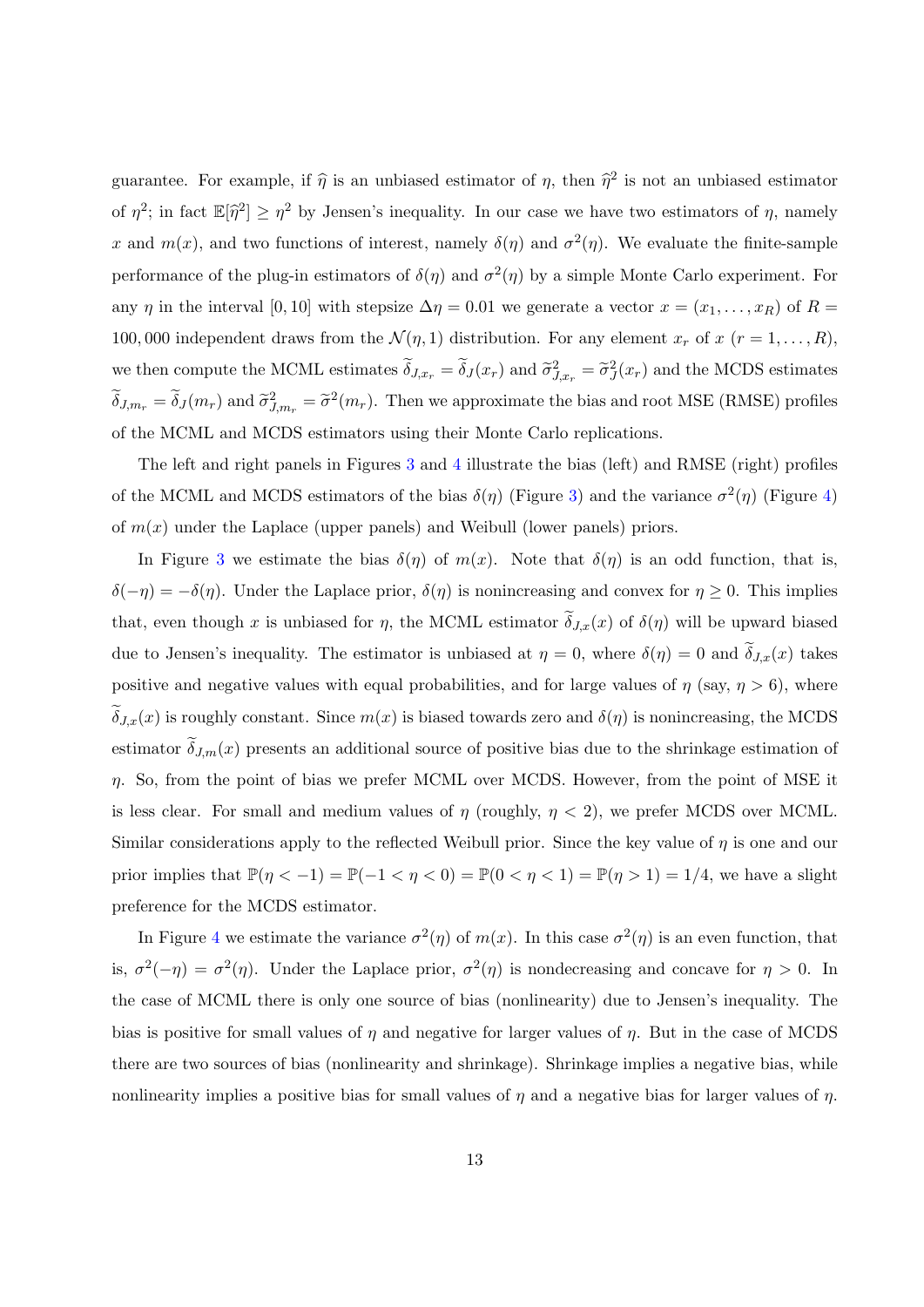The net result is positive for small values of  $\eta$  (reaching a maximum at  $\eta = 0$ ) and negative for larger values of  $\eta$ . Regarding the MSE we see, as with the estimation of  $\delta(\eta)$ , that for small and medium values of  $\eta$  (roughly,  $\eta$  < 2), we prefer MCDS over MCML. Similar considerations apply to the reflected Weibull prior. We conclude that we have a slight preference of MCDS over MCML.

# <span id="page-15-0"></span>5 The WALS approach to model averaging

The normal location model plays a crucial role in the WALS approach, which we summarize briefly below; for a fuller description see Magnus and De Luca (2016). The basic framework in WALS is the linear regression model

<span id="page-15-1"></span>
$$
y = X_1 \beta_1 + X_2 \beta_2 + \epsilon,\tag{5}
$$

where y  $(n \times 1)$  is the vector of observations on the outcome of interest,  $X_1$   $(n \times k_1)$  and  $X_2$  $(n \times k_2)$  are matrices of nonrandom regressors,  $\beta_1$  and  $\beta_2$  are unknown parameter vectors, and  $\epsilon$ is a vector of random disturbances. The  $k_1$  columns of  $X_1$  contain the 'focus regressors' which we want in the model on theoretical or other grounds, while the  $k_2$  columns of  $X_2$  contain the 'auxiliary regressors' of which we are less certain. We assume that  $k_1 \geq 1$ ,  $k_2 \geq 1$ ,  $X = (X_1, X_2)$ has full column-rank  $k = k_1 + k_2 \leq n$ , and that the disturbances are independent and identically distributed as  $\mathcal{N}(0, \sigma^2 I_n)$ , where  $I_n$  denotes the identity matrix of order n.

Because of the uncertainty on which auxiliary regressors to include, there are  $2^{k_2}$  possible models that contain all focus regressors and a subset of the auxiliary regressors. We represent the jth model as [\(5\)](#page-15-1) with the added restriction  $R_j^{\top} \beta_2 = 0$ , where  $R_j$  denotes a  $k_2 \times r_j$  matrix of rank  $0 \le r_j \le k_2$ such that  $R_j^{\top} = [I_{r_j} : 0]$  or a column-permutation thereof. If  $\widehat{\beta}_{1j}$  and  $\widehat{\beta}_{2j}$  are the LS estimators of  $\beta_1$  and  $\beta_2$  in model j, the model averaging estimators are of the form

$$
\widehat{\beta}_1 = \sum_{j=1}^{2^{k_2}} \lambda_j \widehat{\beta}_{1j}, \qquad \widehat{\beta}_2 = \sum_{j=1}^{2^{k_2}} \lambda_j \widehat{\beta}_{2j},
$$

where the  $\lambda_j$  are data-dependent model weights satisfying the restrictions  $0 \leq \lambda_j \leq 1$ ,  $\sum_j \lambda_j = 1$ and  $\lambda_j = \lambda_j (M_1 y)$  with  $M_1 = I_n - X_1 (X_1^\top X_1)^{-1} X_1^\top$ .

Unlike other model averaging estimators, the WALS approach exploits a preliminary rescaling of the focus regressors and a semiorthogonal transformation of the auxiliary regressors to reduce the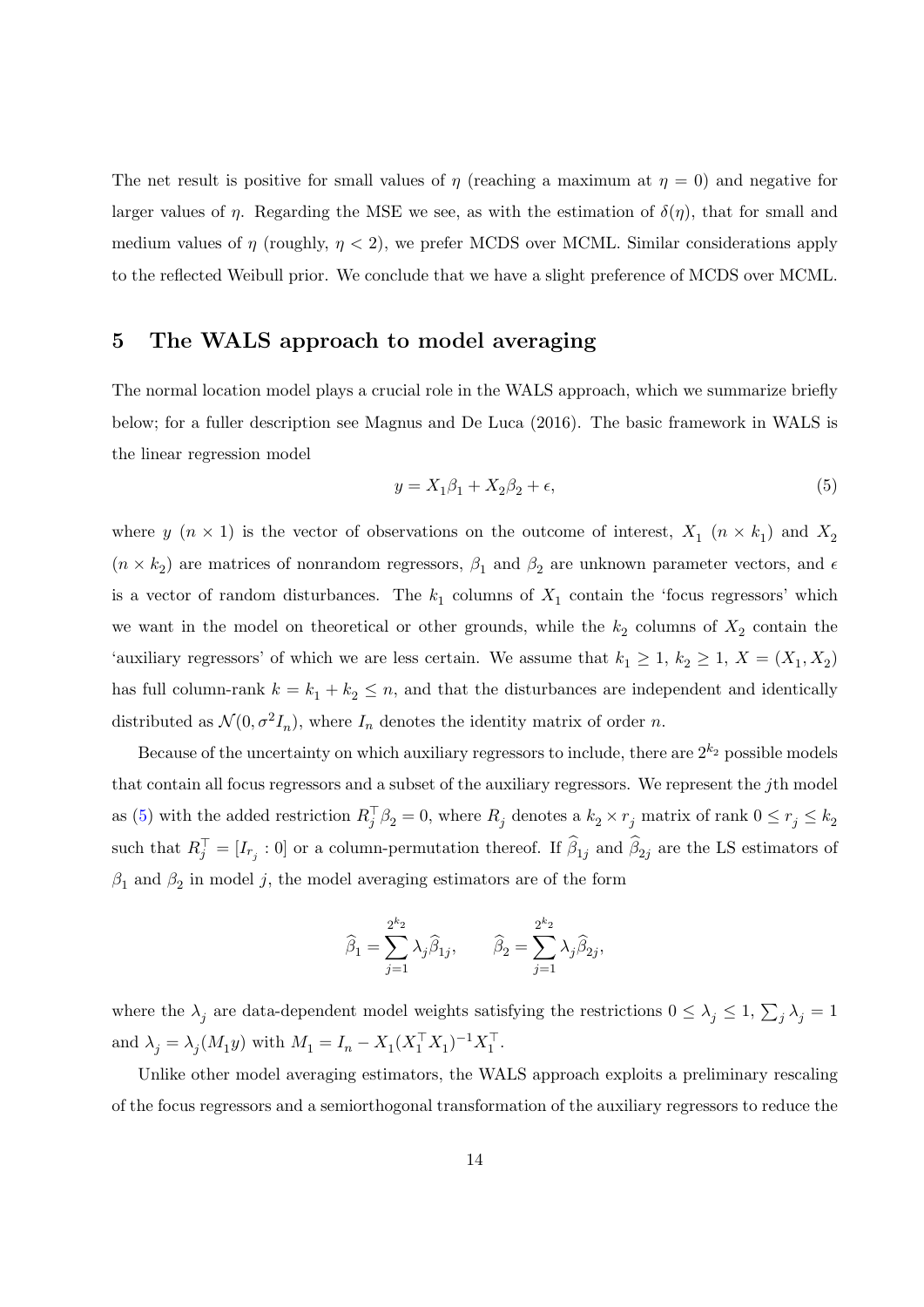computational burden from order  $2^{k_2}$  to order  $k_2$ . Specifically, we rescale  $X_1$  by defining  $Z_1 = X_1 \Delta_1$ and  $\gamma_1 = \Delta_1^{-1}\beta_1$ , where  $\Delta_1$  is a diagonal  $k_1 \times k_1$  matrix such that all diagonal elements of  $Z_1^{\top}Z_1$  are equal to one. We also transform  $X_2$  by defining  $Z_2 = X_2 \Delta_2 \Xi^{-1/2}$  and  $\gamma_2 = \Xi^{1/2} \Delta_2^{-1} \beta_2$ , where  $\Delta_2$ is a diagonal  $k_2 \times k_2$  matrix such that all diagonal elements of the symmetric and positive definite matrix  $\Xi = \Delta_2 X_2^{\top} M_1 X_2 \Delta_2$  are equal to one. Since  $Z_1 \gamma_1 = X_1 \beta_1$  and  $Z_2 \gamma_2 = X_2 \beta_2$ , the model [\(5\)](#page-15-1) after these transformations may equivalently be written as

<span id="page-16-0"></span>
$$
y = Z_1 \gamma_1 + Z_2 \gamma_2 + \epsilon. \tag{6}
$$

The fact that  $Z_2^{\top} M_1 Z_2 = I_{k_2}$  brings four important advantages. First, if  $\hat{\gamma}_{1j}$  and  $\hat{\gamma}_{2j}$  are the ordinary LS estimators of  $\gamma_1$  and  $\gamma_2$  in model j, then the WALS estimators can be written as

$$
\widehat{\gamma}_1 = \sum_{j=1}^{2^{k_2}} \lambda_j \widehat{\gamma}_{1j} = \widehat{\gamma}_{1r} - QW\widehat{\gamma}_{2u}, \qquad \widehat{\gamma}_2 = \sum_{j=1}^{2^{k_2}} \lambda_j \widehat{\gamma}_{2j} = W\widehat{\gamma}_{2u},
$$

where  $\hat{\gamma}_{1r} = (Z_1^{\top} Z_1)^{-1} Z_1^{\top} y$ ,  $\hat{\gamma}_{2u} = Z_2^{\top} M_1 y$ ,  $Q = (Z_1^{\top} Z_1)^{-1} Z_1^{\top} Z_2$ ,  $W = \sum_j \lambda_j W_j$ , and  $W_j =$  $I_{k_2} - R_j R_j^{\top}$ . Further, the WALS estimators of  $\beta_1$  and  $\beta_2$  can be directly obtained by the relationships  $\beta_1 = \Delta_1 \gamma_1$  and  $\beta_2 = \Delta_2 \Xi^{-1/2} \gamma_2$ .

Second, the equivalence theorem (Magnus and Durbin 1999, Theorem 2) implies that the MSE of  $\hat{\gamma}_1$  depends on the MSE of  $\hat{\gamma}_2$ . Thus, if we can choose the  $\lambda_j$  optimally such that  $\hat{\gamma}_2$  is a 'good' estimator of  $\gamma_2$  (in the MSE sense), then the same weights will also provide a 'good' estimator of  $\gamma_1$ .

Third, the dependence of  $\hat{\gamma}_1$  and  $\hat{\gamma}_2$  on model j is completely captured by the random diagonal  $k_2 \times k_2$  matrix  $W = \sum_j \lambda_j W_j$ , whose diagonal elements  $w_h$  are partial sums of the  $\lambda_j$  because the  $W_j$  are nonrandom diagonal matrices with  $k_2 - r_j$  ones and  $r_j$  zeros on the diagonal. It follows that the computational burden of  $\hat{\gamma}_1$  and  $\hat{\gamma}_2$  is of order  $k_2$  as we only need to determine the set of  $k_2$  WALS weights  $w_h$ , not the considerably larger set of  $2^{k_2}$  model weights  $\lambda_j$ .

Fourth, the components of  $\hat{\gamma}_2 = W\hat{\gamma}_{2u}$  are shrinkage estimators of the components of  $\gamma_2$ , as  $0 \leq w_h \leq 1$ , and the components of  $\hat{\gamma}_{2u} = Z_2^{\top} M_1 y$  are independent, as  $\hat{\gamma}_{2u} \sim \mathcal{N}(\gamma_2, \sigma^2 I_{k_2})$ . Hence, if we strengthen the condition  $\lambda_j = \lambda_j(M_1y)$  and assume that each  $w_h$  depends only on the hth component of  $\hat{\gamma}_{2u}$ , then the shrinkage estimators in  $\hat{\gamma}_2$  will also be independent. Under this additional assumption, our  $k_2$ -dimensional problem reduces to  $k_2$  (identical) one-dimensional problems,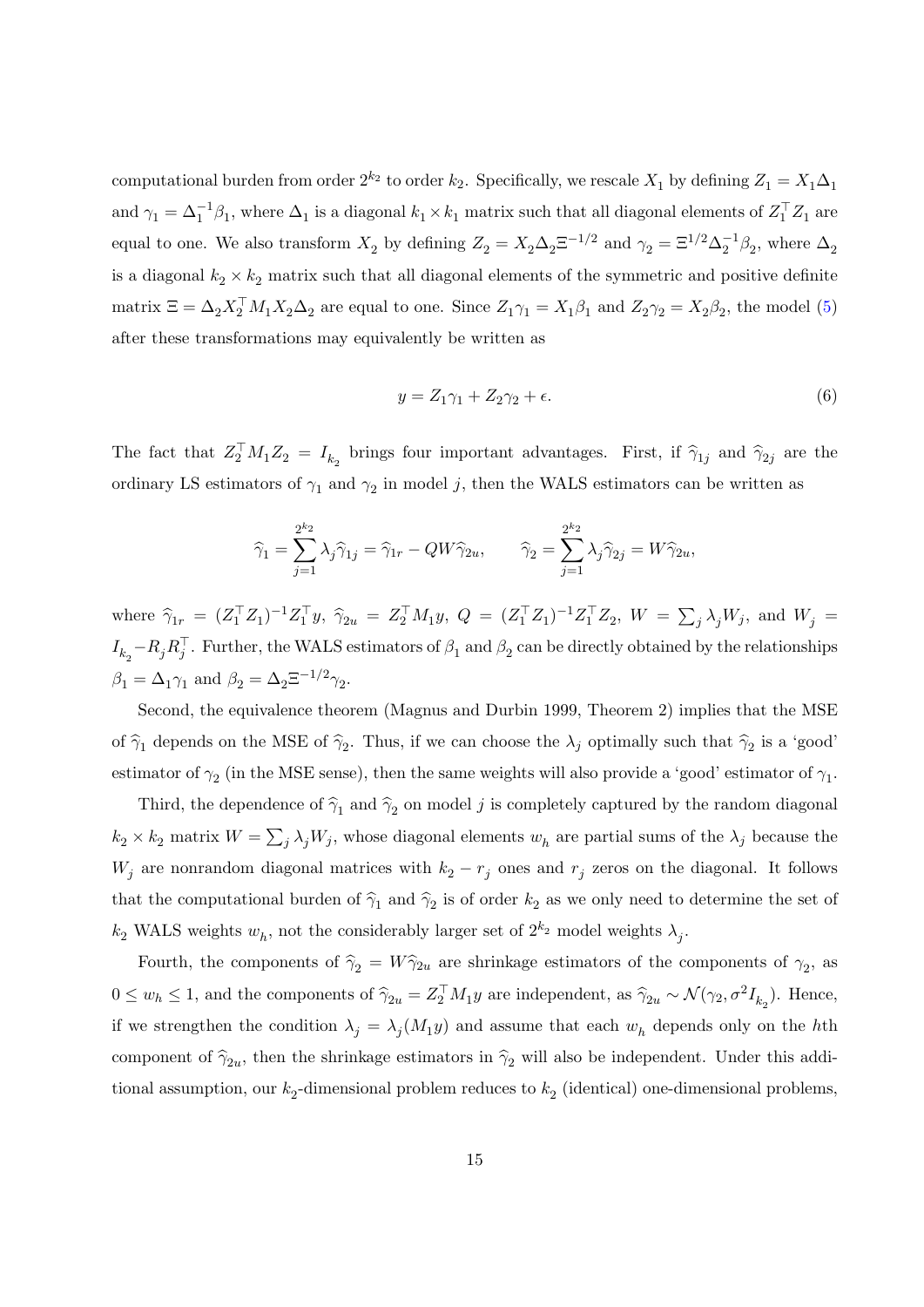namely: given one observation  $x \sim \mathcal{N}(\eta, \sigma^2)$ , what is the estimator  $m(x)$  of  $\eta$  with minimum MSE? Since the estimation of the variance parameter has little impact on the risk properties of  $m(x)$ (Danilov 2005), we also assume that  $\sigma^2$  is known. The baseline problem of the WALS weighting scheme is then equivalent to the normal location problem studied in Sections [2](#page-4-0) and [3.](#page-6-0)

The WALS weighting scheme is based on a Bayesian approach because of theoretical considerations related to admissibility, bounded risk, robustness, near-optimality in terms of minimax regret, and a proper treatment of ignorance about  $\eta$ . This Bayesian step requires two key ingredients. First, a neutral prior with bounded risk, such as the Laplace, Subbotin, or Weibull priors discussed in Section [4.](#page-11-0) Second, the  $k_2$ -vector of t-ratios  $x = \hat{\gamma}_{2u}/s_u$ , where  $s_u^2 = y^\top M_1(I_n - Z_2 Z_2^\top)M_1y/(n-k)$ is the classical estimator of  $\sigma^2$  in model [\(6\)](#page-16-0).

For each of the  $k_2$  components  $x_h$  of x, we assume that  $x_h \sim \mathcal{N}(\eta_h, 1)$ , so the Bayesian approach to the normal location problem yields the posterior means  $m_h = m(x_h)$  as estimators of  $\eta_h$  for  $h = 1, \ldots, k_2$ . The WALS estimators of  $\gamma_1$  and  $\gamma_2$  are then given by

<span id="page-17-1"></span>
$$
\widehat{\gamma}_1 = \widehat{\gamma}_{1r} - Q\widehat{\gamma}_2, \qquad \widehat{\gamma}_2 = s_u m,\tag{7}
$$

and the WALS estimators of  $\beta_1$  and  $\beta_2$  by

<span id="page-17-2"></span>
$$
\widehat{\beta}_1 = \Delta_1 \widehat{\gamma}_1, \qquad \widehat{\beta}_2 = \Delta_2 \Xi^{-1/2} \widehat{\gamma}_2. \tag{8}
$$

#### <span id="page-17-0"></span>6 Sampling properties of the WALS estimator

Our summary of the WALS methodology led to the estimators of the  $\gamma$ 's and  $\beta$ 's in [\(7\)](#page-17-1) and [\(8\)](#page-17-2). But how about their sampling variances? Earlier papers on the development of WALS have estimated these variances using the diagonal  $k_2 \times k_2$  matrix  $V = \text{diag}(v_1^2, \dots, v_{k_2}^2)$  with diagonal elements equal to the posterior variances  $v_h^2 = v^2(x_h)$ . More precisely, by exploiting the fact that  $\hat{\gamma}_{1r}$  and  $\hat{\gamma}_{2u}$  are independent, the estimated variances of  $\hat{\gamma}_1$  and  $\hat{\gamma}_2$  have been computed as

<span id="page-17-3"></span>
$$
\widehat{\mathbb{V}}[\widehat{\gamma}_1] = s_u^2 (Z_1^\top Z_1)^{-1} + Q \widehat{\mathbb{V}}[\widehat{\gamma}_2] Q^\top, \qquad \widehat{\mathbb{V}}[\widehat{\gamma}_2] = s_u^2 V,\tag{9}
$$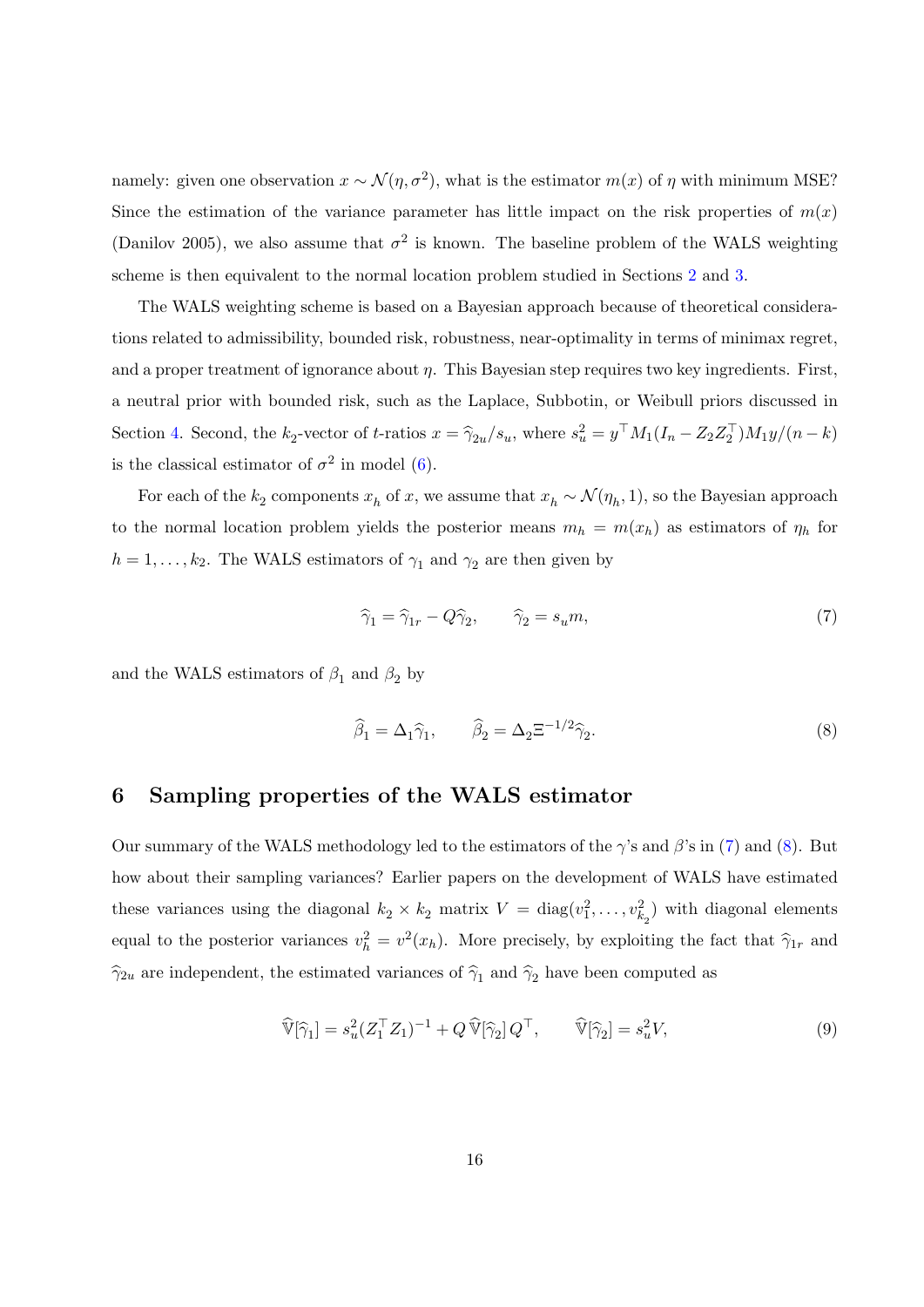and the estimated covariance as  $\widehat{\mathbb{C}}[\widehat{\gamma}_1,\widehat{\gamma}_2] = -Q \widehat{\mathbb{V}}[\widehat{\gamma}_2]$ , where  $Q = (Z_1^{\top} Z_1)^{-1} Z_1^{\top} Z_2$ . As a consequence, the variances of  $\beta_1$  and  $\beta_2$  have been estimated by

<span id="page-18-0"></span>
$$
\widehat{\mathbb{V}}[\widehat{\beta}_1] = \Delta_1 \widehat{\mathbb{V}}[\widehat{\gamma}_1] \Delta_1, \quad \widehat{\mathbb{V}}[\widehat{\beta}_2] = \Delta_2 \Xi^{-1/2} \widehat{\mathbb{V}}[\widehat{\gamma}_2] \Xi^{-1/2} \Delta_2 \tag{10}
$$

and the covariance by  $\widehat{\mathbb{C}}[\widehat{\beta}_1,\widehat{\beta}_2] = \Delta_1 \widehat{\mathbb{C}}[\widehat{\gamma}_1,\widehat{\gamma}_2] \,\Xi^{-1/2}\Delta_2.$ 

This, however, is not quite right. As discussed in Section [3,](#page-6-0) thinking of the posterior variance  $v_h^2$  as the estimated variance of  $m_h$  is not correct in a frequentist world unless the sample size is very large, which it isn't because this part of the theory is based on a single observation. In the extreme case of a single observation,  $v_h^2$  represents the first-order DMML estimator of the standard deviation of  $m_h$ , so the diagonal elements of V should not be  $v_h^2$  but  $v_h^4$ .

The accuracy of the estimators can be further improved by using higher-order DM approximations, which in the limit lead to the MC tabulations studied in Section [3.1.2.](#page-10-1) Thus, to estimate the sampling variance of WALS, we now use  $(9)$  and  $(10)$ , where the diagonal matrix V is redefined so that its hth diagonal element equals the MCDS estimator  $\tilde{\sigma}_{J,m}^2(x_h)$  (or the MCML estimator  $\widetilde{\sigma}_{J,x}^2(x_h)$  of the sampling variance of  $m_h$ .

In a similar fashion we now use the plug-in estimators of the biases of the posterior means to estimate the bias (and hence the MSE) of the WALS estimators. For each of the  $k_2$  components  $m_h$  of m, we compute first an estimate  $\delta_h$  of the bias  $\delta_h = \delta(\eta_h)$  of  $m_h$  using the MCDS estimate  $\delta_{J,m}(x_h)$  (or the MCML estimate  $\delta_{J,x}(x_h)$ ). As shown in Section [4.2,](#page-13-0) these estimators are generally biased but their RMSEs are bounded and their biases are relatively small. For example, under the Laplace prior, we have that  $|\mathbb{E}[\widehat{\delta}_h] - \delta_h| \leq 0.0528$  for the MCML estimator and  $|\mathbb{E}[\widehat{\delta}_h] - \delta_h| \leq$ 0.1457 for the MCDS estimator (see Figure [3\)](#page-32-0). In both cases, the maximum bias is reached at  $|\eta_h| = 1.84$  where  $|\delta_h| = 0.5124$ , and hence  $|\mathbb{E}[\hat{\delta}_h]/\delta_h - 1| = 10.30\%$  for the MCML estimator and  $|\mathbb{E}[\widehat{\delta}_h]/\delta_h - 1| = 28.43\%$  for the MCDS estimator. This suggests that we can think of  $\widehat{\delta}_h$  as a nearly unbiased estimator of  $\delta_h$ , especially for the MCML estimator. After estimating the bias of m by  $\widehat{\delta} = (\widehat{\delta}_1, \dots, \widehat{\delta}_{k_2}),$  we estimate the bias  $d_2 = \mathbb{E}[\widehat{\gamma}_2] - \gamma_2$  of  $\widehat{\gamma}_2$  by  $\widehat{d}_2 = s_u \widehat{\delta}$  and the bias  $b_2 = \mathbb{E}[\widehat{\beta}_2] - \beta_2$ of  $\hat{\beta}_2$  by  $\hat{b}_2 = \Delta_2 \Xi^{-1/2} \hat{d}_2$ . Provided that the unknown data-generation process (DGP) is nested in the unrestricted model [\(6\)](#page-16-0), we can also estimate the bias of  $\hat{\gamma}_1$ ,

$$
d_1 = \mathbb{E}[\hat{\gamma}_1] - \gamma_1 = \mathbb{E}[\hat{\gamma}_{1r}] - \gamma_1 - Q \mathbb{E}[\hat{\gamma}_2] = Q\gamma_2 - Q(\gamma_2 + d_2) = -Qd_2,
$$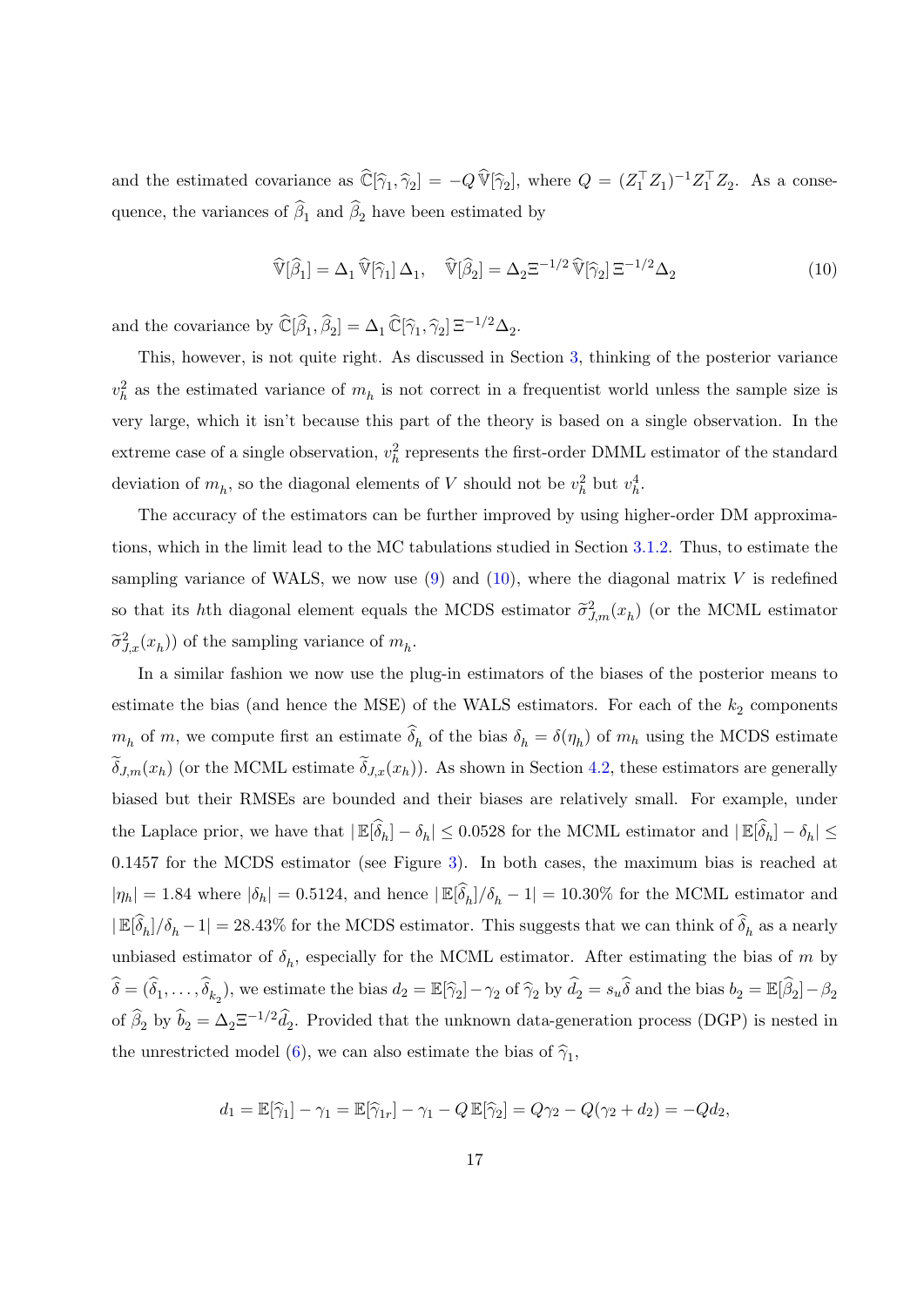by  $\hat{d}_1 = -Q\hat{d}_2$  and the bias  $b_1 = \mathbb{E}[\hat{\beta}_1] - \beta_1$  of  $\hat{\beta}_1$  by  $\hat{b}_1 = \Delta_1 \hat{d}_1$ .

# <span id="page-19-0"></span>7 Empirical application: Legalization of abortion and crime reduction

In an influential paper, Donohue and Levitt (2001), henceforth DL, used a panel data set of U.S. states from 1985 to 1997 to show that the legalization of abortion in the early 1970s played an important role in explaining the reduction of violent, property, and murder crimes during the 1990s. The evidence in favor of this causal relationship has been questioned in a number of followup studies (see, e.g., Foote and Goetz 2008 and Belloni et al. 2014). A major concern is that state-level abortion rates in the early 1970s were not randomly assigned. Thus, failing to control for factors that are associated with state-level abortion and crime rates may lead to omitted variable bias in the estimated effect of interest. In this section, we contribute to this debate by studying the sampling properties of various least squares (LS) and WALS estimators in the context of the flexible specifications proposed by Belloni et al. (2014), henceforth BCH.

The regressor of interest is a measure of the abortion rate relevant for each type of crime, determined by the ages of criminals when they tend to commit crimes. The baseline specification used by DL includes state and time effects as additional controls, plus eight time-varying and statespecific confounding factors (log of lagged prisoners per capita, log of lagged police per capita, per capita income, per capita beer consumption, unemployment rate, poverty rate, generosity of the AFDC welfare program at time  $t - 15$ , and a dummy for the existence of a concealed weapons law). To reduce serial correlation, BCH eliminate the state effects by analyzing models in first differences. They also introduce a rich set of control variables to account for a nonlinear trend that may depend on time-varying state-level characteristics. In this specification the focus regressors include the first-difference of the abortion rate and a full set of time dummies, while the auxiliary regressors include a total of 294 controls (initial levels and initial differences of the abortion rates, first differences, lagged levels, initial levels, initial differences and within-state averages of the eight controls considered by DL, squares of the aforementioned variables, all interactions of these variables with a quadratic trend, and all interactions among the first-differences of the eight time-varying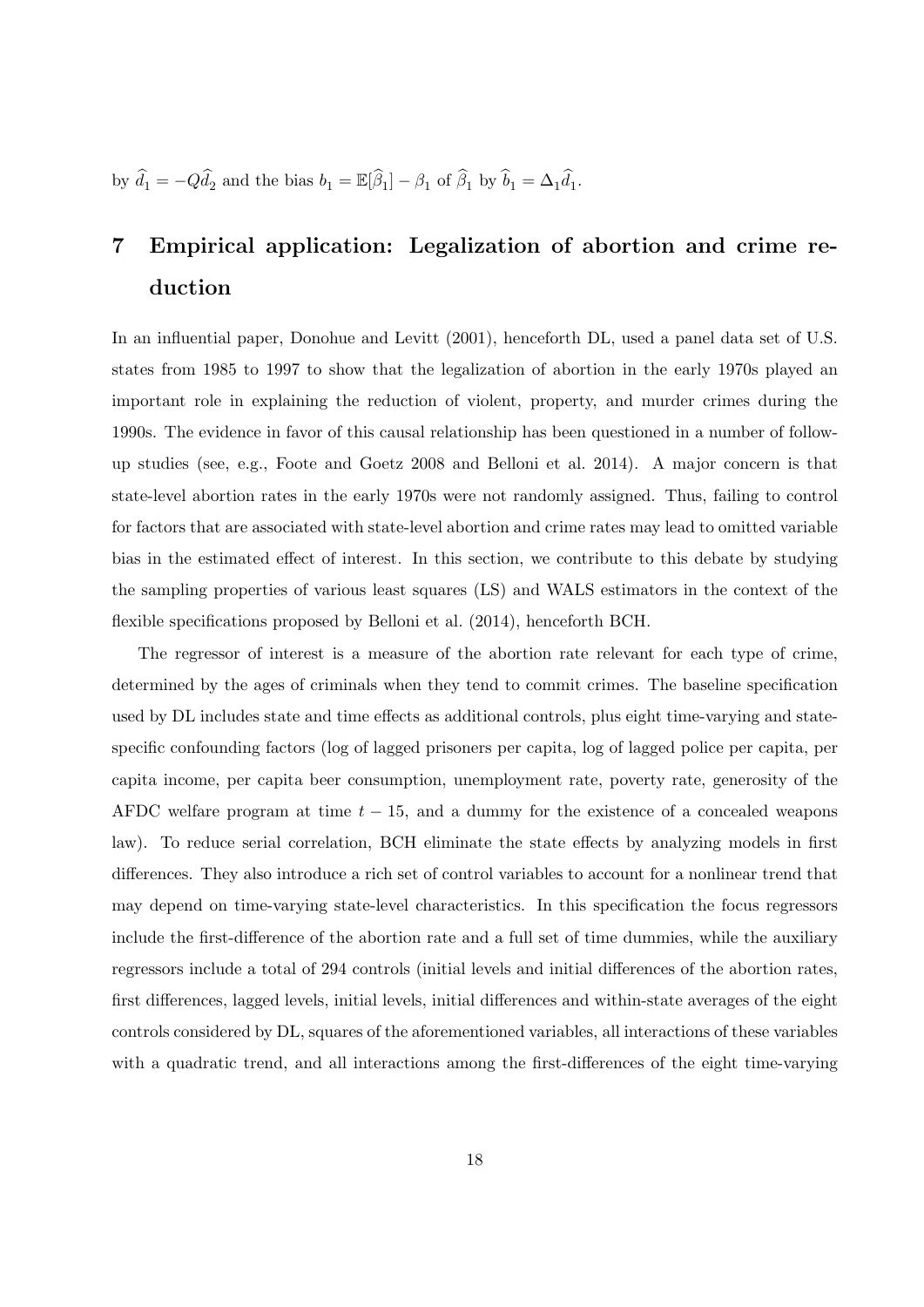controls).[1](#page-20-0) After deleting Washington D.C. and taking first differences, the analysis is based on a balanced panel of 50 states over a 12-year period. For additional information on data definitions and transformations we refer the reader to the original papers of DL and BCH.

Table [1](#page-27-0) shows the estimated coefficients on the first differences of the abortion rates in the models for violent, property, and murder crimes. For each type of crime, we compare the WALS estimates based on the Laplace (WALS-L) and Weibull (WALS-W) priors with the four LS estimates from the unrestricted model that includes all focus and auxiliary regressors (LS-U), the fully restricted model that includes only the focus regressors (LS-R), the intermediate model that includes the focus regressors and the subset of auxiliary regressors corresponding to the first differences of the eight time-varying controls used by DL (LS-I), and the intermediate model that includes the focus regressors and the subset of auxiliary regressors selected by the BCH's double-selection procedure (LS-DS). The LS-U, LS-I and LS-DS estimates coincide with those reported in BCH (Table 1).[2](#page-20-1)

In addition to the estimated coefficients, we present the estimated bias, standard error (SE) and RMSE of the various LS and WALS estimators based on the assumption that the unknown DGP is nested in the unrestricted model. The assumption is crucial for most sensitivity analyses where the investigator assesses (formally or informally) whether the estimated coefficients of interest are robust to deviations from a baseline model. This assumption implies that the LS-U estimator is unbiased, so we can estimate the bias of the other LS estimators unbiasedly by the observed differences in the estimated coefficients with respect to the LS-U estimates. For example, we estimate the bias  $b_{1r} = \mathbb{E}[\widehat{\beta}_{1r}] - \beta_1 = (X_1^{\top} X_1)^{-1} X_1^{\top} X_2 \beta_2$  of the LS-R estimator  $\widehat{\beta}_{1r}$  by  $\widehat{b}_{1r} = (X_1^{\top} X_1)^{-1} X_1^{\top} X_2 \widehat{\beta}_{2u}$  $\beta_{1r}-\beta_{1u}$ . As for the SE (and hence RMSE) of the LS estimators, we report both the classical SE and the SE clustered at the state-level  $(SE_c \text{ and RMSE}_c)$ . For the WALS estimators, we compute the MCDS and MCML estimates of the bias and the (classical) SE discussed in Section  $6$ , but not the SE clustered at the state-level which would require extending our theoretical results to dependent data. To our knowledge, the problem of computing clustered SE for model averaging estimators is still unexplored. Similarly, very little is known about the  $SE<sub>c</sub>$  of the LS-DS estimator because

<span id="page-20-0"></span> $1$  The full set of auxiliary variables used by BCH includes 294 noncollinear variables, not 284 variables as incorrectly reported in their papers. In practice, because of a coding error, their Stata program also excludes interactions between squared initial differences of the eight time-varying controls and the quadratic trend terms. For comparability reasons, we use exactly the same controls of BCH.

<span id="page-20-1"></span><sup>&</sup>lt;sup>2</sup> Unlike BCH, we adopt a common procedure to exclude the collinear controls in the various estimation routines. In the models for property and murder crimes, this leads to small differences in the controls selected by the BCH's double-selection procedure. In turn, we also find small differences in the LS-DS estimate of abortion on murder crime.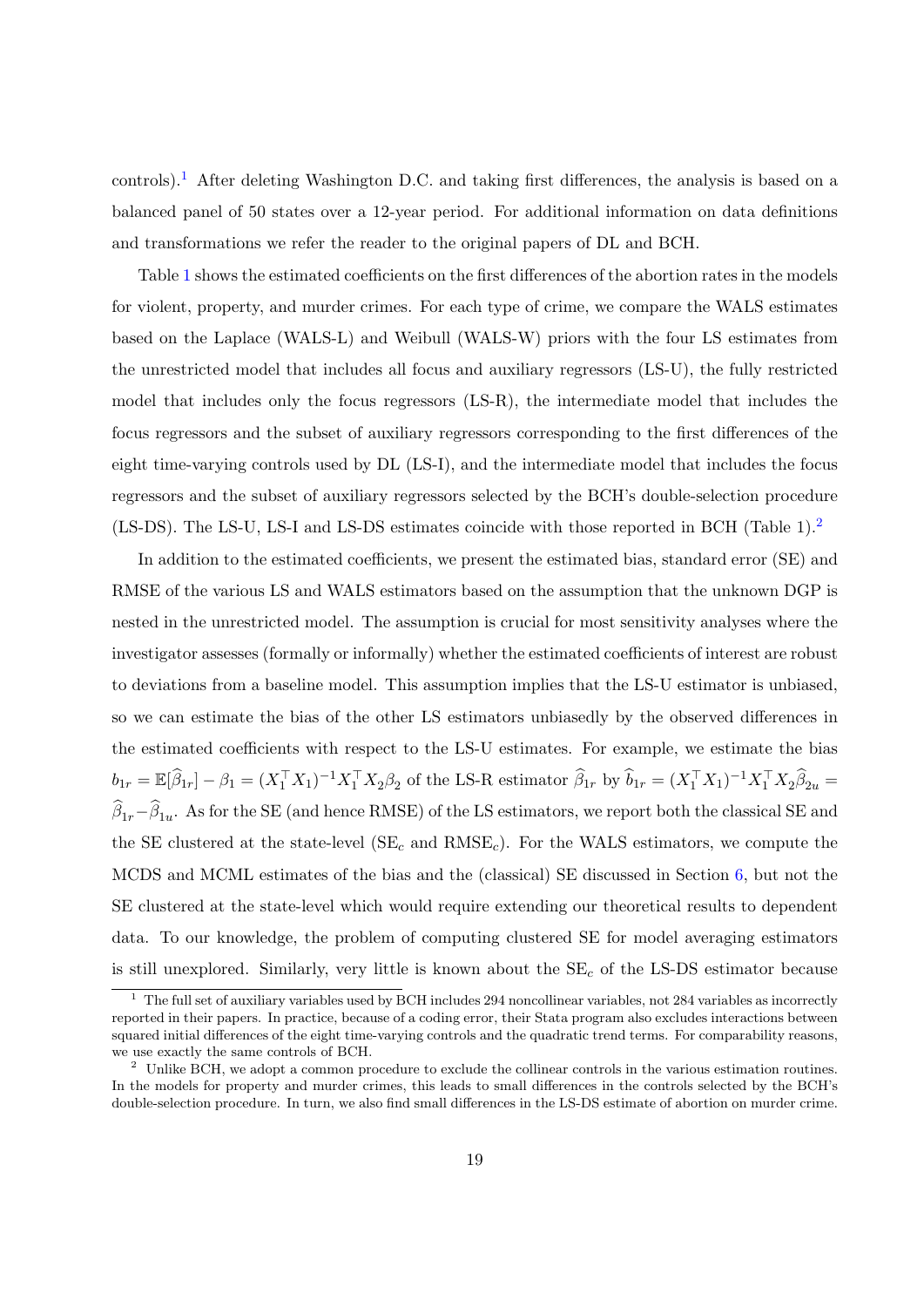the double selection procedure of BCH does not account for serial correlation of the data and the reported  $SE<sub>c</sub>$  reflects only the effects of clustering in the selected model. An alternative approach could be to compute the LS and WALS estimates after some preliminary data transformation (e.g. Prais-Winsten or Cochrane-Orcutt) which attempts to remove serial correlation from the outcome and the regressors. The underlying WALS theory has been developed in Magnus et al. (2011). However, this alternative approach would assume that the preliminary model needed to estimate the serial correlation coefficients is correctly specified. For simplicity, we shall focus our discussion on the comparisons of the classical SE and RMSE.

In line with previous studies, we find that the small differences between the LS-R and LS-I estimates are basis for the robustness of the results provided by the DL sensitivity analysis. Although unbiased, the LS-U estimator has a large SE. Actually, if we take formally into account the bias-precision trade-off in the choice of the control variables, as suggested by BCH, then this is the worst estimator in terms of RMSE. The BCH double selection procedure drastically reduces the uncertainty due to the choice of the 294 auxiliary variables by selecting a few controls (between 7 and 9) that are important to predict either the outcome or the treatment variable of interest in each model. The SEs of the LS-DS estimator are much lower with respect to the LS-U estimator, but are about twice those of the LS-R and LS-I estimators. Based on these findings, BCH conclude that the empirical evidence in favor of the causal effect of abortion on crime is not robust to the presence of nonlinear trends. However, as it is clear from our results on the estimated bias and RMSE, this conclusion neglects one important point: according to the assumed model space the LS-DS is never preferred to LS-R and LR-I estimators, neither in terms of bias nor in terms of SE. Thus, why should we question the robustness of the DL's findings based on a 'worse' estimator of the coefficient of interest? Probably, trying to control for 294 additional controls in a sample of 600 observations is a very ambitious task for both the LS-U and the LS-DS estimators. Similar considerations extend to the WALS-L and WALS-W estimators, which lead to the same policy implications of the LS-DS estimator. Estimated sampling moments suggest that the WALS estimators are less biased, but also less precise, than the LS-R, LS-I, and LS-DS estimators. In terms of RMSE, the preferred estimators are LS-I/LS-R in the model for property crimes and WALS-W/WALS-L in the model for murder crimes. In the model for violent crimes, these four estimators have similar estimates of the RMSE. It is therefore difficult to establish which is the preferred estimator, which adds ambiguity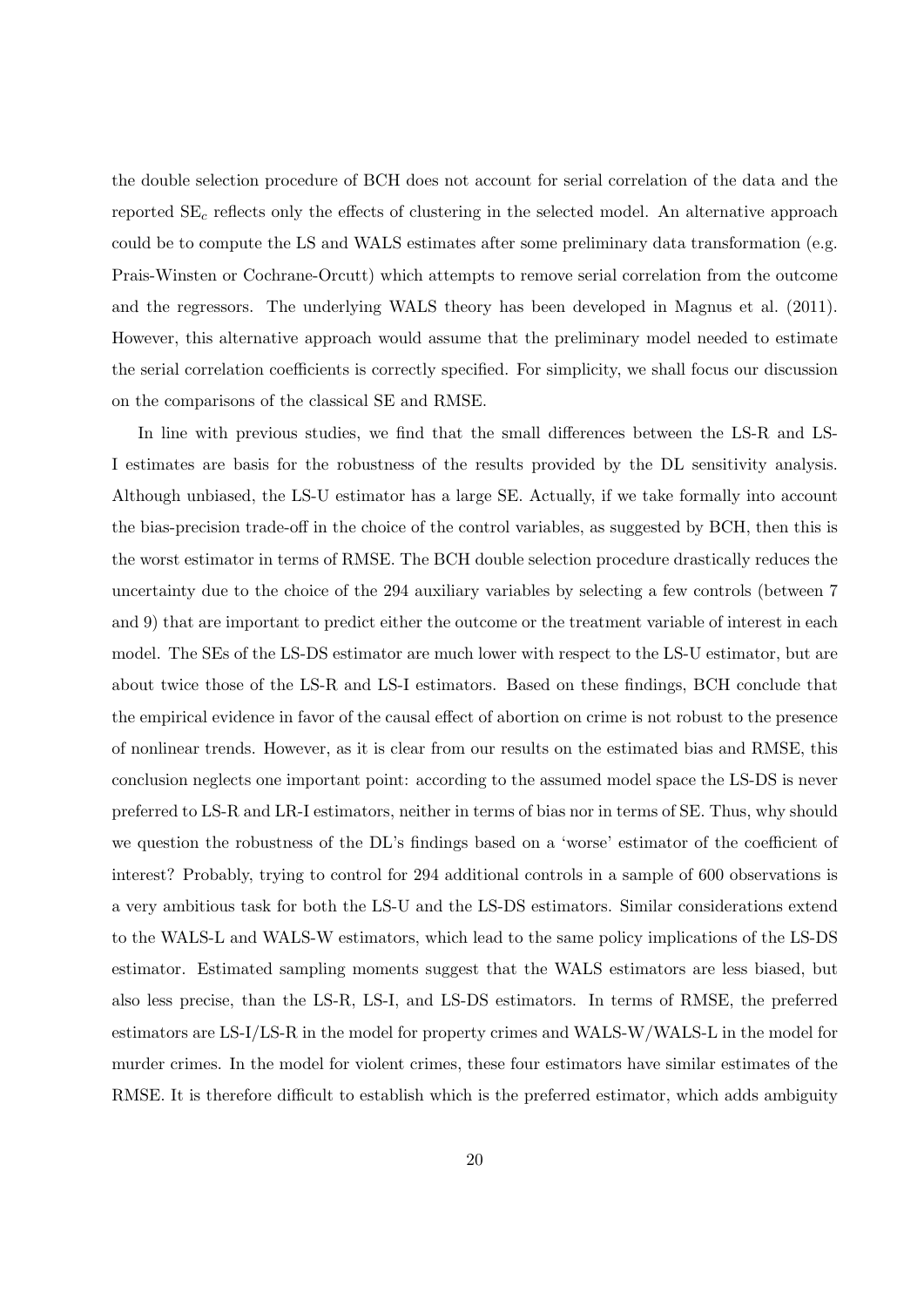to the results because different estimators lead to different policy implications.

## <span id="page-22-0"></span>8 Monte Carlo simulations

In this previous section we estimated parameters of interest in a real-life application. In such an application we don't know the truth. We now turn to MC simulations, where we do know the truth. This truth (the DGP) is based on the empirical application in the previous section. Specifically, for each type of crime, we set the parameters of the DGP equal to the unrestricted LS estimates for the model in first differences and then simulate the variation in the crime rates of interest by adding to the estimated linear predictor pseudo-random draws from the Gaussian distribution with mean zero and variance equal to the classical LS estimate  $s_u^2$  of  $\sigma^2$ . We focus on estimating the coefficient on the first-difference of the abortion rate, which under the assumed DGP is equal to 0.071 for violent crimes, −0.161 for property crimes, and −1.327 for murder crimes.

For each model, we compare six estimators of the causal effect of interest: the four LS estimators (LS-U, LS-R, LS-I, and LS-DS) and the two WALS estimators (WALS-L and WALS-W). The true bias, SE and RMSE of each estimator are approximated using 5,000 Monte Carlo replications by using the LS estimates of the unrestricted model as true DGP. For each of these estimators we have one or more methods for estimating the underlying bias and SE: the LS estimators of the biases and SEs of the four LS estimators and the MCDS and MCML estimators of the biases and SEs of the two WALS estimators. In our Monte Carlo experiment we also study the bias, SE and RMSE of the LS, MCDS and MCML estimators of the biases and SEs of the six estimators of the causal effects of interest. Specifically, since each estimator has its own bias and SE, we report the relative bias, SE and RMSE of these three estimators of the sampling moments by taking ratios with respect to the true biases and the true SEs.

Table [2](#page-28-0) presents the (true) bias, SE and RMSE of the six estimators of the causal effect for the three models on each type of crime. As expected, the bias of the LS-U estimator is always close to zero, but this estimator is never preferred in terms of RMSE due to its large SE. In line with the sampling moments estimated from the empirical application, we find that the LS-DS estimator is more biased and less precise than the LS-R and LS-I estimators, and that the two WALS estimators have lower bias and higher SE than the LS-R, LS-I and LS-DS estimators. According to the RMSE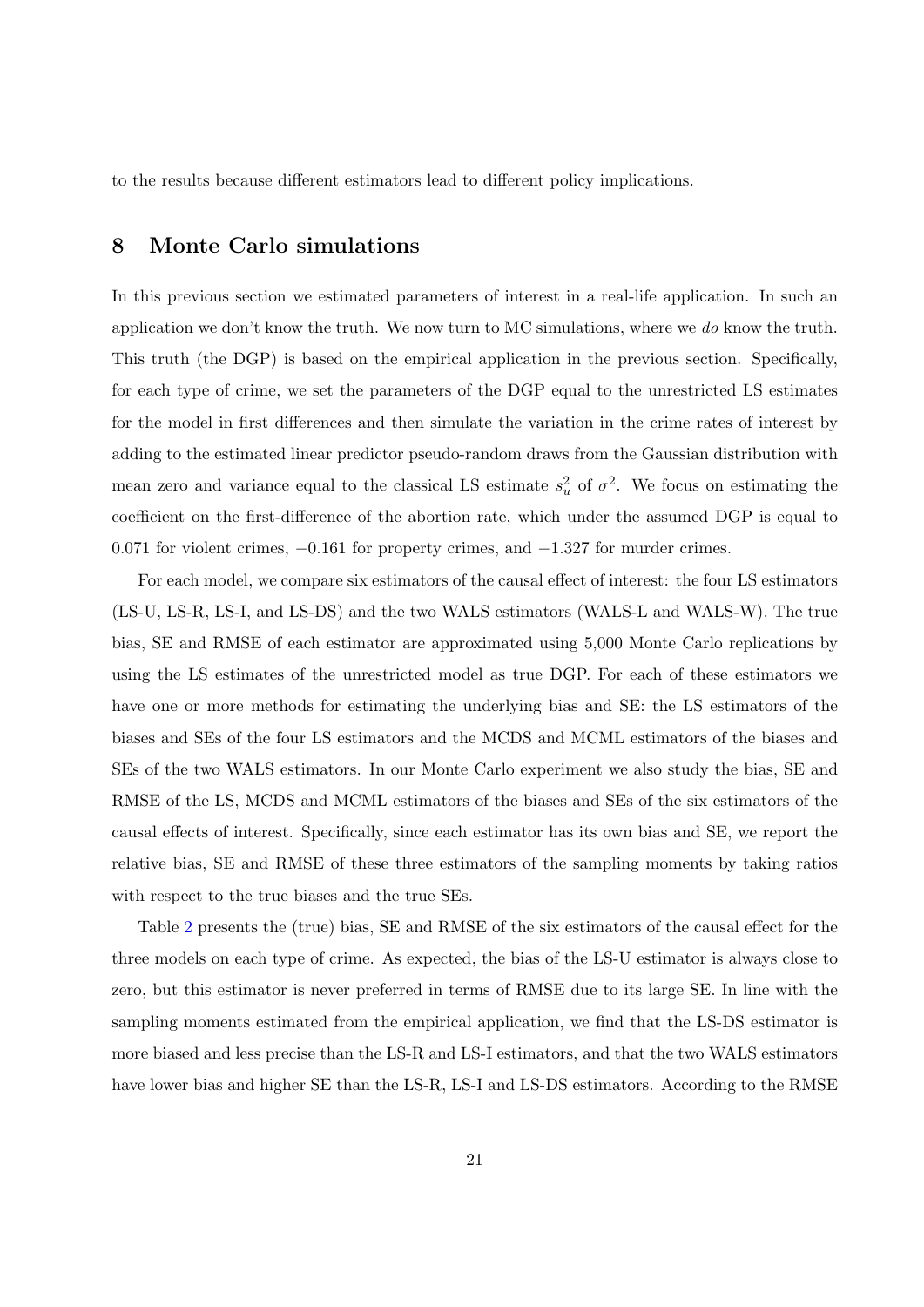criterion, the preferred estimators are LS-I/LS-R in the models for violent and property crimes and WALS-L/WALS-W in the model for murder crimes.

In Table [3](#page-29-0) we concentrate on estimating the bias. We present the relative bias, SE and RMSE of the LS, MCDS and MCML estimators of the biases of the LS-R, LS-I, LS-DS, WALS-L and WALS-W estimators of the causal effects of interest. Although unbiased, the LS estimators of the biases of the LS-R, LS-I and LS-DS estimators are rather imprecise as they depend directly on the LS estimators of the auxiliary coefficients under the unrestricted model. As predicted from our theoretical results, the MCML estimator of the bias of each WALS estimator is generally less biased than the corresponding MCDS estimator. The latter, however, is always preferred to the other estimators in terms of relative RMSE.

In Table [4](#page-30-0) we consider the standard error, and we present the relative bias, SE and RMSE of the LS, MCDS and MCML estimators of the SEs of the six estimators of the causal effects of interest. Here, for the WALS-L and WALS-W estimators, we also report the finite-sample performance of the previously used estimator of the SEs (labeled as PV) which was computed from [\(9\)](#page-17-3) and [\(10\)](#page-18-0) using the posterior variances  $v_h^2$  as diagonal elements of V. Our Monte Carlo results confirm that the new MCDS and MCML estimators of the SEs of the WALS estimators reduce the substantial upward bias of the previously used PV estimator. The relative RMSE performances of the new MCDS and MCML estimators of the SEs of the WALS estimators are comparable to those of the LS estimator of the SEs of the correctly specified LS-U estimator.

# <span id="page-23-0"></span>9 Conclusions

In this paper we have analyzed the finite-sample sampling properties (bias and variance) of the posterior mean in the normal location model using both analytical delta method approximations and numerical Monte Carlo tabulations. Our analytical results have shown how higher-order posterior cumulants contribute to improving the accuracy of delta method approximations to the bias and to the variance of the posterior mean. We have also provided recursive formulae to facilitate the nontrivial task of computing higher-order posterior moments and posterior cumulants, which are in turn the key ingredients needed to derive delta method approximations of any order.

Our numerical results reveal that high-order refinement terms have sizable effects. Moreover,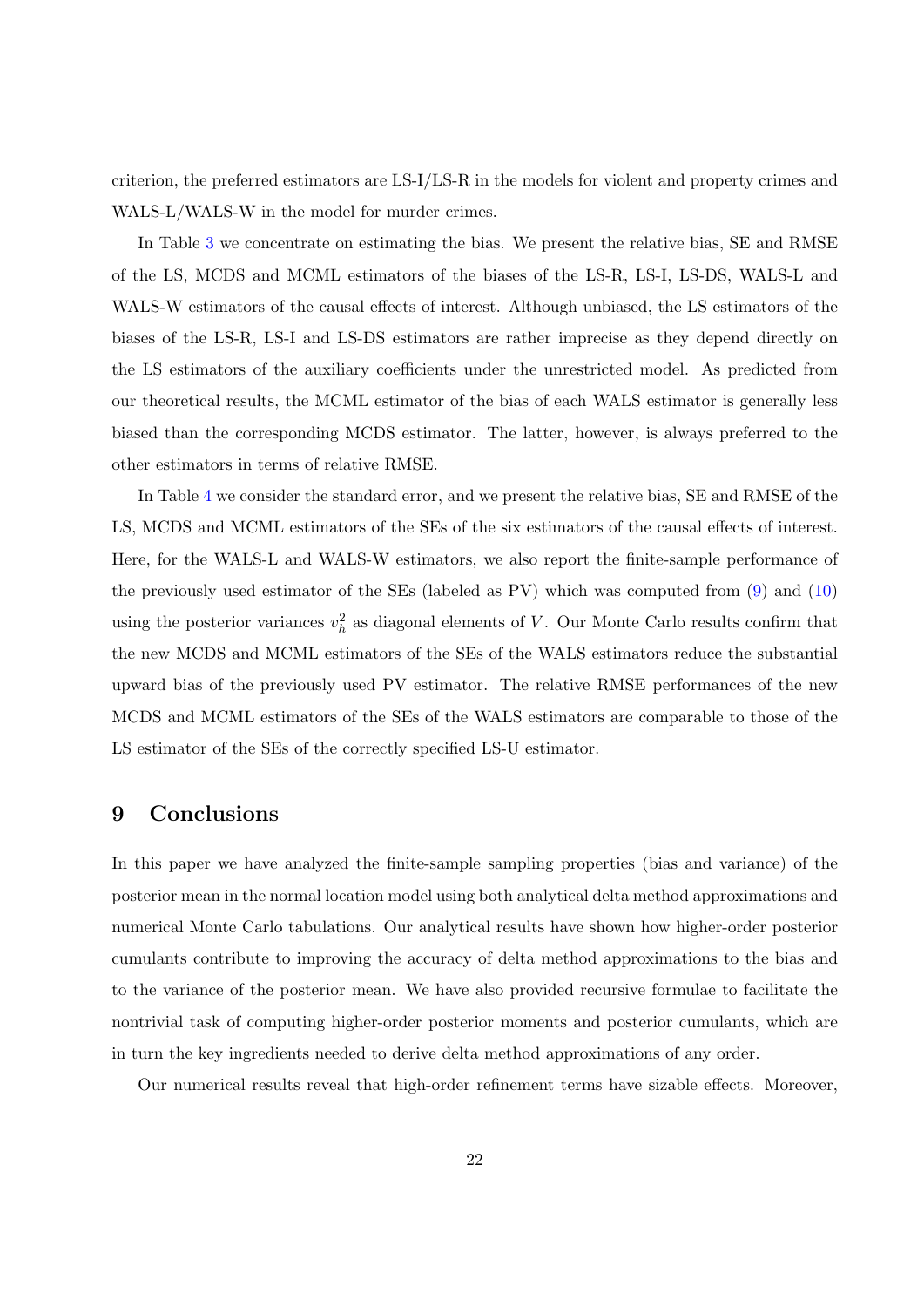as the order the expansion increases, the approximated bias and variance profiles converge to those resulting from accurate Monte Carlo tabulations. Since sampling moments of the posterior mean depend on the unknown location parameter, we have compared two plug-in strategies for estimating the frequentist bias and variance of the posterior mean: one based on the ML estimator and another on the posterior mean. Our simulations show that the former has a relative advantage in terms of bias and good risk performance for large values of the normal location parameters, while the latter leads to better risk performance for small values of the normal location parameter. The performance of these estimators is relatively unaffected by the prior under consideration and by the nonlinear profiles of the bias and variance of the underlying posterior mean.

Our theoretical and numerical results for the normal location model have direct implications for the sampling properties of the WALS estimator, a partly-Bayesian and partly-frequentist model averaging estimator which accounts for the problem of uncertainty about the regressors in a Gaussian linear model. We have derived estimators of the bias and variance of WALS that are based on considerations about the finite-sample sampling properties of the posterior mean in the normal location model. We illustrate the importance of these developments in a real data application that looks at the effect of legalized abortion on crime rates. Results from a related Monte Carlo experiment also reveal that the new estimators of the bias and variance of WALS have good finite-sample performance. Further work is required to investigate the implications of our findings for the WALS approach to inference (e.g., confidence intervals and testing strategies). Preliminary results in this direction appear to be promising.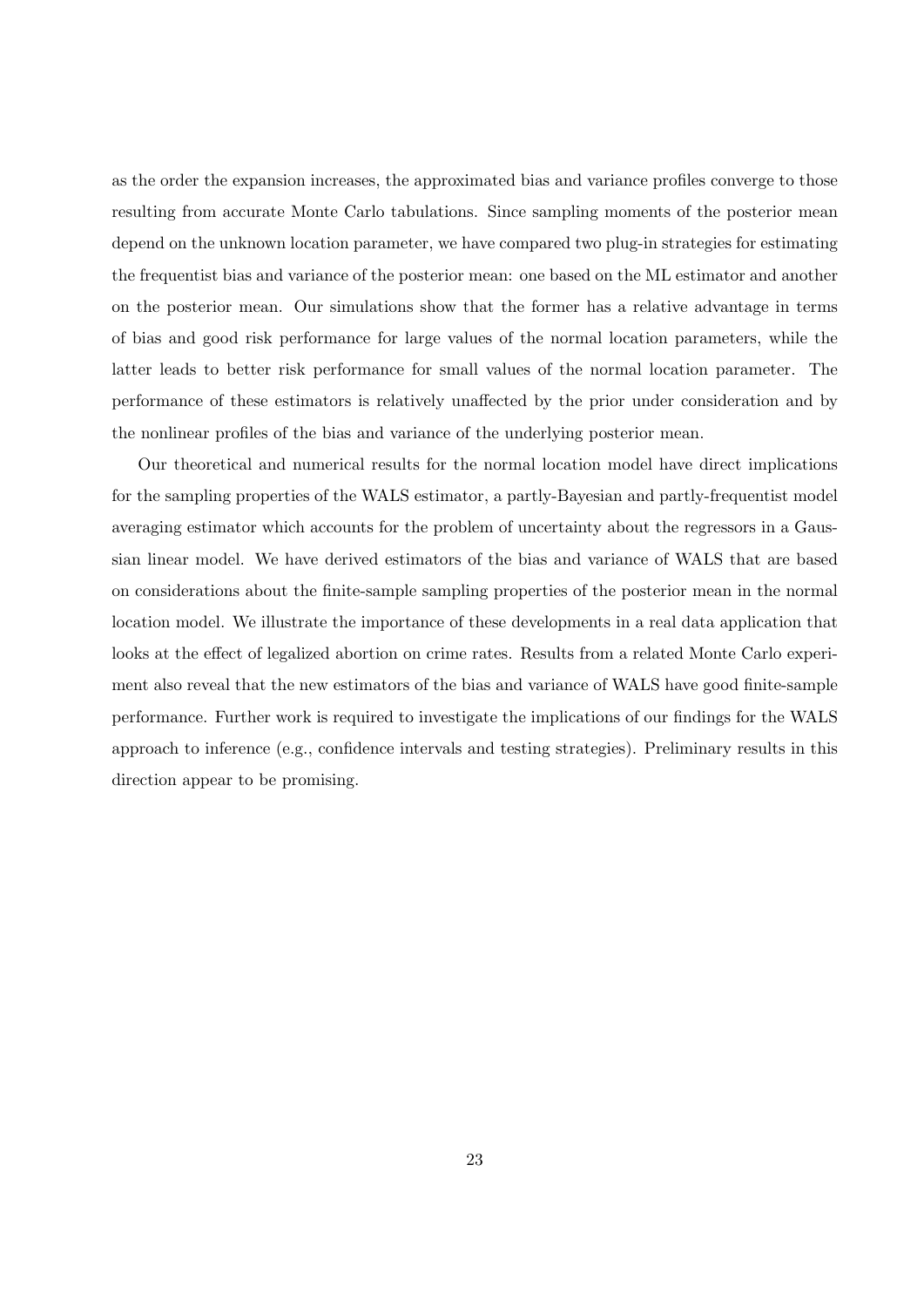# References

- Belloni A., Chernozhukov V., and Hansen C. (2014). High-dimensional methods and inference on structural and treatment effects. Journal of Economic Perspectives, 28: 29–50.
- Clyde M. A. (2000). Model uncertainty and health effect studies for particular matter. Environmetrics, 11: 745763.
- Danilov D. (2005). Estimation of the mean of a univariate normal distribution when the variance is not known. Econometrics Journal, 8: 277–291.
- De Luca G., Magnus J. R., and Peracchi F. (2020). Posterior moments and quantiles for the normal location model with Laplace prior. Communications in Statistics—Theory and Methods, forthcoming.
- Donohue J. J., and Levitt S. D. (2001). The impact of legalized abortion on crime. *Quarterly* Journal of Economics, 116: 379–420.
- Efron B. (2015). Frequentist accuracy of Bayesian estimates. Journal of Royal Statistical Society: Series B, 77: 617–646.
- Fernández C., and Steel M. F. J. (1998). On Bayesian modeling of fat tails and skewness. Journal of the American Statistical Association, 93: 359–371.
- Foote C. L., and Goetz C. F. (2008). The impact of legalized abortion on crime: Comment. Quarterly Journal of Economics, 123: 407–23.
- Hoerl A. E., and Kennard R. W. (1970). Ridge regression: Biased estimation for nonorthogonal problems. Technometrics, 12: 55–67.
- Kumar K., and Magnus J. R. (2013). A characterization of Bayesian robustness for a normal location parameter. Sankhya: Series B, 75: 216–237.
- Magnus J. R., and De Luca G. (2016). Weighted-average least squares (WALS): A survey. Journal of Economic Surveys, 30: 117–148.
- Magnus J. R., and Durbin J. (1999). Estimation of regression coefficients of interest when other regression coefficients are of no interest. Econometrica, 67: 639–643.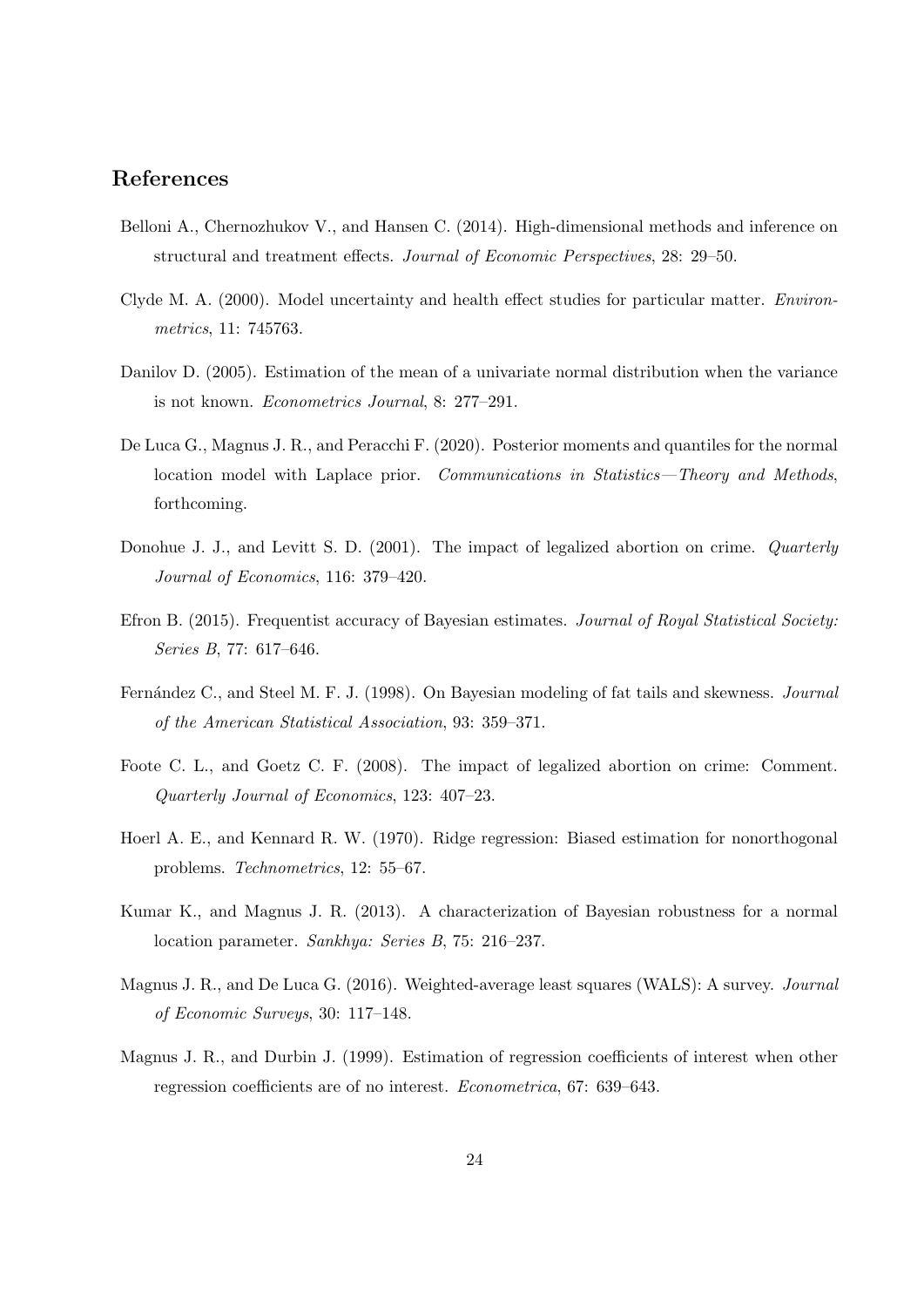- Magnus J. R., Powell O., and Prüfer P. (2010). A comparison of two averaging techniques with an application to growth empirics. Journal of Econometrics, 154: 139–153.
- Magnus J. R., Wan A. T. K., and Zhang, X. (2011). Weighted average least squares estimation with nonspherical disturbances and an application to the Hong Kong housing market. Computational Statistics & Data Analysis, 55: 1331–1341.
- Moral-Benito E. (2012). Determinants of economic growth: A Bayesian panel data approach. Review of Economics and Statistics, 94: 566–579.
- Pericchi L. R., Sansó B., and Smith A. F. M. (1993). Posterior cumulant relationships in Bayesian inference involving the exponential family. Journal of the American Statistical Association, 88: 1419–1426.
- Pericchi L. R., and Smith A. F. M. (1992). Exact and approximate posterior moments for a normal location parameter. Journal of the Royal Statistical Society (Series B), 54: 793–804.
- Raftery A. E., Madigan D., and Hoeting J. A. (1997). Bayesian model averaging for linear regression models. Journal of the American Statistical Society, 92: 179–191.
- Reinsch C. H. (1967). Smoothing by spline functions. Numerische Mathematik, 10: 177–183.
- Sala-i-Martin X., Doppelhofer G., and Miller, R. I. (2004). Determinants of long-term growth: A Bayesian averaging of classical estimates (BACE) approach. American Econonomic Review, 94: 813–835.
- Tibshirani R. (1996). Regression shrinkage and selection via the Lasso. Journal of the Royal Statistical Society. Series B, 58: 267–288.
- van der Vaart A. W. (1998). Asymptotic Statistics. Cambridge University Press, New York.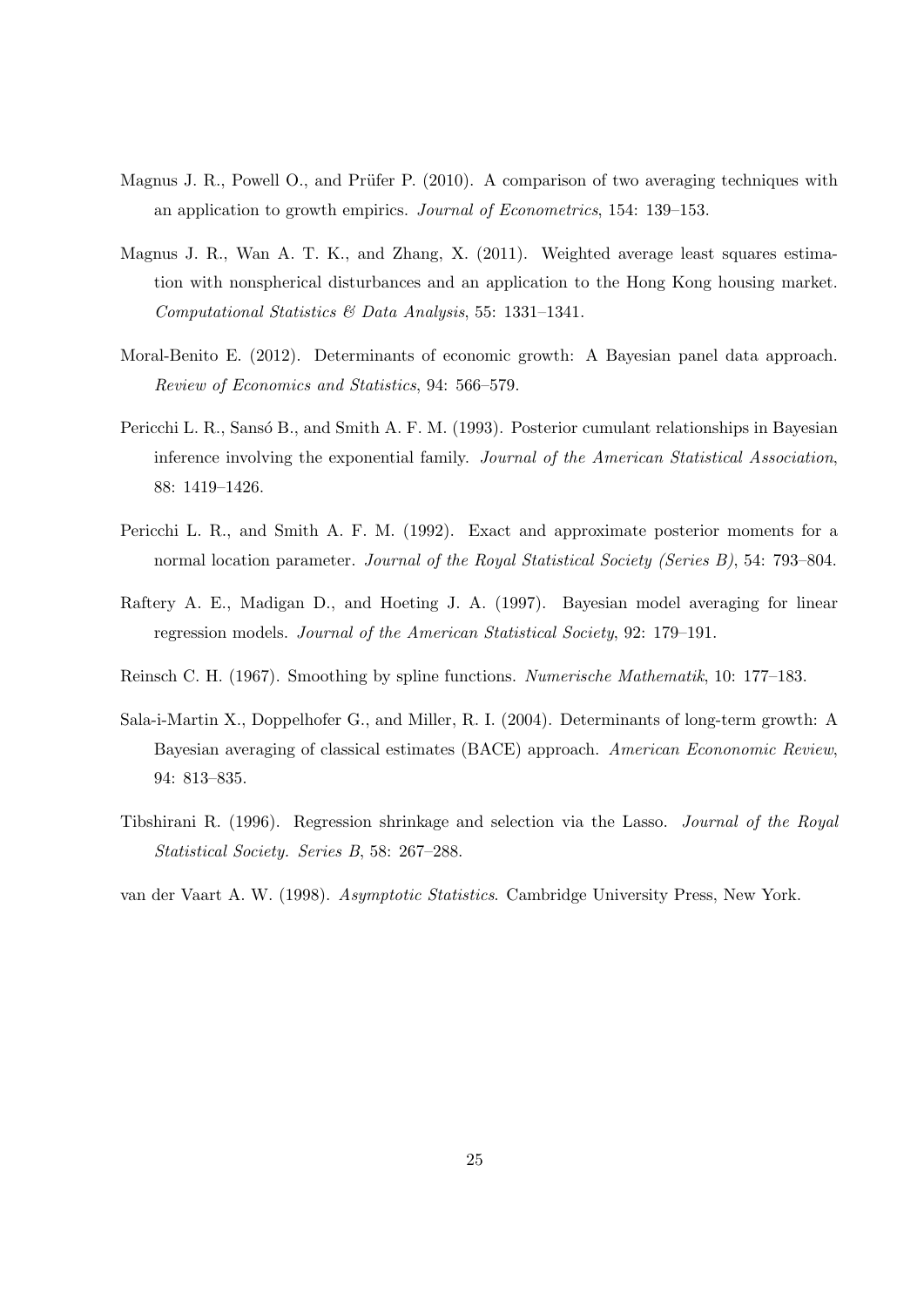<span id="page-27-0"></span>

|               |           |          | Estimated sampling moments |             |           |           |             |             |
|---------------|-----------|----------|----------------------------|-------------|-----------|-----------|-------------|-------------|
| Type of crime | Estimator | Effect   | Method                     | <b>Bias</b> | $\rm SE$  | $SE_c$    | <b>RMSE</b> | $RMSE_c$    |
| Violent       | $LS-U$    | 0.071    | ${\rm LS}$                 | 0.000       | 0.318     | 0.284     | 0.318       | 0.284       |
|               | $LS-R$    | $-0.157$ | LS                         | $-0.228$    | 0.046     | 0.033     | 0.232       | 0.230       |
|               | $LS-I$    | $-0.157$ | LS                         | $-0.227$    | 0.047     | 0.034     | 0.232       | 0.230       |
|               | $LS-DS$   | $-0.171$ | ${\rm LS}$                 | $-0.242$    | 0.113     | 0.117     | 0.267       | 0.269       |
|               | WALS-L    | $-0.007$ | <b>MCDS</b>                | $-0.046$    | 0.224     |           | 0.229       |             |
|               |           |          | $\rm MCML$                 | $-0.067$    | 0.234     |           | 0.244       |             |
|               | WALS-W    | $-0.012$ | <b>MCDS</b>                | $-0.046$    | 0.223     |           | 0.227       |             |
|               |           |          | $\rm MCML$                 | $-0.067$    | 0.237     |           | 0.246       |             |
| Property      | $LS-U$    | $-0.161$ | ${\rm LS}$                 | 0.000       | 0.135     | 0.106     | $0.135\,$   | 0.106       |
|               | $LS-R$    | $-0.100$ | ${\rm LS}$                 | 0.061       | 0.024     | 0.022     | 0.066       | 0.065       |
|               | $LS-I$    | $-0.106$ | ${\rm LS}$                 | 0.055       | 0.024     | 0.021     | 0.060       | $\,0.059\,$ |
|               | $LS-DS$   | $-0.061$ | LS                         | 0.100       | 0.042     | 0.058     | 0.108       | 0.115       |
|               | WALS-L    | $-0.134$ | <b>MCDS</b>                | 0.013       | 0.097     |           | 0.098       |             |
|               |           |          | MCML                       | 0.022       | 0.102     |           | 0.104       |             |
|               | WALS-W    | $-0.130$ | <b>MCDS</b>                | 0.012       | 0.097     |           | 0.098       |             |
|               |           |          | <b>MCML</b>                | 0.024       | $0.103\,$ |           | 0.106       |             |
| Murder        | $LS-U$    | $-1.327$ | ${\rm LS}$                 | 0.000       | 1.485     | 0.932     | 1.485       | 0.932       |
|               | $LS-R$    | $-0.215$ | LS                         | 1.112       | 0.184     | $0.052\,$ | 1.127       | 1.113       |
|               | $LS-I$    | $-0.218$ | LS                         | 1.109       | 0.185     | 0.068     | 1.124       | 1.111       |
|               | $LS-DS$   | $-0.192$ | ${\rm LS}$                 | 1.135       | 0.416     | 0.176     | 1.209       | 1.149       |
|               | WALS-L    | $-0.849$ | <b>MCDS</b>                | 0.220       | 1.016     |           | 1.040       |             |
|               |           |          | MCML                       | 0.386       | 1.035     |           | 1.104       |             |
|               | WALS-W    | $-0.783$ | <b>MCDS</b>                | 0.213       | 0.997     |           | 1.019       |             |
|               |           |          | <b>MCML</b>                | 0.411       | 1.024     |           | 1.103       |             |

Table 1: Effect of abortion on crime

Notes. LS-U and LS-R are the LS estimators of the effect of interest in the unrestricted and fully restricted models, respectively; LS-I is the LS estimator in the intermediate model with the eight time-varying controls used by DL; LS-DS is the LS estimator in the intermediate model with the subset of controls selected by BCH's double selection procedure; WALS-L and WALS-W are the WALS estimators based on the Laplace and Weibull priors. Estimators of the sampling moments: LS (least squares), MCDS (Monte Carlo double shrinkage), MCML (Monte Carlo maximum likelihood). All models are estimated in first-differences as explained in Section [7.](#page-19-0)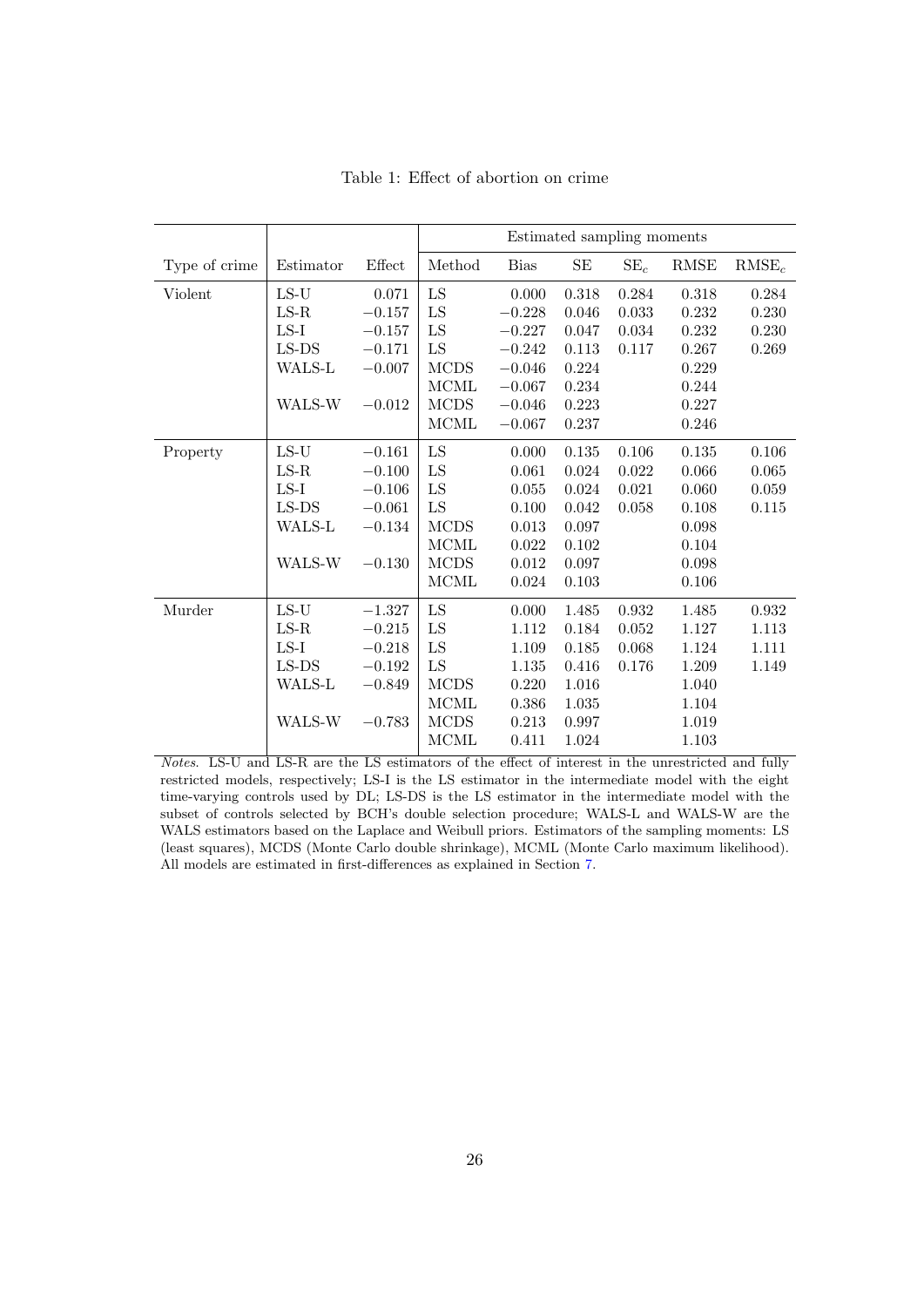| Type of crime                                            | Effect                    | Estimator     | <b>Bias</b> | SЕ    | RMSE  |
|----------------------------------------------------------|---------------------------|---------------|-------------|-------|-------|
| Violent                                                  | 0.071                     | $LS-U$        | $-0.001$    | 0.319 | 0.319 |
|                                                          |                           | $_{\rm LS-R}$ | $-0.228$    | 0.043 | 0.232 |
|                                                          |                           | $LS-I$        | $-0.227$    | 0.043 | 0.231 |
|                                                          |                           | $LS-DS$       | $-0.248$    | 0.105 | 0.269 |
|                                                          |                           | WALS-L        | $-0.066$    | 0.235 | 0.244 |
|                                                          |                           | WALS-W        | $-0.067$    | 0.237 | 0.246 |
| Property                                                 | $-0.161$                  | $LS-U$        | $-0.000$    | 0.136 | 0.136 |
|                                                          |                           | $_{\rm LS-R}$ | 0.062       | 0.022 | 0.065 |
|                                                          |                           | $LS-I$        | 0.056       | 0.022 | 0.060 |
|                                                          |                           | $LS-DS$       | 0.092       | 0.043 | 0.102 |
|                                                          |                           | WALS-L        | 0.022       | 0.103 | 0.106 |
|                                                          |                           | WALS-W        | 0.024       | 0.105 | 0.108 |
| Murder                                                   | $-1.327$                  | $LS-U$        | $-0.000$    | 1.471 | 1.471 |
|                                                          |                           | $LS-R$        | 1.113       | 0.200 | 1.131 |
|                                                          |                           | $LS-I$        | 1.110       | 0.204 | 1.129 |
|                                                          |                           | $LS-DS$       | 1.130       | 0.442 | 1.213 |
|                                                          |                           | WALS-L        | 0.385       | 1.027 | 1.097 |
|                                                          |                           | WALS-W        | 0.410       | 1.017 | 1.097 |
| $\overline{\alpha}$<br>$\overline{N}$<br>$\lambda T$ $I$ | $\overline{m}$ 11<br>- 11 |               |             |       |       |

<span id="page-28-0"></span>Table 2: Monte Carlo results for the estimators of the effect of abortion on crime

Notes. See Notes to Table [1.](#page-27-0)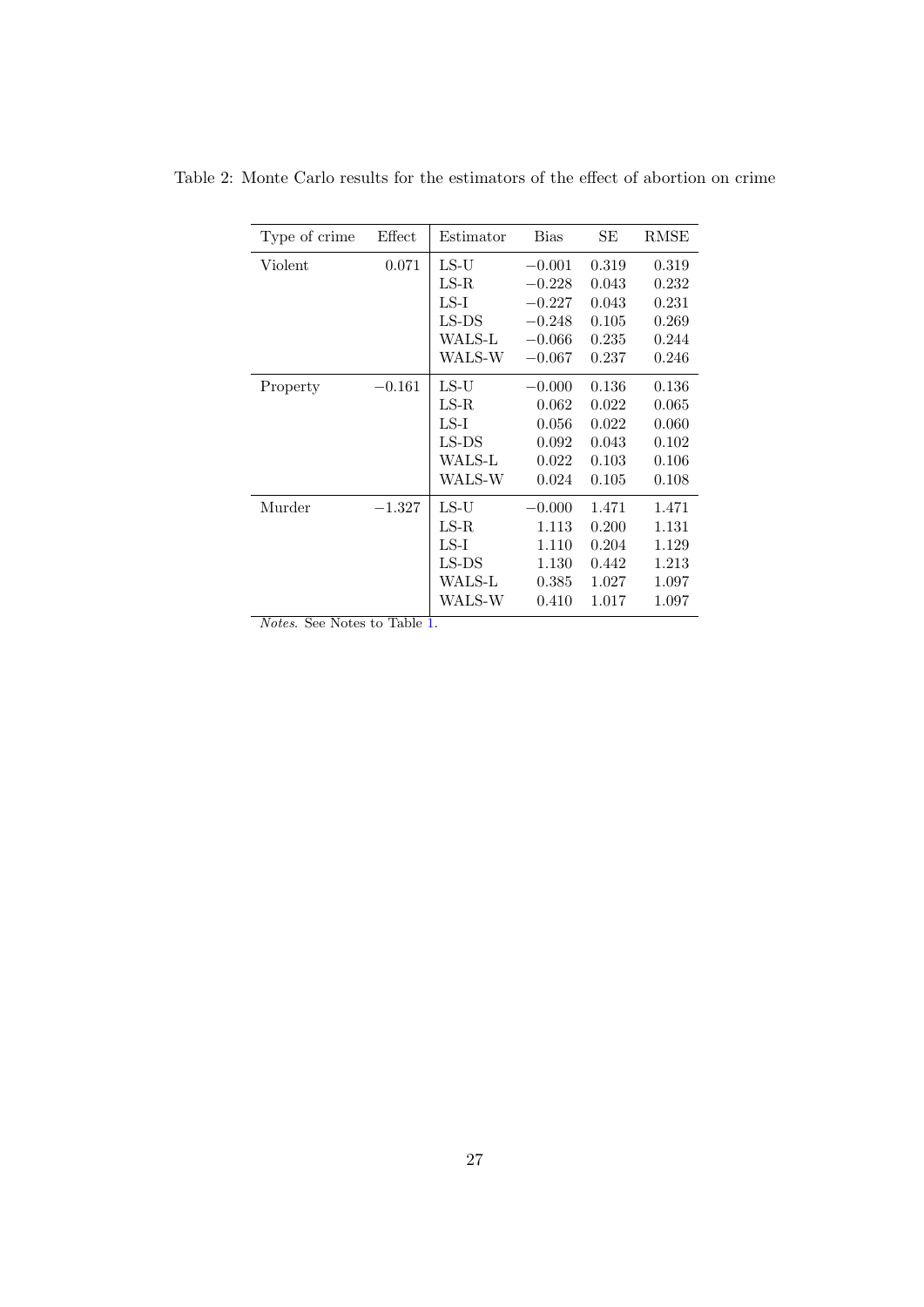|               |           |             | Estimators of the bias |          |       |        |
|---------------|-----------|-------------|------------------------|----------|-------|--------|
|               |           |             |                        |          |       |        |
| Type of crime | Estimator | <b>Bias</b> | Method                 | R.Bias   | R.E   | R.RMSE |
| Violent       | $LS-R$    | $-0.228$    | LS                     | 0.005    | 1.389 | 1.389  |
|               | $LS-I$    | $-0.227$    | LS                     | 0.005    | 1.392 | 1.392  |
|               | $LS-DS$   | $-0.248$    | LS                     | 0.004    | 1.223 | 1.223  |
|               | WALS-L    | $-0.066$    | <b>MCDS</b>            | 0.323    | 0.947 | 1.000  |
|               |           |             | MCML                   | 0.127    | 1.218 | 1.225  |
|               | WALS-W    | $-0.067$    | <b>MCDS</b>            | 0.340    | 0.927 | 0.987  |
|               |           |             | <b>MCML</b>            | 0.158    | 1.188 | 1.199  |
| Property      | $LS-R$    | 0.062       | LS                     | 0.007    | 2.188 | 2.188  |
|               | $LS-I$    | $\,0.056\,$ | LS                     | 0.008    | 2.421 | 2.422  |
|               | $LS-DS$   | 0.092       | LS                     | 0.005    | 1.441 | 1.441  |
|               | WALS-L    | 0.022       | $\rm{MCDS}$            | $-0.398$ | 1.186 | 1.251  |
|               |           |             | MCML                   | $-0.132$ | 1.498 | 1.504  |
|               | WALS-W    | 0.024       | <b>MCDS</b>            | $-0.430$ | 1.087 | 1.169  |
|               |           |             | MCML                   | $-0.173$ | 1.369 | 1.380  |
| Murder        | $LS-R$    | 1.113       | LS                     | 0.000    | 1.309 | 1.309  |
|               | $LS-I$    | 1.110       | LS                     | 0.000    | 1.311 | 1.311  |
|               | $LS-DS$   | 1.130       | LS                     | 0.000    | 1.244 | 1.244  |
|               | WALS-L    | 0.385       | <b>MCDS</b>            | $-0.401$ | 0.768 | 0.867  |
|               |           |             | MCML                   | $-0.145$ | 1.046 | 1.056  |
|               | WALS-W    | 0.410       | <b>MCDS</b>            | $-0.435$ | 0.719 | 0.841  |
|               |           |             | <b>MCML</b>            | $-0.186$ | 0.983 | 1.000  |

<span id="page-29-0"></span>Table 3: Monte Carlo results for the estimators of the biases of the estimated effects of abortion on crime

Notes. See Notes to Table [1.](#page-27-0) Estimators of the bias: LS (least squares), MCDS (Monte Carlo double shrinkage), MCML (Monte Carlo maximum likelihood).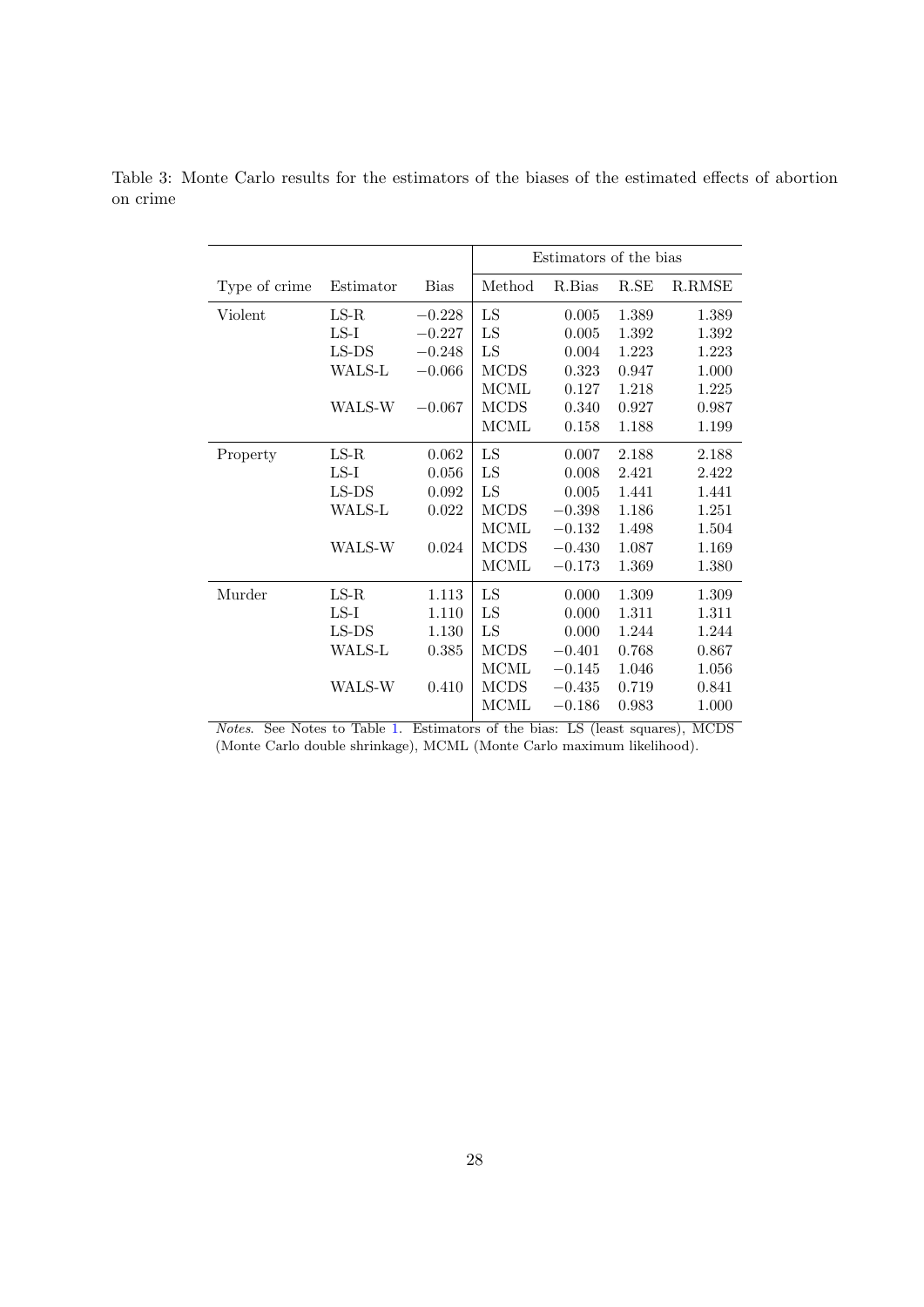|               |                       |          | Estimators of the SE |          |                      |        |  |
|---------------|-----------------------|----------|----------------------|----------|----------------------|--------|--|
| Type of crime | Estimator             | $\rm SE$ | Method               | R.Bias   | $\operatorname{R.E}$ | R.RMSE |  |
| Violent       | $LS-U$                | 0.319    | LS                   | $-0.001$ | 0.041                | 0.041  |  |
|               | $LS-R$                | 0.043    | LS                   | 0.285    | 0.035                | 0.287  |  |
|               | $LS-I$                | 0.043    | LS                   | 0.282    | 0.035                | 0.284  |  |
|               | $LS-DS$               | 0.105    | LS                   | 0.294    | 0.039                | 0.297  |  |
|               | WALS-L                | 0.235    | <b>MCDS</b>          | $-0.012$ | 0.040                | 0.042  |  |
|               |                       |          | <b>MCML</b>          | 0.039    | 0.043                | 0.058  |  |
|               |                       |          | PV                   | 0.158    | 0.047                | 0.165  |  |
|               | WALS-W                | 0.237    | <b>MCDS</b>          | $-0.017$ | 0.042                | 0.046  |  |
|               |                       |          | <b>MCML</b>          | 0.048    | 0.046                | 0.067  |  |
|               |                       |          | PV                   | 0.149    | 0.048                | 0.157  |  |
| Property      | $\operatorname{LS-U}$ | 0.136    | LS                   | $-0.012$ | 0.041                | 0.042  |  |
|               | $LS-R$                | 0.022    | LS                   | 0.303    | 0.035                | 0.305  |  |
|               | $LS-I$                | 0.022    | LS                   | 0.295    | 0.035                | 0.297  |  |
|               | $LS-DS$               | 0.043    | LS                   | 0.170    | 0.061                | 0.181  |  |
|               | WALS-L                | 0.103    | <b>MCDS</b>          | $-0.034$ | 0.037                | 0.050  |  |
|               |                       |          | <b>MCML</b>          | 0.016    | 0.040                | 0.043  |  |
|               |                       |          | ${\rm PV}$           | 0.127    | 0.044                | 0.134  |  |
|               | WALS-W                | 0.105    | <b>MCDS</b>          | $-0.042$ | 0.038                | 0.057  |  |
|               |                       |          | <b>MCML</b>          | 0.021    | 0.041                | 0.046  |  |
|               |                       |          | PV                   | 0.113    | 0.044                | 0.121  |  |
| Murder        | $LS-U$                | 1.471    | LS                   | 0.010    | 0.042                | 0.043  |  |
|               | $_{\rm LS-R}$         | 0.200    | LS                   | 0.155    | 0.033                | 0.158  |  |
|               | $LS-I$                | 0.204    | LS                   | 0.146    | 0.033                | 0.150  |  |
|               | $LS-DS$               | 0.442    | LS                   | 0.183    | 0.034                | 0.186  |  |
|               | WALS-L                | 1.027    | <b>MCDS</b>          | 0.025    | 0.042                | 0.049  |  |
|               |                       |          | <b>MCML</b>          | 0.069    | 0.047                | 0.083  |  |
|               |                       |          | PV                   | 0.203    | 0.051                | 0.210  |  |
|               | WALS-W                | 1.017    | <b>MCDS</b>          | 0.029    | 0.044                | 0.053  |  |
|               |                       |          | <b>MCML</b>          | 0.089    | 0.052                | 0.104  |  |
|               |                       |          | PV                   | 0.206    | 0.055                | 0.213  |  |

<span id="page-30-0"></span>Table 4: Monte Carlo results for the estimators of the standard errors of the estimated effects of abortion on crime

Notes. See Notes to Table [1.](#page-27-0) Estimators of the SE: LS (least squares), MCDS (Monte Carlo double shrinkage), MCML (Monte Carlo maximum likelihood), PV (Posterior variance).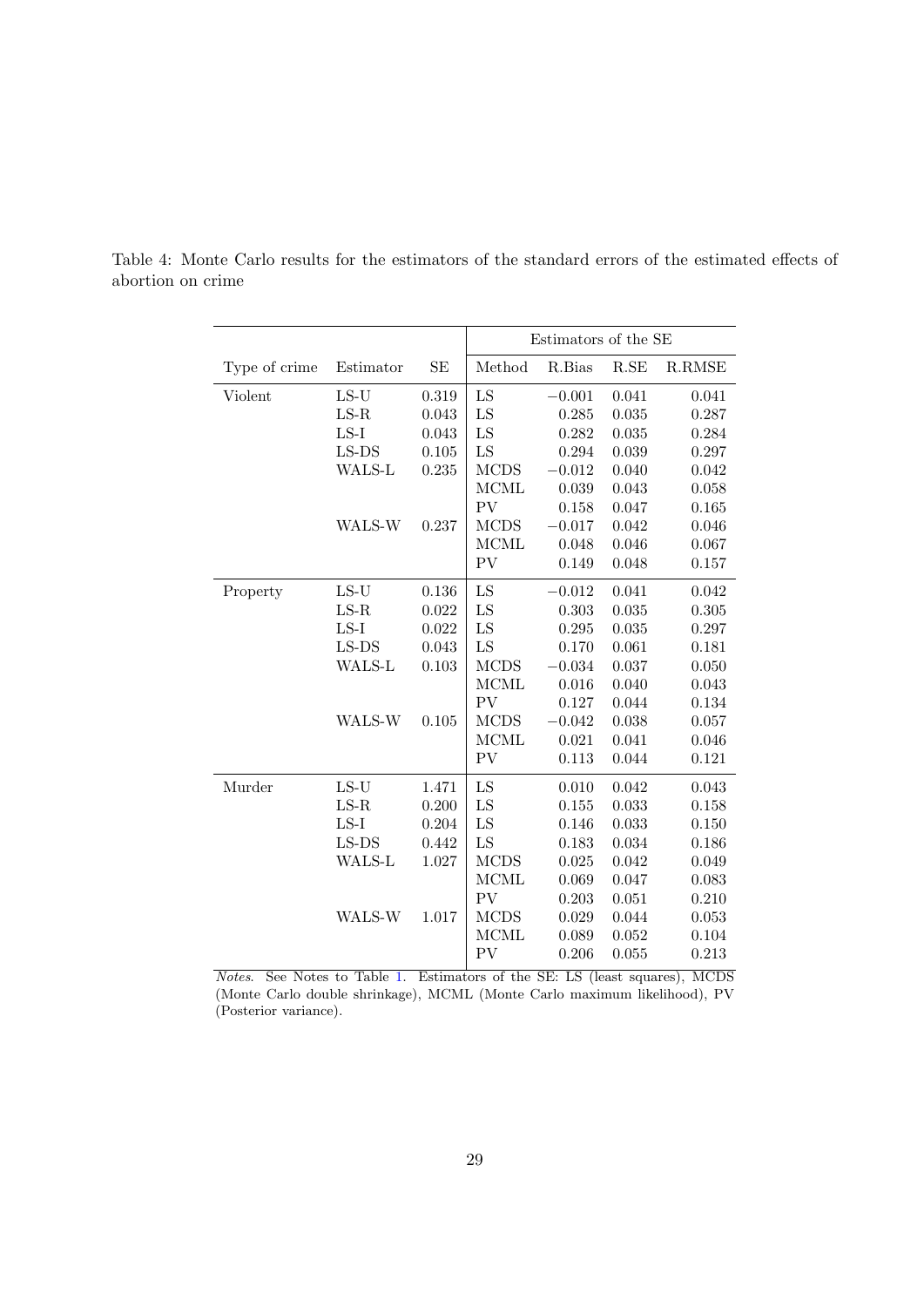

<span id="page-31-0"></span>Figure 1: DM and MC approximations to the bias  $\delta(\eta)$  of the posterior mean  $m(x)$  under Gaussian, Laplace, reflected Weibull, and Subbotin priors.

<span id="page-31-1"></span>Figure 2: DM and MC approximations to the variance  $\sigma^2(\eta)$  of the posterior mean  $m(x)$  under Gaussian, Laplace, reflected Weibull, and Subbotin priors.

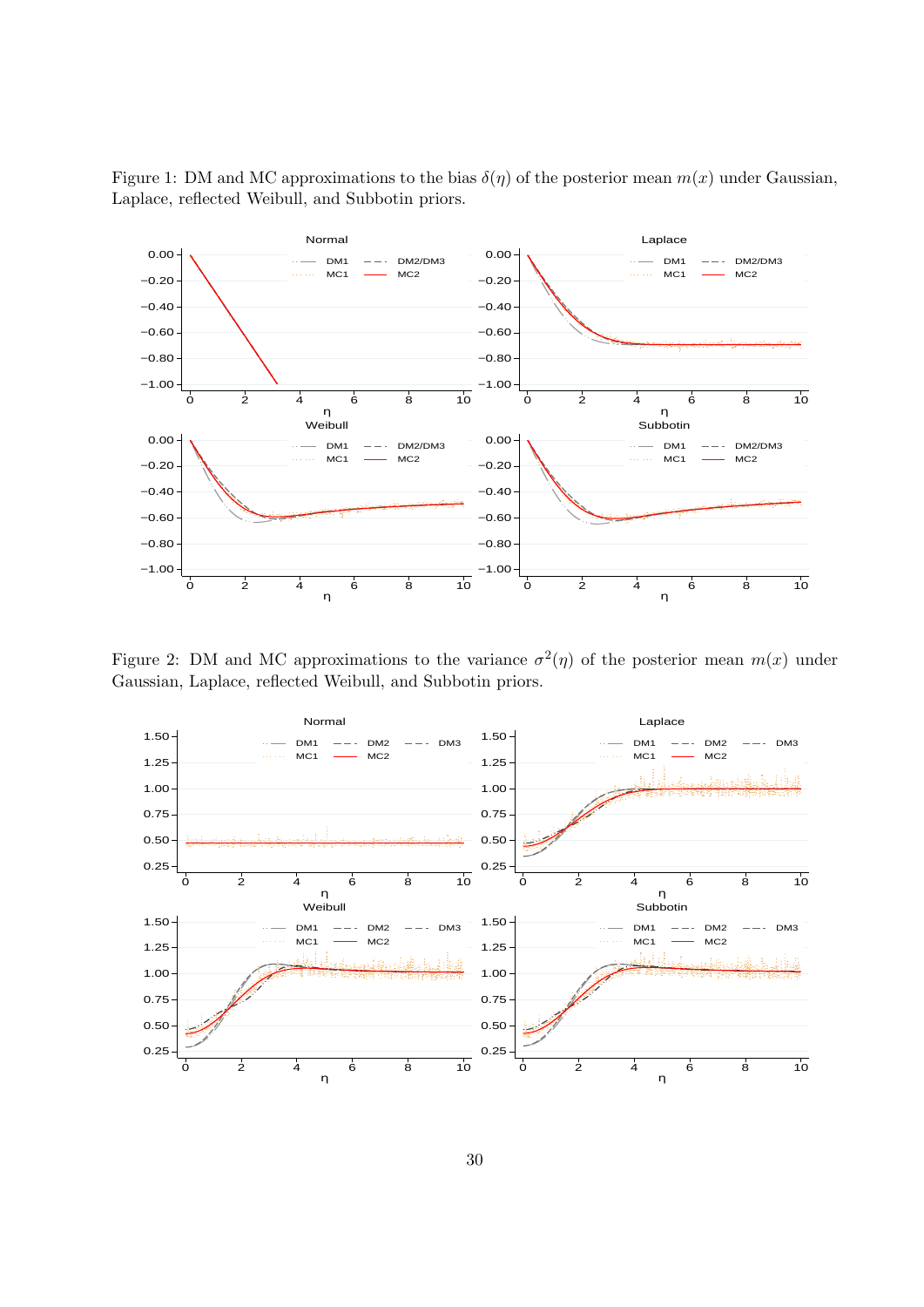

<span id="page-32-0"></span>Figure 3: Bias and RMSE of the MCML and MCDS estimators of the bias  $\delta(\eta)$  of the posterior mean  $m(x)$  under Laplace and reflected Weibull priors.

<span id="page-32-1"></span>Figure 4: Bias and RMSE of the MCML and MCDS estimators of the sampling variance  $\sigma^2(\eta)$  of the posterior mean  $m(x)$  under Laplace and reflected Weibull priors.

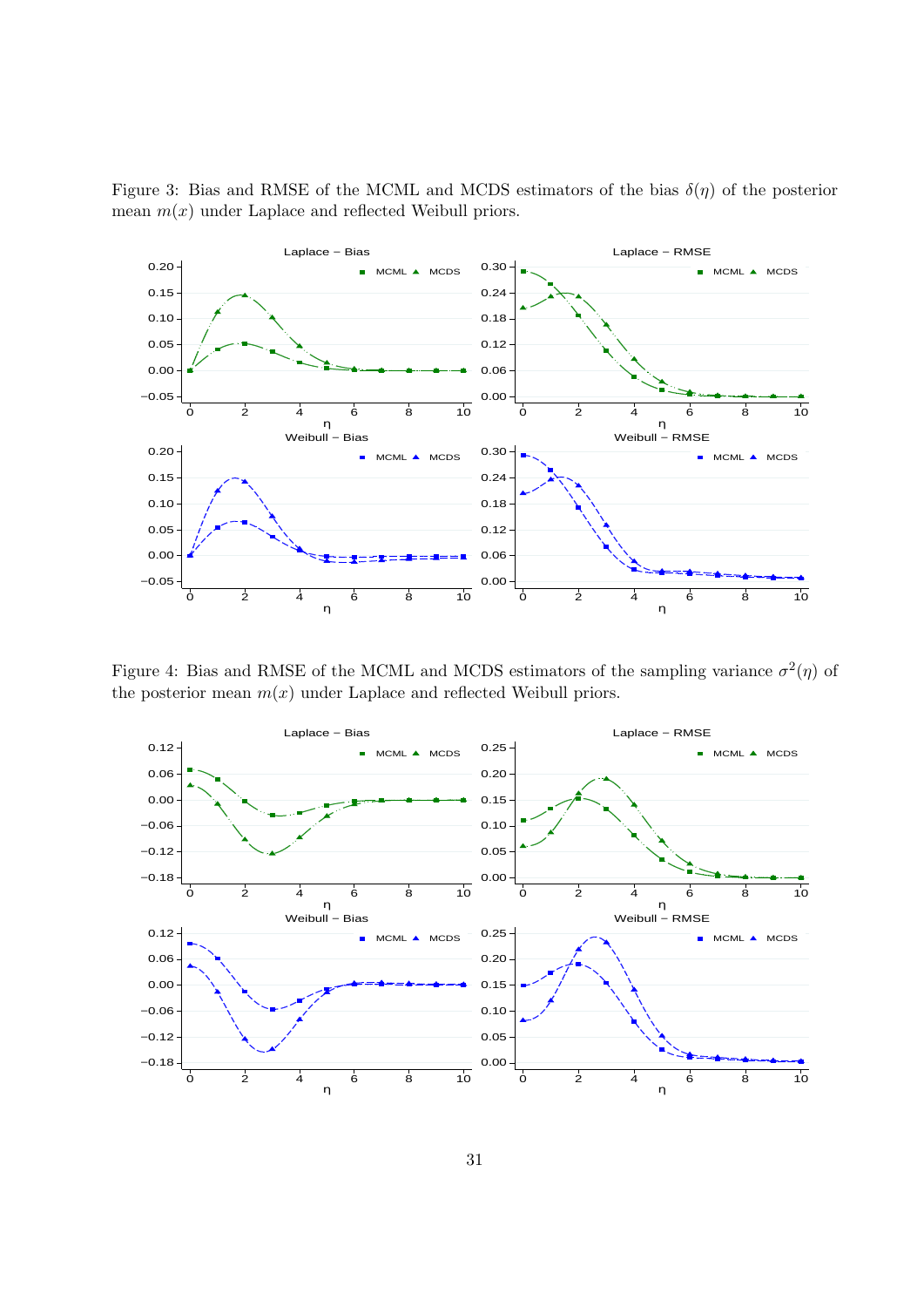# A Proofs

**Proposition [1.](#page-5-0)** The stated assumptions on the prior guarantee that the function  $A_h(x)$  exists and admits derivatives of any order (Pericchi and Smith 1992, Appendix A). We have

$$
(x - \eta)^h = \sum_{j=0}^h {h \choose j} x^j (-\eta)^{h-j} = (-1)^h \eta^h + \sum_{j=1}^h (-1)^{h-j} {h \choose j} x^j \eta^{h-j}
$$

from the binomial theorem, so that

$$
\eta^{h} = (-1)^{h} (x - \eta)^{h} - \sum_{j=1}^{h} (-1)^{j} {h \choose j} x^{j} \eta^{h-j}.
$$

Taking expectations, conditional on  $x$ , the result follows.

**Proposition [2.](#page-6-1)** The fact that  $c_{h+1}(x) = m^{(h)}(x)$ ,  $h = 1, 2, ...,$  follows from Pericchi et al. (1993, Proposition 2.2). To prove the recursion [\(2\)](#page-6-2), we first prove it for  $h = 1$  and  $h = 2$ :

$$
c_2 = m'(x) = 1 + g'_1 = 1 + g_2 - g_1^2 - 1 = g_2 - g_1^2 = g_2 - c_1g_1,
$$
  
\n
$$
c_3 = m''(x) = g'_2 - 2g_1g'_1 = (g_3 - g_1g_2 - 2g_1) - 2g_1(g_2 - g_1^2 - 1)
$$
  
\n
$$
= g_3 - g_1g_2 - 2(g_2 - g_1^2)g_1 = g_3 - c_1g_2 - 2c_2g_1,
$$

with  $g_h = g_h(x)$  and  $c_h = c_h(x)$ . Then we prove that if [\(2\)](#page-6-2) holds at h and  $h + 1$ , then it also holds at  $h + 2$ . Since  $c'_1 = c_2 - 1$  and  $c'_j = c_{j+1}$  for  $j \geq 2$ , the recursion [\(1\)](#page-5-1) implies that

$$
c_{h+2} = c'_{h+1} = g'_{h+1} - c'_{1}g_{h} - \sum_{j=1}^{h-1} {h \choose j} c'_{j+1}g_{h-j} - \sum_{j=0}^{h-1} {h \choose j} c_{j+1}g'_{h-j}
$$
  
\n
$$
= g'_{h+1} - (c_{2} - 1)g_{h} - \sum_{j=2}^{h} {h \choose j-1} c_{j+1}g_{h-j+1} - \sum_{j=0}^{h-1} {h \choose j} c_{j+1}g'_{h-j}
$$
  
\n
$$
= g_{h+2} - c_{1}g_{h+1} - (h+1)g_{h} - (c_{2} - 1)g_{h} - \sum_{j=2}^{h} {h \choose j-1} c_{j+1}g_{h-j+1}
$$
  
\n
$$
- \sum_{j=0}^{h-1} {h \choose j} c_{j+1} (g_{h-j+1} - c_{1}g_{h-j} - (h-j)g_{h-j-1})
$$
  
\n
$$
= g_{h+2} - \sum_{j=0}^{h} {h+1 \choose j} c_{j+1}g_{h-j+1} - \Delta_{h+2},
$$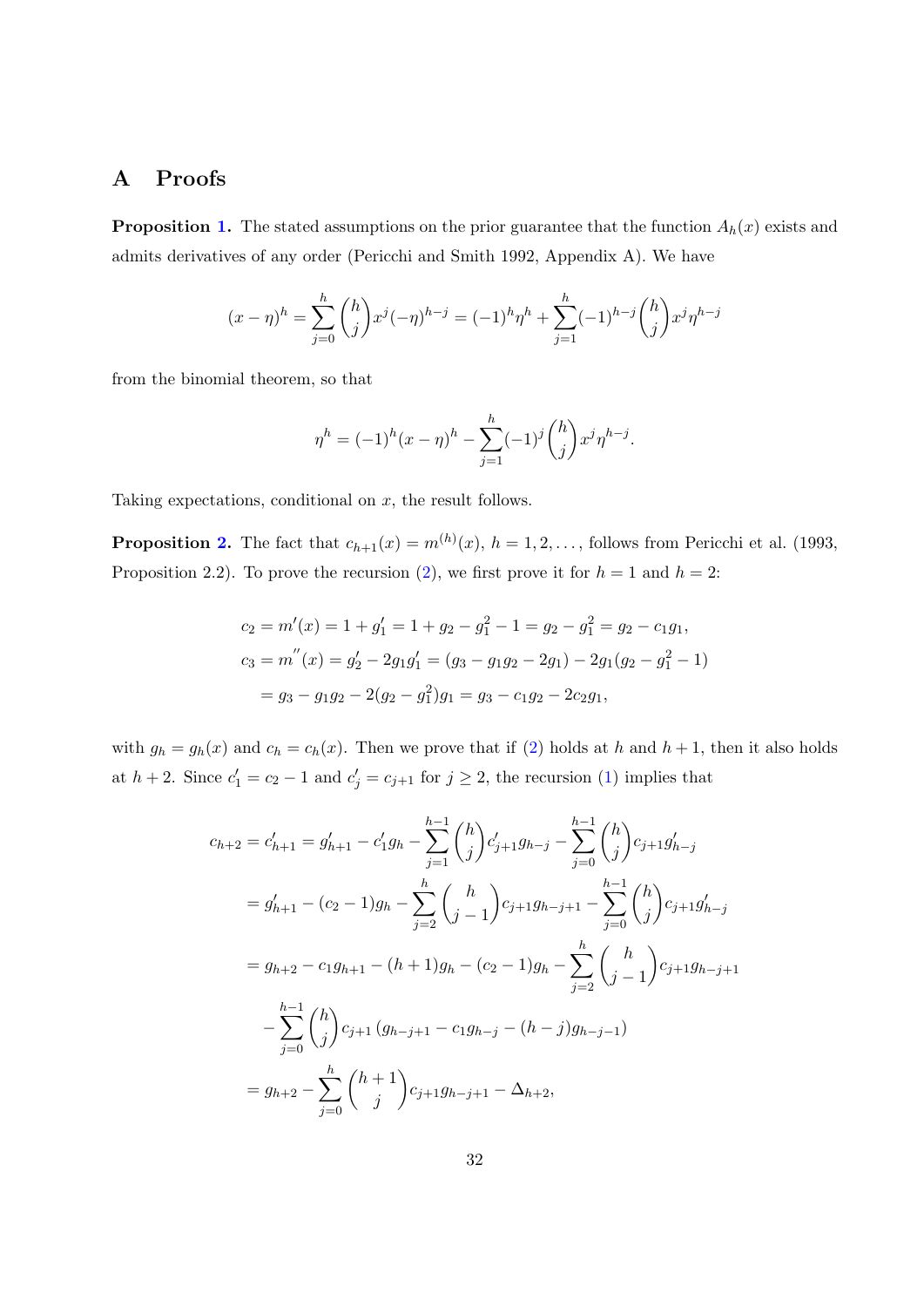where

$$
\Delta_{h+2} = -\sum_{j=0}^{h} {h+1 \choose j} c_{j+1} g_{h-j+1} + c_1 g_{h+1} + h g_h + c_2 g_h
$$
  
+ 
$$
\sum_{j=2}^{h} {h+1 \choose j} c_{j+1} g_{h-j+1} - \sum_{j=2}^{h} {h \choose j} c_{j+1} g_{h-j+1}
$$
  
+ 
$$
\sum_{j=0}^{h-1} {h \choose j} c_{j+1} (g_{h-j+1} - c_1 g_{h-j} - (h-j) g_{h-j-1})
$$
  
= 
$$
h g_h - c_1 c_{h+1} + c_1 g_{h+1} - c_1 \sum_{j=0}^{h-1} {h \choose j} c_{j+1} g_{h-j} - \sum_{j=0}^{h-1} {h \choose j} (h-j) c_{j+1} g_{h-j-1}
$$
  
= 
$$
h g_h - \sum_{j=0}^{h-1} {h \choose j} (h-j) c_{j+1} g_{h-j-1} = h g_h - h \sum_{j=0}^{h-1} {h-1 \choose j} c_{j+1} g_{h-j-1}
$$
  
= 
$$
h g_h - h \left( \sum_{j=0}^{h-2} {h-1 \choose j} c_{j+1} g_{h-j-1} + c_h g_0 \right) = h g_h - h (g_h - c_h + c_h) = 0
$$

and we have used the fact that

$$
\binom{h}{j-1} = \binom{h+1}{j} - \binom{h}{j}, \qquad (h-j)\binom{h}{j} = h\binom{h-1}{j},
$$

and the induction assumption that the formula holds at  $h$  and  $h + 1$ .

**Proposition [3.](#page-8-1)** Let  $z = x - \eta \sim \mathcal{N}(0, 1)$  and consider a Taylor series expansion of  $m(x)$  around  $\eta$ of order  $h\geq 1:$ h

$$
m_h(x) = m(\eta) + \sum_{j=1}^h \frac{a_j(\eta)z^j}{j!},
$$

where the  $a_j(\eta) = [d^j m(x)/dx^j]_{x=\eta} = m^{(j)}(\eta)$  are nonrandom constants which depend on  $\eta$  but not on x. Proposition [2](#page-6-1) implies that  $a_j(\eta)$   $(j \geq 1)$  is equal to the posterior cumulant of order  $j+1$ evaluated at  $\eta$ , that is  $a_j(\eta) = c_{j+1}(\eta)$ . Thus, using the fact that

$$
q_j = \frac{\mathbb{E}[z^j]}{j!} = \begin{cases} \frac{1}{2^{j/2}(j/2)!} & \text{if } j \text{ even,} \\ 0 & \text{if } j \text{ odd,} \end{cases}
$$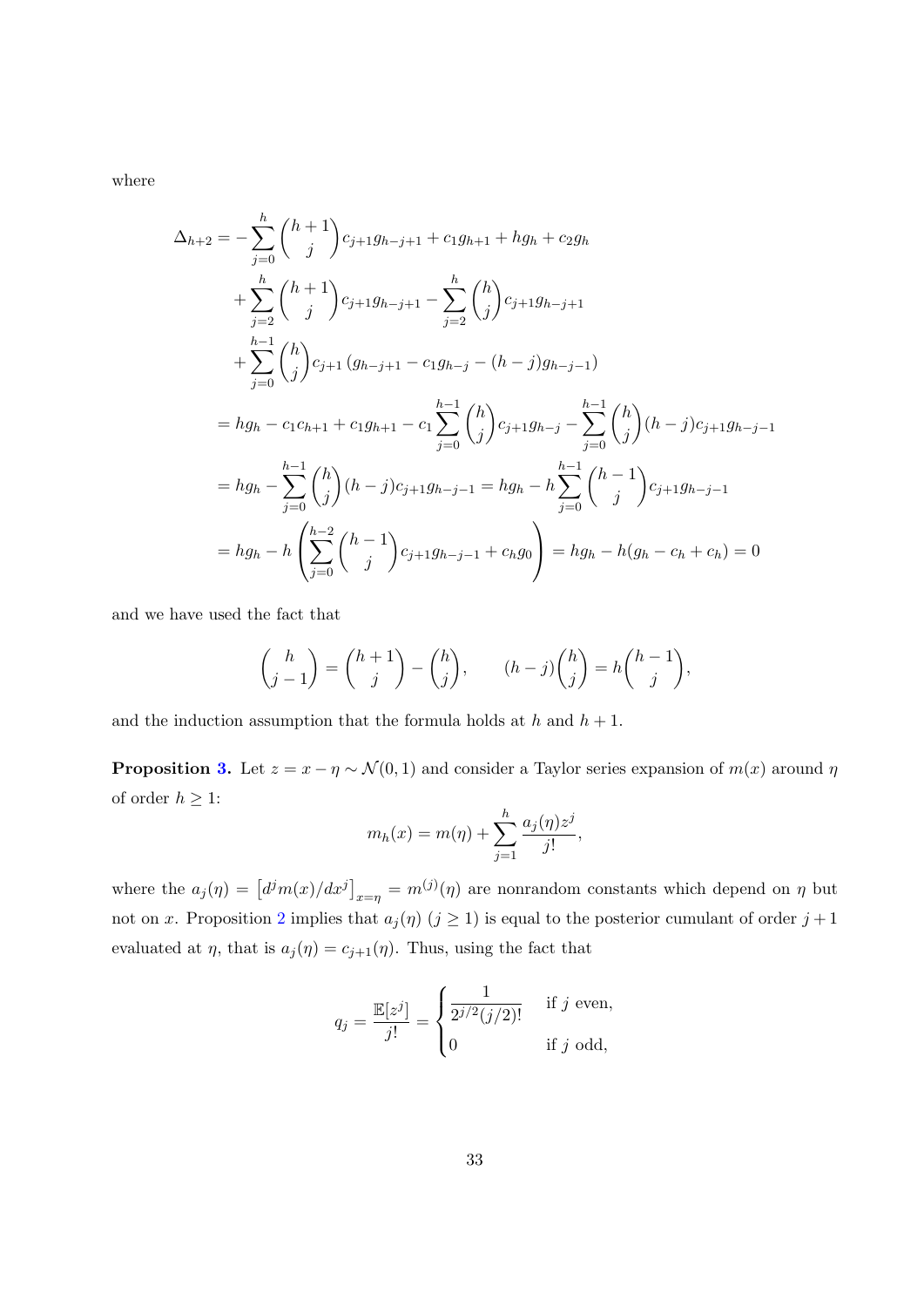we obtain the following delta method approximations:

$$
\widehat{\delta}_h(\eta) = \mathbb{E}\left[m_h(x)|\eta\right] - \eta = m(\eta) - \eta + \sum_{j=1}^h c_{j+1}(\eta)q_j
$$

and

$$
\hat{\sigma}_h^2(\eta) = \mathbb{V}[m_h(x)|\eta] = \sum_{j=1}^h \sum_{k=1}^h \frac{a_j(\eta)a_k(\eta) \mathbb{C}(z^j, z^k)}{j!k!}
$$
  
= 
$$
\sum_{j=1}^h \left( \binom{2j}{j} q_{2j} - q_j^2 \right) c_{j+1}^2(\eta) + 2 \sum_{k < j} \left( \binom{j+k}{j} q_{j+k} - q_j q_k \right) c_{j+1}(\eta) c_{k+1}(\eta).
$$

The results follow.

## <span id="page-35-0"></span>B An apparent contradiction

The results in Section [3.1.1](#page-8-0) highlight a puzzling contradiction. We have the posterior mean  $m(x)$ and the posterior variance  $v^2(x)$ . If we interpret  $m(x)$  as an estimator of  $\eta$ , then this estimator has a (frequentist) variance  $\sigma^2(\eta)$ . We have seen that the variance  $v^2(x)$  represents a first-order approximation to the frequentist *standard deviation*  $\sigma(\eta)$ . But we also know, from the Bernstein– von Mises theorem, that  $v^2(x)$  and  $\sigma^2(\eta)$  converge to each other. How can these two facts be reconciled?

To understand this apparent contradiction, consider a sample  $x = (x_1, \ldots, x_n)$ , rather than a single observation, from the  $\mathcal{N}(\eta,1)$  distribution. The simplest case is when the prior on  $\eta$  is  $\mathcal{N}(0,\omega^2)$ . In that case, the posterior mean and variance are given by  $m_n(x) = w_n\bar{x}_n$  and  $nv_n^2 = w_n$ , where  $w_n = \omega^2/(\omega^2 + 1/n)$ . The frequentist variance of  $m_n(x)$  is  $\sigma_n^2 = \mathbb{V}[m_n(x)] = w_n^2/n$ , and hence we have  $v_1^2 = \sigma_1$  for  $n = 1$ . But when  $n > 1$ , both variances are of order  $1/n$  and we have  $w_n \to 1$  as  $n \to \infty$  so that

$$
n(\sigma_n^2 - v_n^2) = w_n^2 - w_n = w_n(w_n - 1) \to 0
$$

as  $n \to \infty$ . This explains the apparent contradiction, at least in the case of a Gaussian prior.

Now consider another prior, the Laplace prior defined by  $\pi(\eta) = be^{-b|\eta|}/2$  with  $c > 0$ . As shown